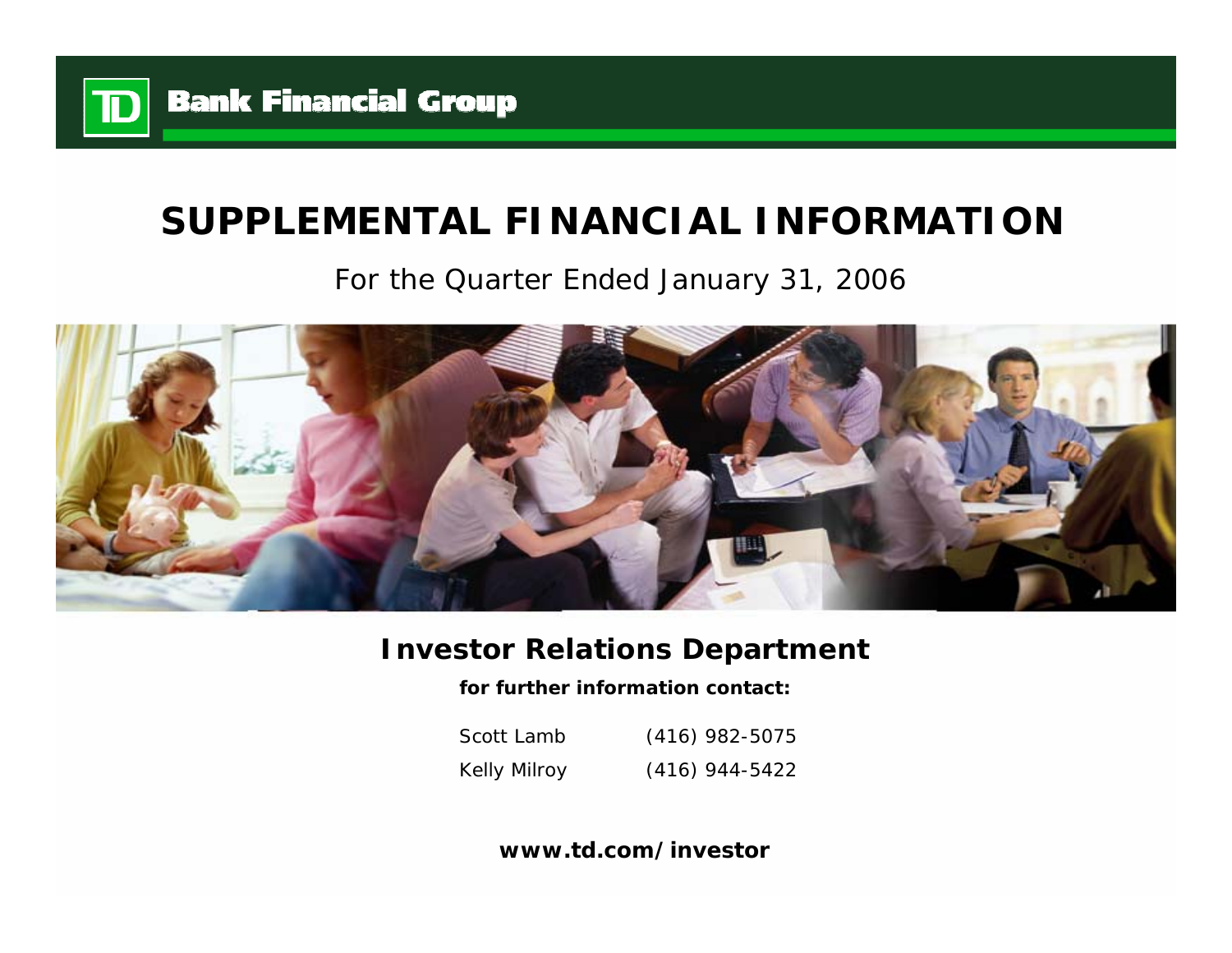

### **For the Quarter Ended January 31, 2006**

#### **How the Bank Reports**

The supplemental information contained in this package is designed to improve the readers' understanding of TD Bank Financial Group's financial performance. This information should be used in conjunction with the Q1/06 Report to Shareholders and the Consolidated Financial Statements for the year ended October 31, 2005 as well as the Q1/06 News Release and Investor Presentation.

The Bank's financial results are prepared in accordance with Canadian generally accepted accounting principles (GAAP). The Bank refers to results prepared in accordance with GAAP as "reported". The Bank also utilizes "adjusted" earnings to assess each of its businesses and to measure overall Bank performance. To arrive at adjusted earnings, the Bank removes "items of note" from reported earnings. The items of note are listed on page 3 and relate to items which management does not believe are indicative of underlying business performance. Commencing this quarter, the items of note include the Bank's amortization of intangible assets which relates to the TD Banknorth acquisition in March 2005 and the Canada Trust acquisition in fiscal 2000. Previously, the Bank described this measure as earnings before the amortization of intangibles and items of note. The Bank believes that adjusted earnings provides the reader with a better understanding of how management views the Bank's performance.

As explained, adjusted earnings are different from reported results determined in accordance with GAAP. Adjusted earnings and related terms used in this package are not defined terms under GAAP and therefore may not be comparable to similar terms used by other issuers. A reconciliation between the Bank's adjusted earnings and its reported results is provided on page 3 of this package.

#### **Segmented Information**

For management reporting purposes, the Bank's operations are organized into the following four operating business segments: Canadian Personal and Commercial Banking, U.S. Personal and Commercial Banking, Wholesale Banking and Wealth Management. The Bank's other activities are grouped into the Corporate segment.

The Bank's management reporting process measures the performance of the segments based on our management structure and is not necessarily comparable with other financial services companies. Due to the complexity of the Bank, its management reporting model uses various estimates, assumptions, allocations and risk-based methodologies for funds transfer pricing, inter-segment revenues, income tax rates, capital, indirect expenses and cost transfers to measure business segment results. Transfer pricing of funds is generally applied at market rates. Inter-segment revenues are negotiated between each business segment and approximate the value provided by the distributing segment. Income tax expense or benefit is generally applied to each segment based on a statutory tax rate and may be adjusted for items and activities unique to each segment.

The Bank measures and evaluates the performance of each segment based on adjusted net income available to common shareholders, economic profit and return on invested capital. Economic profit is adjusted net income available to common shareholders, less a charge for average invested capital. Each segment's invested capital represents the capital required for economic risks, including credit, market and operational risks, plus the purchased amounts of goodwill and intangible assets net of impairment write downs. Return on invested capital is adjusted net income available to common shareholders divided by average invested capital.

Net interest income, primarily within Wholesale Banking, is calculated on a taxable equivalent basis (TEB), which means that the value of the non-taxable or tax-exempt income including dividends is adjusted to its equivalent before tax value. Using TEB allows the Bank to measure income from all securities and loans consistently and makes for more meaningful comparison o net interest income with similar institutions. The TEB adjustment reflected primarily in the Wholesale Banking segment's results is eliminated in the Corporate segment on page 9.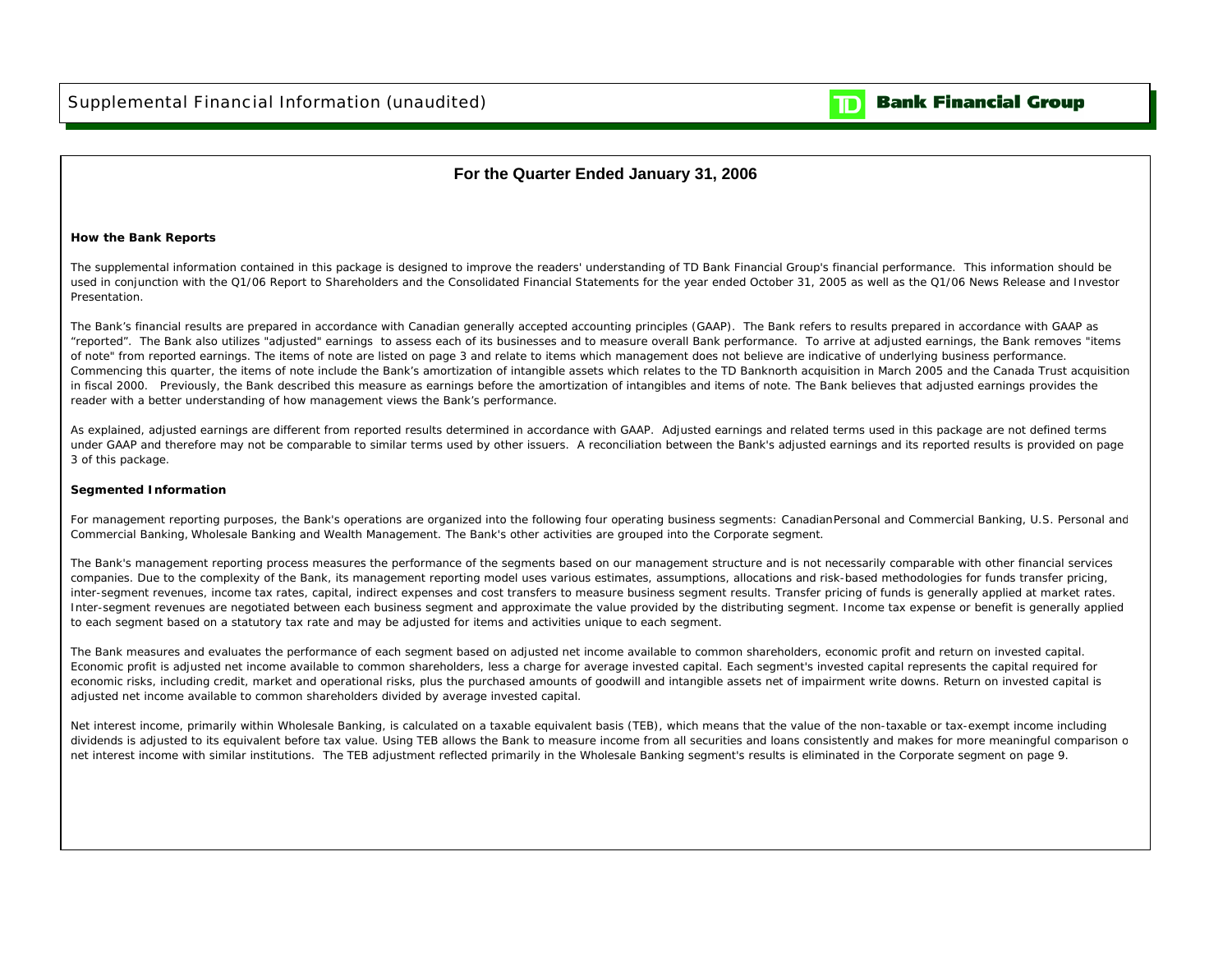#### **Bank Financial Group** וסד

| <b>Table of Contents</b>                                    |                |
|-------------------------------------------------------------|----------------|
|                                                             |                |
|                                                             | Page           |
| <b>Highlights</b>                                           | 1.             |
| <b>Shareholder Value</b>                                    | $\mathbf{2}$   |
| <b>Items of Note</b>                                        | 3              |
| <b>Segmented Results Summary</b>                            | 4              |
| <b>Canadian Personal and Commercial Banking Segment</b>     | 5              |
| U.S. Personal and Commercial Banking Segment                | 6              |
| <b>Wealth Management Segment</b>                            | $\overline{7}$ |
| <b>Wholesale Banking Segment</b>                            | 8              |
| <b>Corporate Segment</b>                                    | 9              |
| Net Interest Income and Margin                              | 10             |
| <b>Other Income</b>                                         | 11             |
| <b>Non-Interest Expenses</b>                                | $12 \,$        |
| <b>Balance Sheet</b>                                        | 13             |
| <b>Investment Securities Surplus (Deficit) Over Book</b>    | 14             |
| Assets under Administration and Management                  | 14             |
| <b>Intangibles and Goodwill</b>                             | 15             |
| <b>Restructuring Costs</b>                                  | 15             |
| <b>Loan Securitization</b>                                  | 16             |
| <b>Impaired Loans</b>                                       | 17             |
| Allowance for Credit Losses and Provision for Credit Losses | 18             |
| Analysis of Change in Shareholders' Equity                  | 19             |
| Analysis of Change in Non-Controlling Interest              | 20             |
| Analysis of Change in Investment in TD Ameritrade           | 20             |
| <b>Risk-Weighted Assets and Capital</b>                     | 21             |

Certain comparative amounts have been reclassified to conform with current period presentation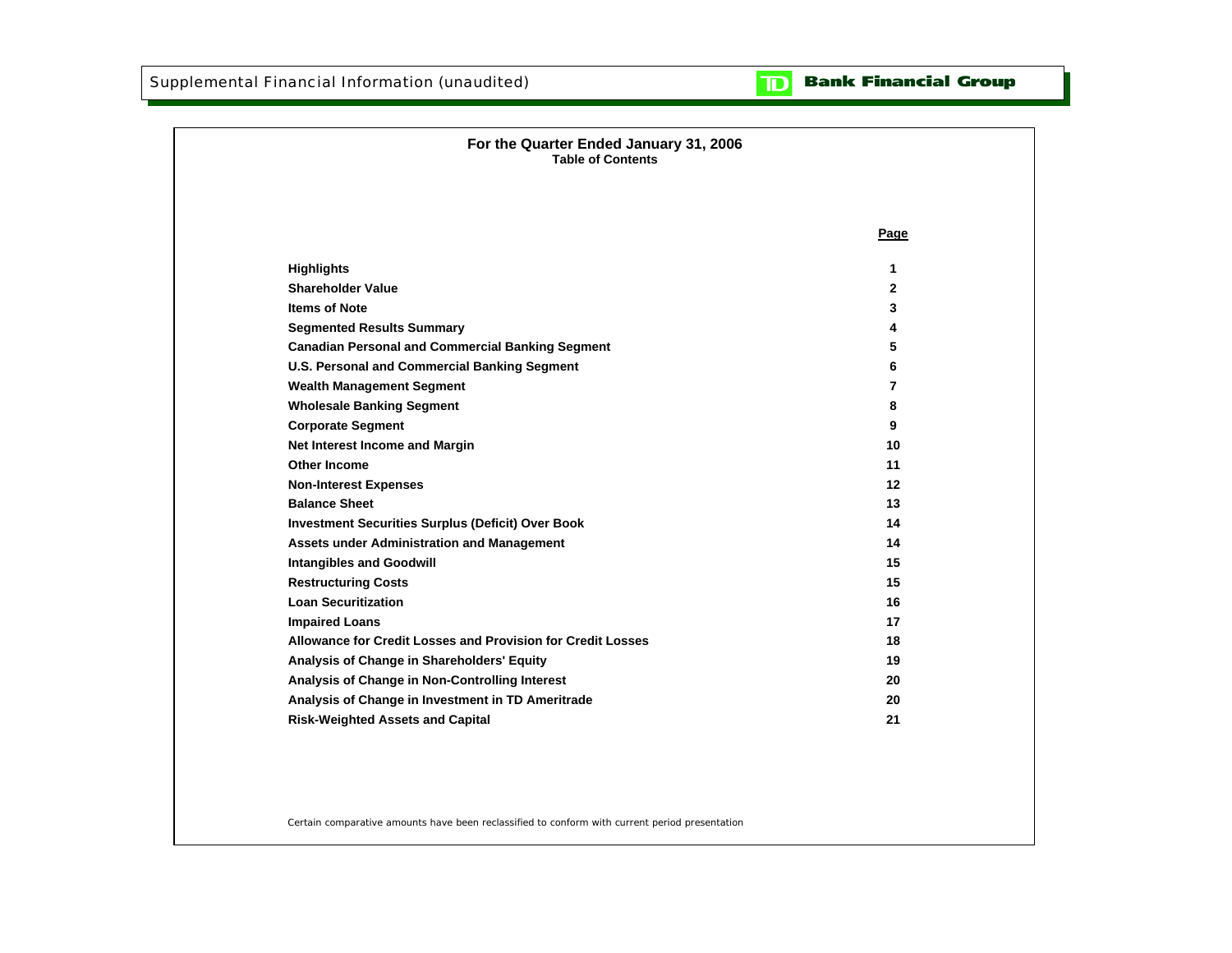<span id="page-3-0"></span>**Highlights** 

|                                                                            |                        | <b>LINE</b>             | 2006           |               |             | 2005                  |             |               |         |               | 2004               |                |             | <b>Full Year</b>         |
|----------------------------------------------------------------------------|------------------------|-------------------------|----------------|---------------|-------------|-----------------------|-------------|---------------|---------|---------------|--------------------|----------------|-------------|--------------------------|
| <b>FOR THE PERIOD ENDED</b>                                                |                        | #                       | Q <sub>1</sub> | Q4            | Q3          | Q <sub>2</sub>        | Q1          | Q4            |         | Q3            | Q <sub>2</sub>     | Q1             | 2005        | 2004                     |
|                                                                            |                        |                         |                |               |             |                       |             |               |         |               |                    |                |             |                          |
| Income Statement (\$millions)                                              |                        |                         |                |               |             |                       |             |               |         |               |                    |                |             |                          |
| Net interest income                                                        | (page 10)              | $\overline{\mathbf{1}}$ | 1,607<br>\$    | \$1,641       | \$<br>1,563 | \$1,393               | \$1,411     | \$1,435       | \$1,452 |               | \$1,441            | \$1,445        | \$6,008     | \$5,773                  |
| Other income                                                               | (page 11)              | $\overline{2}$          | 1,797          | 1,442         | 1,535       | 1,517                 | 1,395       | 1,118         |         | 1,181         | 1,284              | 1,300          | 5,889       | 4,883                    |
| Total revenues                                                             |                        | 3                       | 3.404          | 3,083         | 3,098       | 2,910                 | 2,806       | 2,553         |         | 2,633         | 2,725              | 2,745          | 11,897      | 10,656                   |
| Dilution gain on investments, net of costs                                 |                        | $\overline{4}$          | 1,564          |               |             |                       |             |               |         |               |                    |                |             |                          |
| Provision for (reversal of) credit losses<br>Non-interest expenses         | (page 18)<br>(page 12) | 5<br>6                  | 114<br>2,290   | (15)<br>2,203 | 40<br>2,577 | 20<br>2,057           | 10<br>1,945 | (73)<br>1,904 |         | (17)<br>1,907 | (192)<br>2,271     | (104)<br>1,925 | 55<br>8,782 | (386)<br>8,007           |
|                                                                            |                        | $\overline{7}$          | 2,564          | 895           | 481         | 833                   | 851         | 722           |         | 743           | 646                | 924            | 3,060       | 3,035                    |
| Net income before provision for income taxes<br>Provision for income taxes |                        | 8                       | 220            | 253           | 12          | 213                   | 221         | 127           |         | 178           | 156                | 342            | 699         | 803                      |
| Income before non-controlling interest in subsidiaries                     |                        | 9                       | 2,344          | 642           | 469         | 620                   | 630         | 595           |         | 565           | 490                | 582            | 2,361       | 2,232                    |
| Non-controlling interest in subsidiaries                                   |                        | 10                      | 37             | 53            | 58          | 21                    |             |               |         |               |                    |                | 132         | $\overline{\phantom{a}}$ |
| Net income                                                                 |                        | 11                      | 2,307          | 589           | 411         | 599                   | 630         | 595           |         | 565           | 490                | 582            | 2,229       | 2,232                    |
| Adjustment for items of note, net of tax                                   | (page 3)               | 12                      | 1,472          | (176)         | (328)       | (73)                  | (55)        |               | (2)     | (36)          | (145)              | (70)           | (632)       | (253)                    |
|                                                                            |                        | 13                      | 835            | 765           | 739         | 672                   | 685         | 597           |         | 601           | 635                | 652            | 2,861       | 2,485                    |
| Net income - adjusted<br>Preferred dividends                               |                        | 14                      | 5              |               |             |                       |             |               |         |               |                    |                |             |                          |
|                                                                            |                        |                         |                |               |             |                       |             |               |         |               |                    |                |             |                          |
| Net income available to common shareholders - adjusted                     |                        | 15                      | 830            | \$<br>765     | \$<br>739   | \$<br>672             | \$<br>685   | \$<br>597     | \$      | 601           | \$<br>635          | \$<br>652      | \$2,861     | \$2,485                  |
| Per common share <sup>1</sup> and average number of shares                 |                        |                         |                |               |             |                       |             |               |         |               |                    |                |             |                          |
| Basic net income - reported                                                |                        | 16                      | 3.23<br>\$     | \$<br>.83     | \$<br>.58   | \$<br>.87             | \$<br>.96   | \$<br>.91     | \$      | .87           | $\mathbb S$<br>.75 | \$<br>.89      | \$<br>3.22  | \$<br>3.41               |
| - adjusted                                                                 |                        | 17                      | 1.16           | 1.08          | 1.04        | 1.00                  | 1.04        | .91           |         | .92           | .97                | 1.00           | 4.14        | 3.80                     |
| Diluted net income - reported                                              |                        | 18                      | 3.20           | .82           | .58         | .86                   | .95         |               | .90     | .86           | .74                | .88            | 3.20        | 3.39                     |
| - adjusted                                                                 |                        | 19                      | 1.15           | 1.06          | 1.04        | 1.00                  | 1.04        | .91           |         | .91           | .96                | .98            | 4.14        | 3.77                     |
| Average number of common shares outstanding - basic (millions)             |                        | 20                      | 712.5          | 710.0         | 707.6       | 690.8                 | 656.6       | 653.5         |         | 653.1         | 656.8              | 654.8          | 691.3       | 654.5                    |
| - diluted                                                                  |                        | 21                      | 718.9          | 716.1         | 713.4       | 696.1                 | 661.9       | 658.2         |         | 657.4         | 662.0              | 660.0          | 696.9       | 659.4                    |
| <b>Balance sheet (\$billions)</b>                                          |                        |                         |                |               |             |                       |             |               |         |               |                    |                |             |                          |
| <b>Total assets</b>                                                        | (page 13)              | 22                      | 384.4<br>\$    | \$<br>365.2   | \$<br>368.4 | $\mathbb{S}$<br>359.5 | \$<br>333.3 | \$<br>311.0   | \$      | 309.2         | \$312.3            | \$<br>316.2    | \$<br>365.2 | \$<br>311.0              |
| Total shareholders' equity                                                 | (page 19)              | 23                      | 18.5           | 15.9          | 15.8        | 15.6                  | 13.2        | 12.7          |         | 12.4          | 12.2               | 12.0           | 15.9        | 12.7                     |
| Investment securities - surplus over book <sup>2</sup> (\$millions)        |                        | 24                      | 806            | 750           | 733         | 550                   | 537         | 418           |         | 321           | 405                | 412            | 750         | 418                      |
|                                                                            |                        |                         |                |               |             |                       |             |               |         |               |                    |                |             |                          |
| <b>Capital and Risk Metrics (\$billions)</b>                               |                        |                         | 135.9          | \$<br>130.0   | \$<br>130.5 | \$                    | 103.0<br>\$ | \$<br>100.3   | \$      | 99.7          | \$<br>102.3        | \$<br>110.1    | \$<br>130.0 | \$<br>100.3              |
| Risk-weighted assets<br>Tier 1 capital                                     | (page 21)<br>(page 21) | 25<br>26                | \$<br>16.1     | 13.1          | 13.1        | 127.6<br>12.8         | 13.4        | 12.6          |         | 12.3          | 12.2               | 11.9           | 13.1        | 12.6                     |
| Tangible common equity                                                     | (page 21)              | 27                      | 12.0           | 9.6           | 9.1         | 8.8                   | 9.6         | 9.0           |         | 8.5           | 8.2                | 8.0            | 9.6         | 9.0                      |
| Tier 1 capital ratio                                                       | (page 21)              | 28                      | 11.9%          | 10.1%         | 10.0%       | 10.0%                 | 13.0%       |               | 12.6%   | 12.3%         | 11.9%              | 10.9%          | 10.1%       | 12.6%                    |
| Total capital ratio                                                        | (page 21)              | 29                      | 13.8           | 13.2          | 13.3        | 13.4                  | 17.2        | 16.9          |         | 16.8          | 16.4               | 15.5           | 13.2        | 16.9                     |
| Tangible common equity as a percentage of RWA                              | (page 21)              | 30                      | 8.8            | 7.4           | 7.0         | 6.9                   | 9.3         | 9.0           |         | 8.5           | 8.0                | 7.3            | 7.4         | 9.0                      |
| After tax impact of 1% increase in interest rates on                       |                        |                         |                |               |             |                       |             |               |         |               |                    |                |             |                          |
| Common shareholders' equity (\$millions)                                   |                        | 31                      | 5<br>S         | \$<br>(61)    | \$<br>(66)  | (156)<br>\$           | \$<br>(113) | \$<br>(124)   | \$      | (120)         | \$<br>(40)         | \$<br>(32)     | \$<br>(61)  | \$<br>(124)              |
| Annual net income (\$millions)                                             |                        | 32                      | 15             | (20)          | (19)        | (6)                   | (12)        |               | (17)    | (14)          | (4)                | (9)            | (20)        | (17)                     |
| Net impaired loans (\$millions)                                            | (page 17)              | 33                      | (993)          | (944)         | (928)       | (928)                 | (625)       | (646)         |         | (617)         | (567)              | (584)          | (944)       | (646)                    |
| Net impaired loans as a % of net loans                                     |                        | 34                      | (.6)%          | $(.6)$ %      | $(.6)$ %    | $(.6)$ %              | (.5)%       |               | (.5)%   | (.5)%         | (.4)%              | (.5)%          | $(.6)$ %    | (.5)%                    |
| Provision for credit losses as a % of net average loans                    |                        | 35                      | .29            | (.04)         | .10         | .06                   | .03         | (.22)         |         | (.05)         | (.62)              | (.33)          | .04         | (.30)                    |
| Rating of senior debt:<br>Moody's                                          |                        | 36                      | Aa3            | Aa3           | Aa3         | Aa3                   | Aa3         |               | Aa3     | Aa3           | Aa3                | Aa3            | Aa3         | Aa3                      |
| Standard and Poor's                                                        |                        | 37                      | A+             | $A+$          | $A+$        | $A+$                  | $A+$        |               | $A+$    | $A+$          | $A+$               | $A+$           | $A+$        | $A+$                     |

1 Earnings per share (EPS) is computed by dividing income by the weighted average number of shares outstanding during the period. As a result, the sum of the quarterly EPS figures may not equal the YTD EPS.

<sup>2</sup> Excludes debt security positions which are used as part of the Bank's Asset and Liability Management hedging activities and preferred shares that are hedged

**TD** Bank Financial Group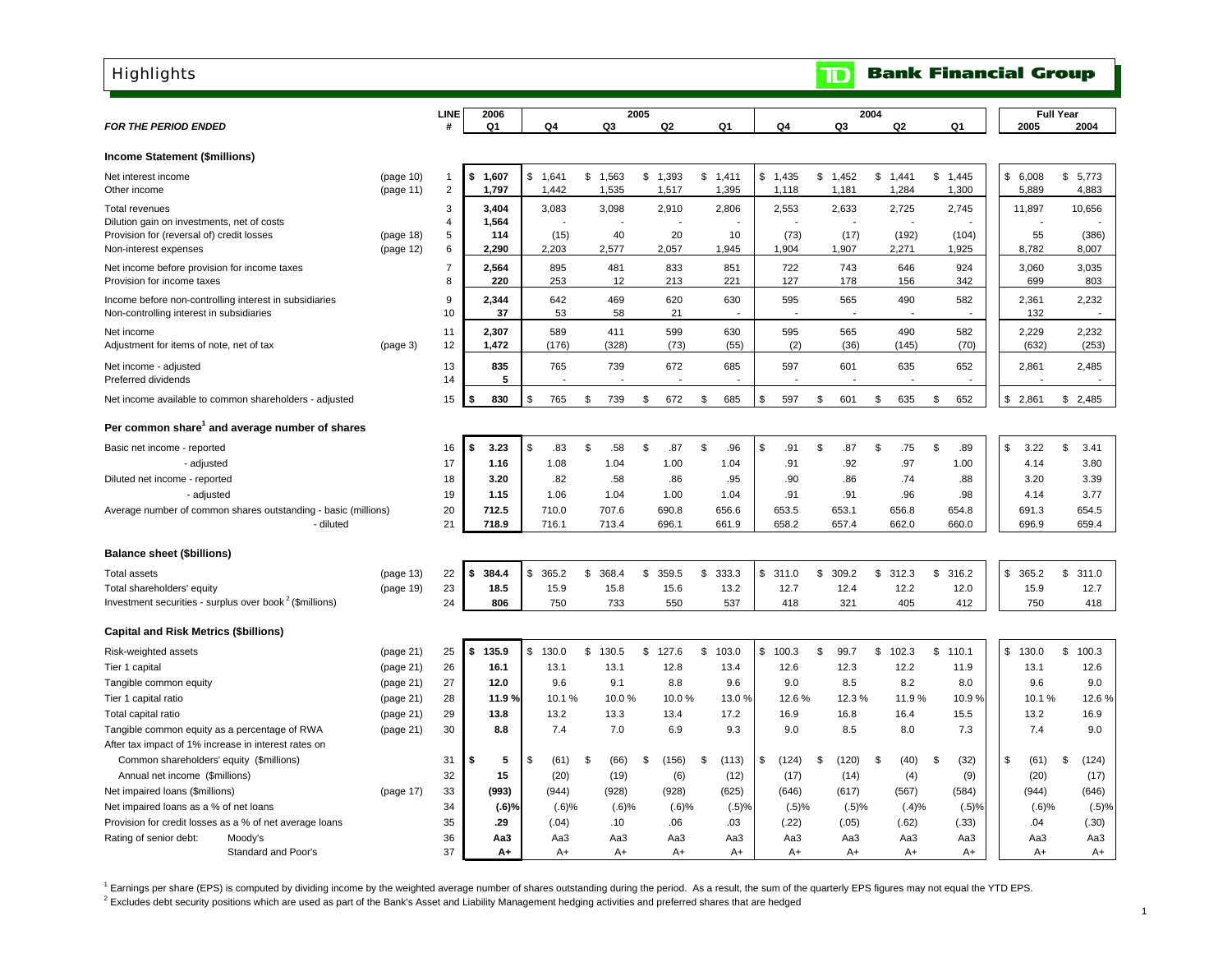### <span id="page-4-0"></span>Shareholder Value

|                                                              | <b>LINE</b>    | 2006           |             |                  | 2005           |             |             | 2004        |                |                |             | <b>Full Year</b> |
|--------------------------------------------------------------|----------------|----------------|-------------|------------------|----------------|-------------|-------------|-------------|----------------|----------------|-------------|------------------|
| <b>FOR THE PERIOD ENDED</b>                                  | #              | Q <sub>1</sub> | Q4          | Q3               | Q <sub>2</sub> | Q1          | Q4          | Q3          | Q <sub>2</sub> | Q <sub>1</sub> | 2005        | 2004             |
|                                                              |                |                |             |                  |                |             |             |             |                |                |             |                  |
| <b>Business performance (\$millions)</b>                     |                |                |             |                  |                |             |             |             |                |                |             |                  |
| Net income - available to common shareholders                |                | 2,302<br>\$    | \$<br>589   | \$<br>411        | 599<br>\$      | \$<br>630   | \$<br>595   | \$<br>565   | \$.<br>490     | \$<br>582      | \$<br>2,229 | \$<br>2,232      |
| Economic profit <sup>1</sup>                                 | $\overline{2}$ | 353            | 279         | 258              | 242            | 280         | 184         | 196         | 245            | 267            | 1,062       | 892              |
| Average common equity                                        | 3              | 16,476         | 15,755      | 15,693           | 14,298         | 12,846      | 12,392      | 12,195      | 12,058         | 11,665         | 14,600      | 12,050           |
| Average invested capital <sup>2</sup>                        | 4              | 19,908         | 19,103      | 18,952           | 17,464         | 15,926      | 15,383      | 15,089      | 14,849         | 14,331         | 17,813      | 14,884           |
| Return on common equity                                      | 5              | 55.4%          | 14.8%       | 10.4%            | 17.2%          | 19.5%       | 19.1%       | 18.4%       | 16.5%          | 19.8%          | 15.3%       | 18.5%            |
| Return on invested capital <sup>3</sup>                      | 6              | 16.5           | 15.9        | 15.5             | 15.8           | 17.1        | 15.4        | 15.8        | 17.4           | 18.1           | 16.1        | 16.7             |
| Return on risk-weighted assets <sup>4</sup>                  | $\overline{7}$ | 2.48           | 2.33        | 2.27             | 2.39           | 2.67        | 2.38        | 2.36        | 2.42           | 2.37           | 2.42        | 2.39             |
| Efficiency ratio                                             | 8              | 46.1           | 71.5        | 83.2             | 70.7           | 69.3        | 74.6        | 72.4        | 83.3           | 70.1           | 73.8        | 75.1             |
| Effective tax rate                                           | 9              | 8.6            | 28.3        | 2.5              | 25.6           | 26.0        | 17.6        | 24.0        | 24.1           | 37.0           | 22.8        | 26.5             |
| Net interest margin                                          | 10             | 2.07           | 2.14        | 2.05             | 2.05           | 2.10        | 2.22        | 2.23        | 2.27           | 2.32           | 2.09        | 2.26             |
| Average number of full-time equivalent staff                 | 11             | 51,400         | 51,427      | 51,326           | 50,941         | 43,107      | 43,332      | 43,491      | 42,509         | 42,032         | 50,991      | 42,843           |
| Number of domestic retail outlets at period end <sup>5</sup> | 12             | 1,050          | 1,048       | 1,034            | 1,033          | 1,033       | 1,034       | 1,033       | 1,026          | 1,031          | 1,048       | 1,034            |
| Number of U.S. retail outlets at period end <sup>5</sup>     | 13             | 425            | 425         | 424              | 424            |             |             |             |                |                | 425         |                  |
| Number of retail brokerage offices at period end             | 14             | 292            | 332         | 332              | 332            | 259         | 256         | 265         | 265            | 268            | 332         | 256              |
| Common share performance                                     |                |                |             |                  |                |             |             |             |                |                |             |                  |
| Closing market price                                         | 15             | \$<br>60.65    | \$<br>55.70 | \$<br>55.90      | \$<br>50.34    | \$<br>48.15 | \$<br>48.98 | \$<br>44.30 | \$<br>44.48    | \$<br>43.38    | \$<br>55.70 | \$<br>48.98      |
| Book value per common share                                  | 16             | 25.25          | 22.29       | 22.25            | 22.06          | 20.06       | 19.31       | 18.94       | 18.63          | 18.27          | 22.29       | 19.31            |
| Closing market price to book value                           | 17             | 2.40           | 2.50        | 2.51             | 2.28           | 2.40        | 2.54        | 2.34        | 2.39           | 2.37           | 2.50        | 2.54             |
| Price earnings ratio - reported <sup>o</sup>                 | 18             | 11.1           | 17.4        | 17.0             | 14.1           | 14.0        | 14.5        | 13.8        | 14.4           | 23.0           | 17.4        | 14.4             |
| - adjusted                                                   | 19             | 14.3           | 13.5        | 14.0             | 13.0           | 12.6        | 13.0        | 12.4        | 12.6           | 13.3           | 13.5        | 13.0             |
| Total market return on common shareholders' investment'      | 20             | 29.4%          | 16.9%       | 29.6%            | 16.5%          | 14.2%       | 14.8%       | 21.7%       | 34.8%          | 38.5%          | 16.9%       | 14.8%            |
| Number of common shares outstanding (millions)               | 21             | 714.7          | 711.8       | 709.0            | 706.7          | 658.3       | 655.9       | 653.0       | 655.3          | 657.6          | 711.8       | 655.9            |
| Total market capitalization (\$billions)                     | 22             | 43.3           | \$<br>39.6  | \$<br>39.6       | \$<br>35.6     | \$<br>31.7  | \$<br>32.1  | \$<br>28.9  | \$<br>29.1     | \$<br>28.5     | \$<br>39.6  | 32.1<br>\$       |
|                                                              |                |                |             |                  |                |             |             |             |                |                |             |                  |
| <b>Dividend Performance</b>                                  |                |                |             |                  |                |             |             |             |                |                |             |                  |
| Dividend per common share                                    | 23             | \$<br>0.42     | \$<br>0.42  | <b>S</b><br>0.40 | - \$<br>0.40   | \$<br>0.36  | \$<br>0.36  | \$<br>0.34  | \$<br>0.34     | \$<br>0.32     | \$<br>1.58  | <b>S</b><br>1.36 |
| Dividend yield <sup>8</sup>                                  | 24             | 2.8%           | 2.8%        | 2.8%             | 2.9%           | 2.9%        | 2.9%        | 3.0%        | 2.7%           | 2.8%           |             | 3.0%<br>3.0%     |
| Common dividend payout ratio - reported                      | 25             | 13.0           | 50.6        | 68.9             | 46.9           | 37.5        | 39.5        | 39.3        | 45.7           | 35.9           | 49.3        | 39.9             |
| - adjusted                                                   | 26             | 36.1           | 39.0        | 38.3             | 41.8           | 34.5        | 39.4        | 36.9        | 35.3           | 32.1           | 38.4        | 35.8             |

1 Economic profit is adjusted net income available to common shareholders less a charge for average invested capital. The rate charged for invested capital is 9.5% for 2006, 10.1% for 2005 and 10.7% for 2004.

 $2$  Invested capital is common shareholders' equity plus the cumulative after-tax amount of purchased intangible assets amortized as of the reporting date.

 $3$  Return on invested capital is adjusted net income available to common shareholders divided by average invested capital.

4 Return on risk-weighted assets is adjusted net income available to common shareholders divided by average risk-weighted assets.

 $5$  Includes retail bank outlets, private client centre branches, and estates and trusts branches.

 $6$  Closing common share price divided by diluted net income per common share for trailing 4 quarters.

 $^7$  Change in market price plus dividends paid in trailing 4 quarters as a percentage of the prior year's closing market price per common share.

<sup>8</sup> Dividends per common share for trailing 4 quarters divided by average of high and low common share prices for the period.

**Bank Financial Group** 

 $\mathbf{D}$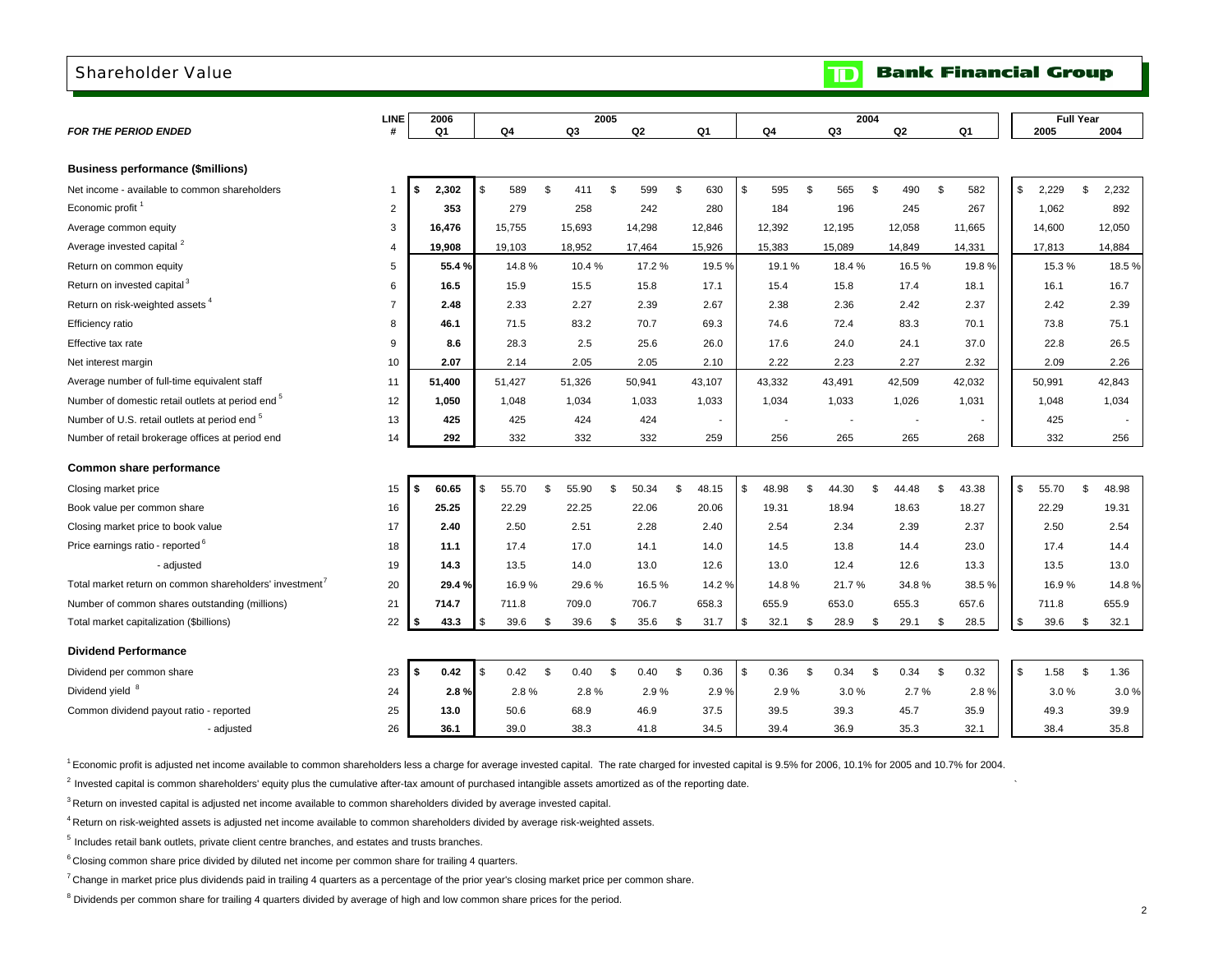#### <span id="page-5-0"></span>Items of Note

|                                                                   | <b>LINE</b>    | 2006               |            |                          |               | 2005                     |                          |                          |             |             | 2004 |                |             |     |             | <b>Full Year</b> |                |
|-------------------------------------------------------------------|----------------|--------------------|------------|--------------------------|---------------|--------------------------|--------------------------|--------------------------|-------------|-------------|------|----------------|-------------|-----|-------------|------------------|----------------|
| <b>FOR THE PERIOD ENDED</b>                                       | #              | Q1                 |            | Q <sub>4</sub>           |               | Q3                       | Q2                       | Q <sub>1</sub>           | Q4          | Q3          |      | Q <sub>2</sub> | Q1          |     | 2005        |                  | 2004           |
| Items of note, net of income tax (\$millions) *                   |                |                    |            |                          |               |                          |                          |                          |             |             |      |                |             |     |             |                  |                |
| Amortization of intangibles                                       | 1              | (82)               | \$         | (86)                     | \$            | (91)                     | \$<br>(90)<br>\$         | (87)                     | \$<br>(92)  | \$<br>(99)  | \$   | (107)          | \$<br>(179) | \$  | (354)       | \$               | (477)          |
| Dilution gain on Ameritrade transaction, net of costs             | $\overline{2}$ | 1,670              |            | (138)                    |               |                          |                          | ÷.                       |             |             |      |                |             |     | (138)       |                  |                |
| Dilution loss on the acquisition of Hudson United by TD Banknorth | 3              | (72)               |            |                          |               |                          |                          | ×                        |             |             |      |                | $\sim$      |     |             |                  |                |
| Wholesale Banking restructuring charge                            | 4              | (35)               |            | (4)                      |               | (10)                     | (15)                     |                          |             |             |      |                |             |     | (29)        |                  |                |
| Balance Sheet restructuring charge in TD Banknorth                | 5              | (19)               |            |                          |               |                          | $\overline{a}$           | ٠                        |             |             |      |                |             |     |             |                  |                |
| Hedging impact due to AcG-13                                      | 6              | 10                 |            | $\overline{7}$           |               | (12)                     | 33                       | (11)                     | (11)        | (2)         |      | (16)           | (21)        |     | 17          |                  | (50)           |
| Other tax items                                                   | 7              |                    |            | 68                       |               | 30                       | $\sim$                   | ÷.                       |             | $\sim$      |      | $\sim$         |             |     | 98          |                  |                |
| Non-core portfolio loan loss recoveries (sectoral related)        | 8              |                    |            | 60                       |               | 23                       | 24                       | 20                       | 101         | 65          |      | 130            | 130         |     | 127         |                  | 426            |
| Tax charge related to reorganizations                             | 9              |                    |            |                          |               |                          | (25)                     |                          |             |             |      |                |             |     | (25)        |                  |                |
| Loss on structured derivative portfolios                          | 10             |                    |            | (70)                     |               | (30)                     |                          |                          |             |             |      |                |             |     | (100)       |                  |                |
| Preferred share redemption                                        | 11             |                    |            | (13)                     |               |                          |                          |                          |             |             |      |                |             |     | (13)        |                  |                |
| General allowance release                                         | 12             |                    |            |                          |               |                          |                          | 23                       |             |             |      | 43             |             |     | 23          |                  | 43             |
| Litigation charge                                                 | 13             | $\blacksquare$     |            |                          |               | (238)                    | ×                        | ×                        |             |             |      | (195)          | $\sim$      |     | (238)       |                  | (195)          |
| Total items of note                                               | 14             | 1,472<br>$\bullet$ | \$         | (176)                    | \$            | (328)                    | \$<br>(73)<br>\$         | (55)                     | \$<br>(2)   | \$<br>(36)  | \$   | (145)          | \$<br>(70)  | \$  | (632)       | \$               | (253)          |
| Items of note, net of income tax, by segment (\$millions) *       |                |                    |            |                          |               |                          |                          |                          |             |             |      |                |             |     |             |                  |                |
| U.S. Personal & Commercial Banking                                | 15             | (19)               |            | ÷,                       |               |                          | ÷,                       | $\overline{\phantom{a}}$ |             |             |      |                |             |     |             |                  |                |
| <b>Wholesale Banking</b>                                          | 16             | (35)               |            | (74)                     |               | (40)                     | (15)                     | $\overline{\phantom{a}}$ |             |             |      |                | ٠           |     | (129)       |                  |                |
| Corporate                                                         | 17             | 1,526              |            | (102)                    |               | (288)                    | (58)                     | (55)                     | (2)         | (36)        |      | (145)          | (70)        |     | (503)       |                  | (253)          |
| Total items of note                                               | 18             | \$1,472            | \$         | (176)                    | $\sqrt[6]{3}$ | (328)                    | \$<br>\$<br>(73)         | (55)                     | \$<br>(2)   | \$<br>(36)  | \$   | (145)          | \$<br>(70)  | \$  | (632)       | \$               | (253)          |
| Items of note, net of income tax, per common share (\$) *         |                |                    |            |                          |               |                          |                          |                          |             |             |      |                |             |     |             |                  |                |
| Amortization of intangibles                                       | 19             | (0.11)<br>\$       | <b>\$</b>  | $(0.12)$ \$              |               | $(0.12)$ \$              | $(0.13)$ \$              | $(0.13)$ \$              | $(0.14)$ \$ | $(0.15)$ \$ |      | $(0.16)$ \$    | (0.27)      | -\$ | $(0.51)$ \$ |                  | (0.72)         |
| Dilution gain on Ameritrade transaction, net of costs             | 20             | 2.32               |            | (0.19)                   |               |                          |                          |                          |             |             |      |                |             |     | (0.19)      |                  | $\blacksquare$ |
| Dilution loss on the acquisition of Hudson United by TD Banknorth | 21             | (0.10)             |            |                          |               | ÷,                       | $\overline{a}$           |                          |             |             |      |                |             |     |             |                  | $\blacksquare$ |
| Wholesale Banking restructuring charge                            | 22             | (0.05)             |            |                          |               | (0.02)                   | (0.02)                   |                          |             |             |      |                |             |     | (0.04)      |                  |                |
| Balance Sheet restructuring charge in TD Banknorth                | 23             | (0.03)             |            | $\overline{\phantom{a}}$ |               | $\sim$                   | $\blacksquare$           |                          |             |             |      |                |             |     |             |                  |                |
| Hedging impact due to AcG-13                                      | 24             | 0.02               |            | 0.01                     |               | (0.02)                   | 0.05                     | (0.02)                   | (0.02)      | $\sim$      |      | (0.03)         | (0.03)      |     | 0.02        |                  | (0.08)         |
| Other tax items                                                   | 25             |                    |            | 0.10                     |               | 0.04                     | $\overline{\phantom{a}}$ |                          |             |             |      |                |             |     | 0.14        |                  |                |
| Non-core portfolio loan loss recoveries (sectoral related)        | 26             | $\blacksquare$     |            | 0.08                     |               | 0.03                     | 0.03                     | 0.03                     | 0.15        | 0.10        |      | 0.20           | 0.20        |     | 0.17        |                  | 0.65           |
| Tax charge related to reorganizations                             | 27             | $\blacksquare$     |            |                          |               | $\blacksquare$           | (0.04)                   |                          |             |             |      |                |             |     | (0.04)      |                  | $\sim$         |
| Loss on structured derivative portfolios                          | 28             |                    |            | (0.10)                   |               | (0.04)                   | ÷,                       |                          |             |             |      |                |             |     | (0.14)      |                  | ٠              |
| Preferred share redemption                                        | 29             |                    |            | (0.02)                   |               | $\overline{\phantom{a}}$ | $\blacksquare$           |                          |             |             |      |                |             |     | (0.02)      |                  | ٠              |
| General allowance release                                         | 30             |                    |            |                          |               | ٠                        |                          | 0.03                     |             |             |      | 0.06           |             |     | 0.03        |                  | 0.06           |
| Litigation charge                                                 | 31             |                    |            |                          |               | (0.33)                   | $\overline{a}$           |                          |             |             |      | (0.29)         |             |     | (0.33)      |                  | (0.29)         |
| <b>Banknorth Timing Impact</b>                                    | 32             | $\blacksquare$     |            |                          |               |                          | (0.03)                   |                          |             |             |      |                |             |     | (0.03)      |                  | $\sim$         |
| Total items of note                                               | 33             | 2.05<br>\$         | $\sqrt{3}$ | $(0.24)$ \$              |               | $(0.46)$ \$              | $(0.14)$ \$              | $(0.09)$ \$              | $(0.01)$ \$ | $(0.05)$ \$ |      | $(0.22)$ \$    | (0.10)      | \$  | $(0.94)$ \$ |                  | (0.38)         |

\* The total net gain or (charge) of items of note is subtracted from reported earnings to compute the adjusted earnings.

**TD** Bank Financial Group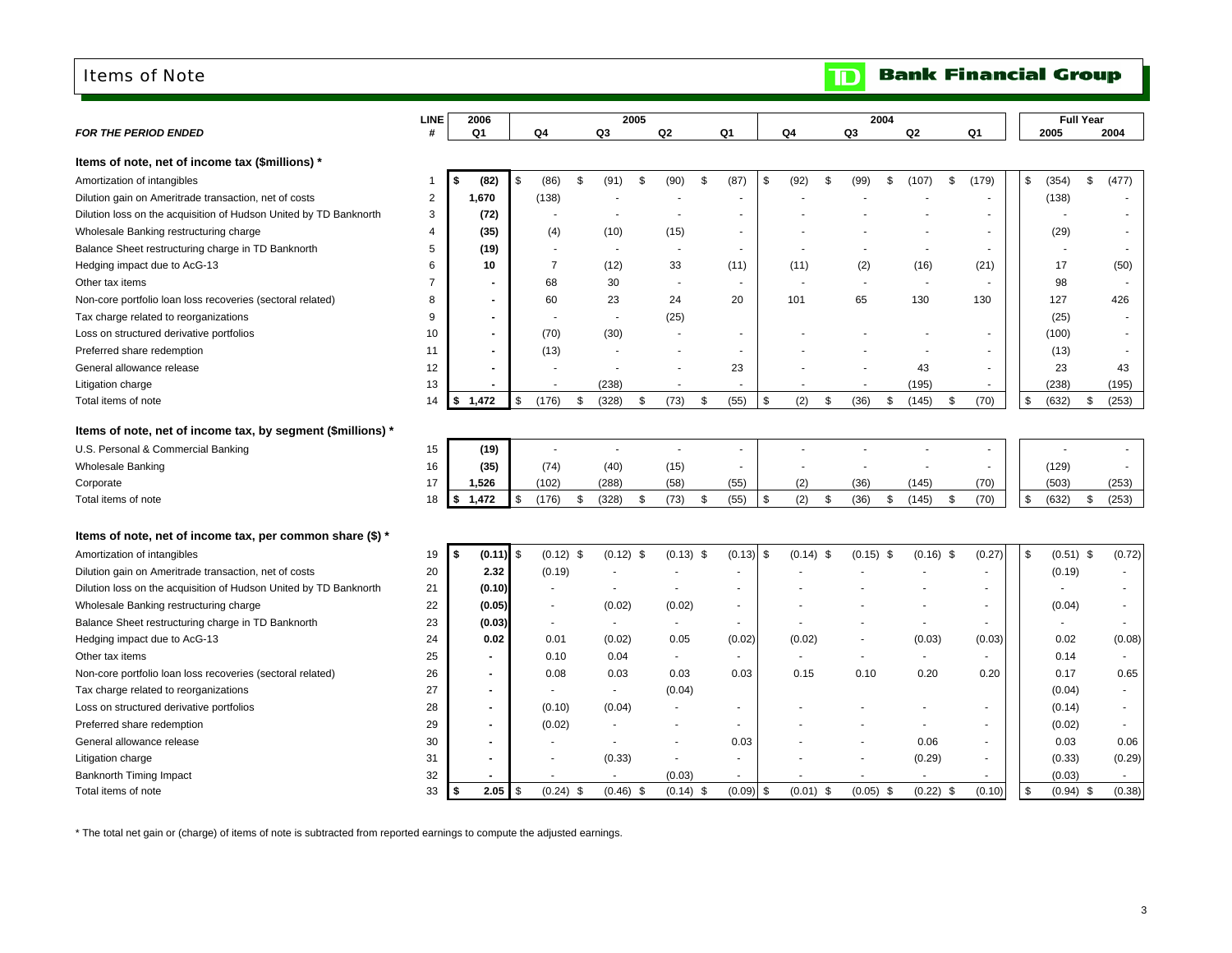## <span id="page-6-0"></span>Segmented Results Summary

**RESULTS OF OPERATIONS**

| <b>Full Year</b><br><b>LINE</b><br>2006<br>2005<br>2004<br>#<br>Q2<br><b>FOR THE PERIOD ENDED</b><br>Q <sub>1</sub><br>Q <sub>4</sub><br>Q3<br>Q <sub>1</sub><br>Q <sub>4</sub><br>Q3<br>Q2<br>Q <sub>1</sub><br>2005<br>2004<br>Net Income - adjusted (where applicable)<br>\$<br>\$<br>\$1,702<br>Canadian Personal and Commercial Banking<br>443<br>434<br>\$<br>401<br>\$<br>424<br>381<br>\$<br>\$<br>350<br>\$1,450<br>476<br>372<br>\$<br>347<br>\$<br>U.S. Personal and Commercial Banking<br>69<br>$\overline{2}$<br>65<br>70<br>19<br>158<br>3<br>98<br>76<br>Wealth Management<br>136<br>99<br>99<br>63<br>102<br>432<br>352<br>138<br>111<br><b>Total Retail</b><br>648<br>603<br>519<br>522<br>444<br>448<br>449<br>461<br>679<br>2,292<br>1,802<br>4<br>122<br><b>Wholesale Banking</b><br>5<br>199<br>115<br>130<br>165<br>141<br>128<br>162<br>176<br>551<br>588<br>6<br>(43)<br>$\overline{2}$<br>6<br>22<br>31<br>25<br>24<br>15<br>18<br>95<br>Corporate<br>(12)<br><b>Total Bank</b><br>835<br>\$<br>765<br>\$<br>672<br>\$<br>685<br>\$<br>597<br>\$<br>601<br>635<br>652<br>\$2,861<br>$\overline{7}$<br>\$<br>\$<br>739<br>\$<br>\$<br>\$2,485<br><b>Return on Invested Capital</b><br>23.4 %<br>23.0%<br>21.1%<br>20.6%<br>19.8%<br>23.1 %<br>20.4%<br>Canadian Personal and Commercial Banking<br>25.0%<br>23.3%<br>22.5%<br>20.0%<br>8<br>U.S. Personal and Commercial Banking<br>5.4<br>5.6<br>5.5<br>4.5<br>5.4<br>9<br>$\blacksquare$<br>$\overline{\phantom{a}}$<br>Wealth Management<br>20.8<br>14.8<br>15.3<br>14.7<br>9.4<br>11.0<br>15.3<br>16.2<br>16.4<br>13.0<br>10<br>21.0<br>22.9<br>20.9<br>22.1<br>27.5<br>22.3<br><b>Wholesale Banking</b><br>11<br>34.4<br>19.4<br>19.7<br>27.1<br>27.9<br>24.7<br><b>Total Bank</b><br>12<br>16.5%<br>15.9%<br>15.5%<br>15.8%<br>17.1 %<br>15.4%<br>15.8%<br>17.4 %<br>18.1%<br>16.7%<br>16.1%<br>Percentage of Net Income Mix <sup>1</sup><br>85 %<br>82 %<br>79 %<br>72 %<br>81%<br>13<br><b>77 %</b><br>76 %<br>78 %<br>78 %<br>73 %<br>14<br>15<br>22<br>19<br><b>Wholesale Banking</b><br>23<br>18<br>24<br>21<br>22<br>27<br>28<br>25<br>100 %<br><b>Total Bank</b><br>15<br>100 %<br>100 %<br>100 %<br>100 %<br>100 %<br>100 %<br>100 %<br>100 %<br>100 %<br>100 %<br>77 %<br>74 %<br>69 %<br>68 %<br>66 %<br>69 %<br>76 %<br>70 %<br>75 %<br>Canada<br>16<br>72 %<br>76 %<br>United States of America<br>17<br>25<br>29<br>25<br>18<br>14<br>12<br>15<br>15<br>16<br>22<br>15<br>9<br>12<br>9<br>18<br>6<br>3<br>13<br>9<br>13<br>10<br>8<br>Other<br>10<br>100 %<br>100 %<br>100 %<br>100 %<br><b>Total Bank</b><br>19<br>100 %<br>100 %<br>100 %<br>100 %<br>100 %<br>100 %<br>100 % | (\$millions)                                                     |  |  |  |  |  |  |  |  |  |  |  |
|----------------------------------------------------------------------------------------------------------------------------------------------------------------------------------------------------------------------------------------------------------------------------------------------------------------------------------------------------------------------------------------------------------------------------------------------------------------------------------------------------------------------------------------------------------------------------------------------------------------------------------------------------------------------------------------------------------------------------------------------------------------------------------------------------------------------------------------------------------------------------------------------------------------------------------------------------------------------------------------------------------------------------------------------------------------------------------------------------------------------------------------------------------------------------------------------------------------------------------------------------------------------------------------------------------------------------------------------------------------------------------------------------------------------------------------------------------------------------------------------------------------------------------------------------------------------------------------------------------------------------------------------------------------------------------------------------------------------------------------------------------------------------------------------------------------------------------------------------------------------------------------------------------------------------------------------------------------------------------------------------------------------------------------------------------------------------------------------------------------------------------------------------------------------------------------------------------------------------------------------------------------------------------------------------------------------------------------------------------------------------------------------------------------------------------------------------------------------------------------------------------------------------------------------------------------------------------------------------------------------------------------------------------------------------|------------------------------------------------------------------|--|--|--|--|--|--|--|--|--|--|--|
| 75 %                                                                                                                                                                                                                                                                                                                                                                                                                                                                                                                                                                                                                                                                                                                                                                                                                                                                                                                                                                                                                                                                                                                                                                                                                                                                                                                                                                                                                                                                                                                                                                                                                                                                                                                                                                                                                                                                                                                                                                                                                                                                                                                                                                                                                                                                                                                                                                                                                                                                                                                                                                                                                                                                       |                                                                  |  |  |  |  |  |  |  |  |  |  |  |
|                                                                                                                                                                                                                                                                                                                                                                                                                                                                                                                                                                                                                                                                                                                                                                                                                                                                                                                                                                                                                                                                                                                                                                                                                                                                                                                                                                                                                                                                                                                                                                                                                                                                                                                                                                                                                                                                                                                                                                                                                                                                                                                                                                                                                                                                                                                                                                                                                                                                                                                                                                                                                                                                            |                                                                  |  |  |  |  |  |  |  |  |  |  |  |
|                                                                                                                                                                                                                                                                                                                                                                                                                                                                                                                                                                                                                                                                                                                                                                                                                                                                                                                                                                                                                                                                                                                                                                                                                                                                                                                                                                                                                                                                                                                                                                                                                                                                                                                                                                                                                                                                                                                                                                                                                                                                                                                                                                                                                                                                                                                                                                                                                                                                                                                                                                                                                                                                            |                                                                  |  |  |  |  |  |  |  |  |  |  |  |
|                                                                                                                                                                                                                                                                                                                                                                                                                                                                                                                                                                                                                                                                                                                                                                                                                                                                                                                                                                                                                                                                                                                                                                                                                                                                                                                                                                                                                                                                                                                                                                                                                                                                                                                                                                                                                                                                                                                                                                                                                                                                                                                                                                                                                                                                                                                                                                                                                                                                                                                                                                                                                                                                            |                                                                  |  |  |  |  |  |  |  |  |  |  |  |
|                                                                                                                                                                                                                                                                                                                                                                                                                                                                                                                                                                                                                                                                                                                                                                                                                                                                                                                                                                                                                                                                                                                                                                                                                                                                                                                                                                                                                                                                                                                                                                                                                                                                                                                                                                                                                                                                                                                                                                                                                                                                                                                                                                                                                                                                                                                                                                                                                                                                                                                                                                                                                                                                            |                                                                  |  |  |  |  |  |  |  |  |  |  |  |
|                                                                                                                                                                                                                                                                                                                                                                                                                                                                                                                                                                                                                                                                                                                                                                                                                                                                                                                                                                                                                                                                                                                                                                                                                                                                                                                                                                                                                                                                                                                                                                                                                                                                                                                                                                                                                                                                                                                                                                                                                                                                                                                                                                                                                                                                                                                                                                                                                                                                                                                                                                                                                                                                            |                                                                  |  |  |  |  |  |  |  |  |  |  |  |
|                                                                                                                                                                                                                                                                                                                                                                                                                                                                                                                                                                                                                                                                                                                                                                                                                                                                                                                                                                                                                                                                                                                                                                                                                                                                                                                                                                                                                                                                                                                                                                                                                                                                                                                                                                                                                                                                                                                                                                                                                                                                                                                                                                                                                                                                                                                                                                                                                                                                                                                                                                                                                                                                            |                                                                  |  |  |  |  |  |  |  |  |  |  |  |
|                                                                                                                                                                                                                                                                                                                                                                                                                                                                                                                                                                                                                                                                                                                                                                                                                                                                                                                                                                                                                                                                                                                                                                                                                                                                                                                                                                                                                                                                                                                                                                                                                                                                                                                                                                                                                                                                                                                                                                                                                                                                                                                                                                                                                                                                                                                                                                                                                                                                                                                                                                                                                                                                            |                                                                  |  |  |  |  |  |  |  |  |  |  |  |
|                                                                                                                                                                                                                                                                                                                                                                                                                                                                                                                                                                                                                                                                                                                                                                                                                                                                                                                                                                                                                                                                                                                                                                                                                                                                                                                                                                                                                                                                                                                                                                                                                                                                                                                                                                                                                                                                                                                                                                                                                                                                                                                                                                                                                                                                                                                                                                                                                                                                                                                                                                                                                                                                            |                                                                  |  |  |  |  |  |  |  |  |  |  |  |
|                                                                                                                                                                                                                                                                                                                                                                                                                                                                                                                                                                                                                                                                                                                                                                                                                                                                                                                                                                                                                                                                                                                                                                                                                                                                                                                                                                                                                                                                                                                                                                                                                                                                                                                                                                                                                                                                                                                                                                                                                                                                                                                                                                                                                                                                                                                                                                                                                                                                                                                                                                                                                                                                            |                                                                  |  |  |  |  |  |  |  |  |  |  |  |
|                                                                                                                                                                                                                                                                                                                                                                                                                                                                                                                                                                                                                                                                                                                                                                                                                                                                                                                                                                                                                                                                                                                                                                                                                                                                                                                                                                                                                                                                                                                                                                                                                                                                                                                                                                                                                                                                                                                                                                                                                                                                                                                                                                                                                                                                                                                                                                                                                                                                                                                                                                                                                                                                            |                                                                  |  |  |  |  |  |  |  |  |  |  |  |
|                                                                                                                                                                                                                                                                                                                                                                                                                                                                                                                                                                                                                                                                                                                                                                                                                                                                                                                                                                                                                                                                                                                                                                                                                                                                                                                                                                                                                                                                                                                                                                                                                                                                                                                                                                                                                                                                                                                                                                                                                                                                                                                                                                                                                                                                                                                                                                                                                                                                                                                                                                                                                                                                            |                                                                  |  |  |  |  |  |  |  |  |  |  |  |
|                                                                                                                                                                                                                                                                                                                                                                                                                                                                                                                                                                                                                                                                                                                                                                                                                                                                                                                                                                                                                                                                                                                                                                                                                                                                                                                                                                                                                                                                                                                                                                                                                                                                                                                                                                                                                                                                                                                                                                                                                                                                                                                                                                                                                                                                                                                                                                                                                                                                                                                                                                                                                                                                            |                                                                  |  |  |  |  |  |  |  |  |  |  |  |
|                                                                                                                                                                                                                                                                                                                                                                                                                                                                                                                                                                                                                                                                                                                                                                                                                                                                                                                                                                                                                                                                                                                                                                                                                                                                                                                                                                                                                                                                                                                                                                                                                                                                                                                                                                                                                                                                                                                                                                                                                                                                                                                                                                                                                                                                                                                                                                                                                                                                                                                                                                                                                                                                            |                                                                  |  |  |  |  |  |  |  |  |  |  |  |
|                                                                                                                                                                                                                                                                                                                                                                                                                                                                                                                                                                                                                                                                                                                                                                                                                                                                                                                                                                                                                                                                                                                                                                                                                                                                                                                                                                                                                                                                                                                                                                                                                                                                                                                                                                                                                                                                                                                                                                                                                                                                                                                                                                                                                                                                                                                                                                                                                                                                                                                                                                                                                                                                            |                                                                  |  |  |  |  |  |  |  |  |  |  |  |
|                                                                                                                                                                                                                                                                                                                                                                                                                                                                                                                                                                                                                                                                                                                                                                                                                                                                                                                                                                                                                                                                                                                                                                                                                                                                                                                                                                                                                                                                                                                                                                                                                                                                                                                                                                                                                                                                                                                                                                                                                                                                                                                                                                                                                                                                                                                                                                                                                                                                                                                                                                                                                                                                            |                                                                  |  |  |  |  |  |  |  |  |  |  |  |
|                                                                                                                                                                                                                                                                                                                                                                                                                                                                                                                                                                                                                                                                                                                                                                                                                                                                                                                                                                                                                                                                                                                                                                                                                                                                                                                                                                                                                                                                                                                                                                                                                                                                                                                                                                                                                                                                                                                                                                                                                                                                                                                                                                                                                                                                                                                                                                                                                                                                                                                                                                                                                                                                            |                                                                  |  |  |  |  |  |  |  |  |  |  |  |
|                                                                                                                                                                                                                                                                                                                                                                                                                                                                                                                                                                                                                                                                                                                                                                                                                                                                                                                                                                                                                                                                                                                                                                                                                                                                                                                                                                                                                                                                                                                                                                                                                                                                                                                                                                                                                                                                                                                                                                                                                                                                                                                                                                                                                                                                                                                                                                                                                                                                                                                                                                                                                                                                            | <b>Total Retail</b>                                              |  |  |  |  |  |  |  |  |  |  |  |
|                                                                                                                                                                                                                                                                                                                                                                                                                                                                                                                                                                                                                                                                                                                                                                                                                                                                                                                                                                                                                                                                                                                                                                                                                                                                                                                                                                                                                                                                                                                                                                                                                                                                                                                                                                                                                                                                                                                                                                                                                                                                                                                                                                                                                                                                                                                                                                                                                                                                                                                                                                                                                                                                            |                                                                  |  |  |  |  |  |  |  |  |  |  |  |
|                                                                                                                                                                                                                                                                                                                                                                                                                                                                                                                                                                                                                                                                                                                                                                                                                                                                                                                                                                                                                                                                                                                                                                                                                                                                                                                                                                                                                                                                                                                                                                                                                                                                                                                                                                                                                                                                                                                                                                                                                                                                                                                                                                                                                                                                                                                                                                                                                                                                                                                                                                                                                                                                            |                                                                  |  |  |  |  |  |  |  |  |  |  |  |
|                                                                                                                                                                                                                                                                                                                                                                                                                                                                                                                                                                                                                                                                                                                                                                                                                                                                                                                                                                                                                                                                                                                                                                                                                                                                                                                                                                                                                                                                                                                                                                                                                                                                                                                                                                                                                                                                                                                                                                                                                                                                                                                                                                                                                                                                                                                                                                                                                                                                                                                                                                                                                                                                            | Percentage Geographic Contribution to Total Revenue <sup>2</sup> |  |  |  |  |  |  |  |  |  |  |  |
|                                                                                                                                                                                                                                                                                                                                                                                                                                                                                                                                                                                                                                                                                                                                                                                                                                                                                                                                                                                                                                                                                                                                                                                                                                                                                                                                                                                                                                                                                                                                                                                                                                                                                                                                                                                                                                                                                                                                                                                                                                                                                                                                                                                                                                                                                                                                                                                                                                                                                                                                                                                                                                                                            |                                                                  |  |  |  |  |  |  |  |  |  |  |  |
|                                                                                                                                                                                                                                                                                                                                                                                                                                                                                                                                                                                                                                                                                                                                                                                                                                                                                                                                                                                                                                                                                                                                                                                                                                                                                                                                                                                                                                                                                                                                                                                                                                                                                                                                                                                                                                                                                                                                                                                                                                                                                                                                                                                                                                                                                                                                                                                                                                                                                                                                                                                                                                                                            |                                                                  |  |  |  |  |  |  |  |  |  |  |  |
|                                                                                                                                                                                                                                                                                                                                                                                                                                                                                                                                                                                                                                                                                                                                                                                                                                                                                                                                                                                                                                                                                                                                                                                                                                                                                                                                                                                                                                                                                                                                                                                                                                                                                                                                                                                                                                                                                                                                                                                                                                                                                                                                                                                                                                                                                                                                                                                                                                                                                                                                                                                                                                                                            |                                                                  |  |  |  |  |  |  |  |  |  |  |  |
|                                                                                                                                                                                                                                                                                                                                                                                                                                                                                                                                                                                                                                                                                                                                                                                                                                                                                                                                                                                                                                                                                                                                                                                                                                                                                                                                                                                                                                                                                                                                                                                                                                                                                                                                                                                                                                                                                                                                                                                                                                                                                                                                                                                                                                                                                                                                                                                                                                                                                                                                                                                                                                                                            |                                                                  |  |  |  |  |  |  |  |  |  |  |  |

 $1$  Percentages exclude Corporate segment results.

 $2$  The taxable equivalent amounts (TEB) are not included.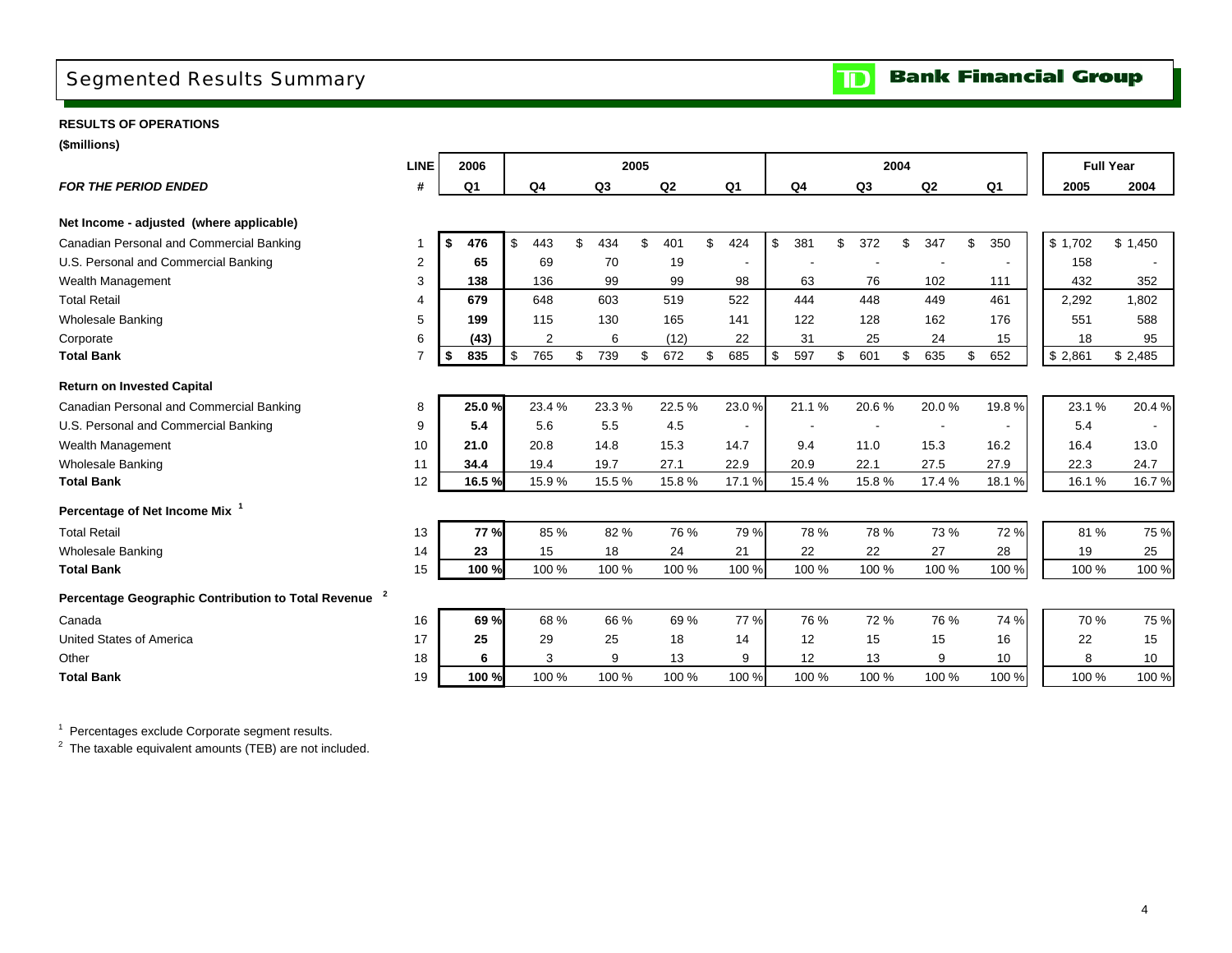### <span id="page-7-0"></span>Canadian Personal and Commercial Banking Segment

**Bank Financial Group**  $\mathbf{D}% _{T}=\mathbf{D}_{T}\!\left( \mathbf{1}_{T}% \mathbf{1}_{T}\mathbf{1}_{T}\mathbf{1}_{T}\mathbf{1}_{T}\mathbf{1}_{T}\mathbf{1}_{T}\mathbf{1}_{T}\mathbf{1}_{T}\mathbf{1}_{T}\mathbf{1}_{T}\mathbf{1}_{T}\mathbf{1}_{T}\mathbf{1}_{T}\mathbf{1}_{T}\mathbf{1}_{T}\mathbf{1}_{T}\mathbf{1}_{T}\mathbf{1}_{T}\mathbf{1}_{T}\mathbf{1}_{T}\mathbf{1}_{T}\mathbf{1}_{T}$ 

#### **RESULTS OF OPERATIONS(\$millions)**

| (שוויווייש)                                            | <b>LINE</b> | 2006           |           |                       | 2005      |           |                | 2004       |                |                |           | <b>Full Year</b> |
|--------------------------------------------------------|-------------|----------------|-----------|-----------------------|-----------|-----------|----------------|------------|----------------|----------------|-----------|------------------|
| <b>FOR THE PERIOD ENDED</b>                            | #           | Q <sub>1</sub> | Q4        | Q3                    | Q2        | Q1        | Q <sub>4</sub> | Q3         | Q <sub>2</sub> | Q <sub>1</sub> | 2005      | 2004             |
| Net interest income                                    | 1           | \$1,177        | \$1,129   | \$1,094               | \$1,030   | \$1,089   | \$1,091        | \$1,033    | \$1,001        | \$1,029        | \$4,342   | \$4,154          |
| Other income                                           | 2           | 627            | 600       | 600                   | 587       | 574       | 523            | 537        | 520            | 486            | 2,361     | 2,066            |
| Total revenue                                          | 3           | 1,804          | 1,729     | 1,694                 | 1,617     | 1,663     | 1,614          | 1,570      | 1,521          | 1,515          | 6,703     | 6,220            |
| Provision for credit losses                            | 4           | 99             | 97        | 90                    | 91        | 95        | 88             | 92         | 87             | 106            | 373       | 373              |
|                                                        |             |                |           |                       |           |           |                |            |                |                |           |                  |
| Non-interest expenses                                  | 5           | 985            | 968       | 956                   | 925       | 924       | 944            | 913        | 909            | 884            | 3,773     | 3,650            |
| Net income before taxes                                | 6           | 720            | 664       | 648                   | 601       | 644       | 582            | 565        | 525            | 525            | 2,557     | 2,197            |
| Income taxes                                           | 7           | 244            | 221       | 214                   | 200       | 220       | 201            | 193        | 178            | 175            | 855       | 747              |
| Net Income - reported                                  | 8           | 476<br>\$      | 443       | 434                   | 401       | 424       | 381            | 372        | 347            | 350            | 1,702     | 1,450            |
| Adjustment for items of note, net of taxes             | 9           |                |           |                       |           |           |                |            |                |                |           |                  |
| Net income - adjusted                                  | 10          | 476<br>\$      | 443<br>\$ | 434<br>\$             | \$<br>401 | \$<br>424 | \$<br>381      | 372<br>\$  | \$<br>347      | 350<br>\$      | \$1,702   | \$1,450          |
|                                                        |             |                |           |                       |           |           |                |            |                |                |           |                  |
| Average Invested Capital (\$billions)                  | 11          | \$<br>7.6      | \$<br>7.5 | $\mathfrak{L}$<br>7.4 | \$<br>7.3 | 7.3<br>\$ | \$<br>7.2      | \$.<br>7.2 | 7.1<br>\$      | \$<br>7.0      | \$<br>7.4 | 7.1<br>\$        |
| Economic profit <sup>1</sup>                           | 12          | \$<br>314      | \$<br>273 | 266<br>\$             | \$<br>241 | 258<br>\$ | \$<br>219      | 210<br>ß.  | 190<br>\$      | 191<br>£.      | \$1,038   | \$<br>810        |
| Return on Invested Capital                             | 13          | 25.0%          | 23.4 %    | 23.3%                 | 22.5%     | 23.0%     | 21.1%          | 20.6%      | 20.0%          | 19.8%          | 23.1 %    | 20.4%            |
|                                                        |             |                |           |                       |           |           |                |            |                |                |           |                  |
| Key performance indicators (\$billions)                |             |                |           |                       |           |           |                |            |                |                |           |                  |
| Risk-weighted assets                                   | 14          | \$<br>62       | \$<br>60  | \$<br>60              | \$<br>59  | £.<br>60  | \$<br>58       | \$.<br>58  | \$<br>56       | \$<br>56       | \$<br>60  | \$<br>58         |
| Average loans - personal                               | 15          | 107            | 103       | 100                   | 98        | 99        | 97             | 94         | 93             | 93             | 100       | 94               |
| Average loans and acceptances - business               | 16          | 17             | 17        | 17                    | 17        | 16        | 16             | 16         | 16             | 16             | 17        | 16               |
| Average securitized loans                              | 17          | 33             | 34        | 34                    | 32        | 30        | 29             | 29         | 27             | 26             | 33        | 28               |
| Average deposits - personal                            | 18          | 94             | 94        | 93                    | 91        | 90        | 90             | 89         | 87             | 87             | 92        | 88               |
| Average deposits - business                            | 19          | 35             | 33        | 32                    | 31        | 31        | 30             | 29         | 27             | 27             | 32        | 28               |
| Margin on avg. earning assets incl. securitized assets | 20          | 3.01%          | 2.96%     | 2.92%                 | 2.95%     | 3.02%     | 3.02%          | 3.00%      | 3.05%          | 3.11%          | 2.96%     | 3.05%            |
| <b>Efficiency ratio</b>                                | 21          | 54.6%          | 56.0%     | 56.4%                 | 57.2%     | 55.6%     | 58.5%          | 58.2%      | 59.8%          | 58.3%          | 56.3%     | 58.7%            |
| Average number of full-time equivalent staff           | 22          | 29,510         | 29,539    | 29,358                | 28,795    | 28,566    | 28,680         | 28,871     | 27,961         | 27,951         | 29,072    | 28,368           |

 $1$  The rate charged for Invested Capital is 8.5% in 2006, and 9% in 2005 and 2004.

Canadian Personal and Commercial Banking comprises our personal and business banking in Canada as well as our global insurance operations (excluding the U.S.). Under the TD Canada Trust brand, the retail operations provide a full range of financial products and services to approximately 10 million personal and small business customers. Products and services are provided anywhere, anytime - through telephone and internet banking, more than 2,400 automated banking machines and a network of 1,000 branches located across Canada. Under the TD Insurance and TD Meloche Monnex brands, the Bank offers a broad range of insurance products including home and automobile coverage, life and health insurance, as well as credit protection coverage on TD Canada Trust lending products. TD Commercial Banking serves the needs of Canadian businesses, customizing a broad range of products and services to meet their financing, investment, cash management, international trade and day-to-day banking needs.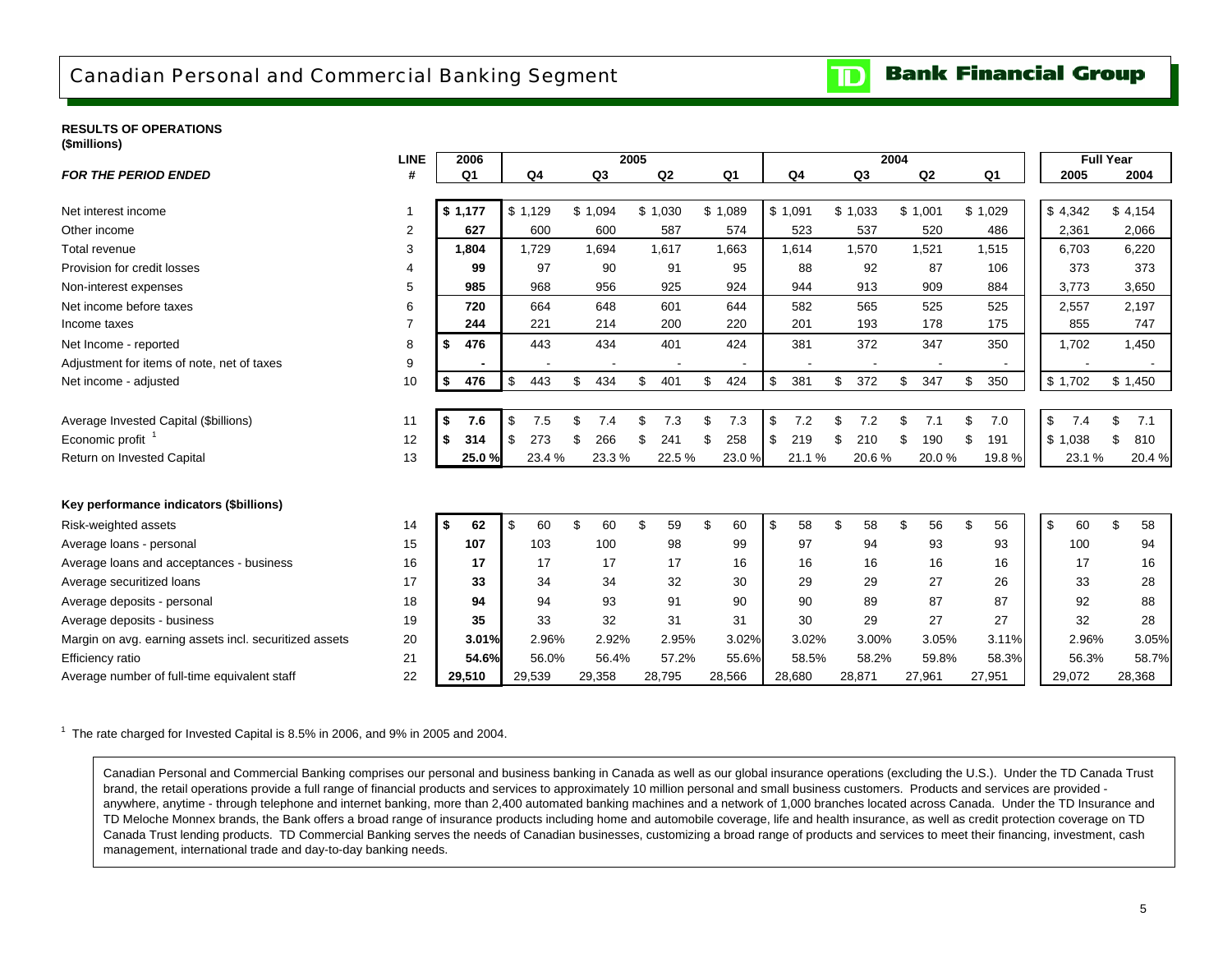## <span id="page-8-0"></span>U.S. Personal and Commercial Banking Segment 1, 2

#### **RESULTS OF OPERATIONS(\$millions)**

| ,,,,,,,,,,,,,,,,,                                                                    | <b>LINE</b> | 2006       |                | 2005       |                |    | <b>Full Year</b> |
|--------------------------------------------------------------------------------------|-------------|------------|----------------|------------|----------------|----|------------------|
| <b>FOR THE PERIOD ENDED</b>                                                          | #           | Q1         | Q4             | Q3         | Q <sub>2</sub> |    | 2005             |
| Net interest income                                                                  |             | 284        | \$<br>298      | \$<br>308  | \$<br>99       | \$ | 705              |
| Other income                                                                         | 2           | 73         | 119            | 141        | 39             |    | 299              |
| Total revenue                                                                        | 3           | 357        | 417            | 449        | 138            |    | 1,004            |
| Provision for credit losses                                                          | 4           | 7          | $\overline{7}$ | 4          | (7)            |    | 4                |
| Non-interest expenses                                                                | 5           | 225        | 216            | 250        | 83             |    | 549              |
| Net income before taxes                                                              | 6           | 125        | 194            | 195        | 62             |    | 451              |
| Income taxes                                                                         | 7           | 42         | 72             | 67         | 22             |    | 161              |
| Non-controlling interest in subsidiaries                                             | 8           | 37         | 53             | 58         | 21             |    | 132              |
| Net income - reported                                                                | 9           | \$<br>46   | \$<br>69       | \$<br>70   | \$<br>19       | \$ | 158              |
| Adjustment for items of note, net of taxes and non-controlling interest <sup>3</sup> | 10          | (19)       |                |            |                |    |                  |
| Net income - adjusted                                                                | 11          | \$<br>65   | \$<br>69       | \$<br>70   | \$<br>19       | \$ | 158              |
| Average Invested Capital (\$billions) <sup>4</sup>                                   | 12          | 4.7        | \$<br>4.9      | \$<br>5.0  | \$<br>5.1      | \$ | 5.0              |
| Economic profit (loss) <sup>5</sup>                                                  | 13          | \$<br>(43) | \$<br>(42)     | \$<br>(43) | \$<br>(20)     | \$ | (105)            |
| Return on Invested Capital                                                           | 14          | 5.4%       | 5.6%           | 5.5%       | 4.5%           |    | 5.4 %            |
| Key performance indicators (\$billions)                                              |             |            |                |            |                |    |                  |
| Risk-weighted assets                                                                 | 15          | \$<br>34   | \$<br>25       | \$<br>27   | \$<br>26       | \$ | 25               |
| Average loans <sup>4</sup>                                                           | 16          | 23         | 23             | 24         | 24             |    | 24               |
| Average deposits <sup>4</sup>                                                        | 17          | 26         | 26             | 28         | 28             |    | 27               |
| Margin on average earning assets                                                     | 18          | 3.96 %     | 4.09%          | 4.12%      | 4.14 %         |    | 4.11%            |
| Efficiency ratio                                                                     | 19          | 63.0%      | 51.8%          | 55.7%      | 60.1%          |    | 54.7%            |
| Average number of full-time equivalent staff 4                                       | 20          | 7,313      | 7,273          | 7,229      | 7,483          |    | 7,284            |

1 On January 31 2006, TD Banknorth Inc. completed the acquisition of Hudson United Bancorp.

 $2$  TD Banknorth's financial results are included on a one month lag basis.

<sup>3</sup> Includes the following pre-tax item of note: Q1 2006 \$52 million balance sheet restructuring charge.

4 For comparability purposes, the Q2/05 average figures are based on the month of March 2005 results.

5 The rate charged for Invested Capital is 9%.

U.S. Personal and Commercial Banking comprises the Bank's U.S. based retail, commercial banking and insurance operations. Under the TD Banknorth brand, the retail operations provide a full range of financial products and services through multiple delivery channels including, a network of branches throughout northern New England and upstate New York, telephone and internet banking and automated banking machines, allowing customers to have banking access virtually anywhere and anytime. TD Banknorth also serves the needs of New England businesses, customizing a broad range of products and services to meet their financing, investment, cash management, insurance, international trade and day-to-day banking needs.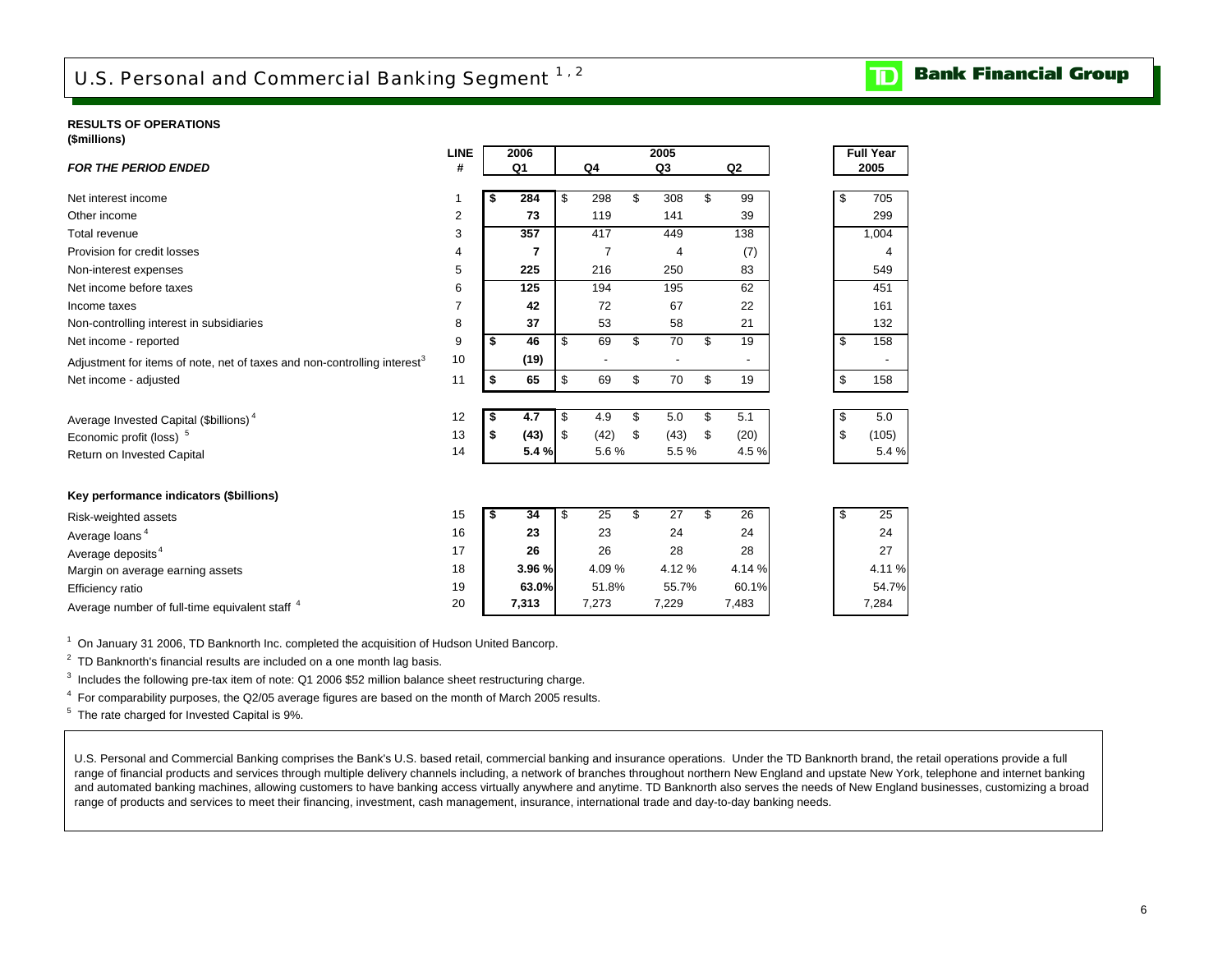## <span id="page-9-0"></span>Wealth Management Segment<sup>1</sup>



**RESULTS OF OPERATIONS(\$millions)**

| (ຈະມານນາດນາ <i>ວ)</i>                             | <b>LINE</b>    | 2006      |     |                |    |                | 2005 |        |                |            |     |       | 2004 |                |           |                           | <b>Full Year</b> |              |       |
|---------------------------------------------------|----------------|-----------|-----|----------------|----|----------------|------|--------|----------------|------------|-----|-------|------|----------------|-----------|---------------------------|------------------|--------------|-------|
| <b>FOR THE PERIOD ENDED</b>                       | #              | Q1        |     | Q <sub>4</sub> |    | Q <sub>3</sub> |      | Q2     | Q <sub>1</sub> | Q4         |     | Q3    |      | Q2             | Q1        |                           | 2005             |              | 2004  |
|                                                   |                |           |     |                |    |                |      |        |                |            |     |       |      |                |           |                           |                  |              |       |
| Net interest income                               | 1              | \$<br>178 | \$  | 175            | \$ | 167            | ٩    | 156    | \$<br>145      | \$<br>130  |     | 127   |      | 121            | \$<br>114 | \$                        | 643              |              | 492   |
| Brokerage commissions & other income              | 2              | 564       |     | 547            |    | 508            |      | 530    | 518            | 469        |     | 489   |      | 583            | 557       |                           | 2,103            |              | 2,098 |
| Total revenue                                     | 3              | 742       |     | 722            |    | 675            |      | 686    | 663            | 599        |     | 616   |      | 704            | 671       |                           | 2,746            |              | 2,590 |
| Non-interest expenses                             | 4              | 525       |     | 514            |    | 531            |      | 530    | 508            | 502        |     | 502   |      | 544            | 499       |                           | 2,083            |              | 2,047 |
| Net income before taxes                           | 5              | 217       |     | 208            |    | 144            |      | 156    | 155            | 97         |     | 114   |      | 160            | 172       |                           | 663              |              | 543   |
| Income taxes                                      | 6              | 79        |     | 72             |    | 45             |      | 57     | 57             | 34         |     | 38    |      | 58             | 61        |                           | 231              |              | 191   |
| Net income (loss) - reported                      | $\overline{7}$ | \$<br>138 | \$  | 136            |    | 99             | \$   | 99     | \$<br>98       | \$<br>63   | \$  | 76    | \$   | 102            | \$<br>111 | $\boldsymbol{\mathsf{S}}$ | 432              | \$           | 352   |
| Adjustment for items of note, net of taxes        | 8              |           |     |                |    |                |      |        |                |            |     |       |      |                |           |                           |                  |              |       |
| Net income (loss) - adjusted                      | 9              | \$<br>138 | \$  | 136            | \$ | 99             | \$   | 99     | \$<br>98       | \$<br>63   | \$. | 76    | \$   | 102            | \$<br>111 | \$                        | 432              | \$           | 352   |
|                                                   |                |           |     |                |    |                |      |        |                |            |     |       |      |                |           |                           |                  |              |       |
| Average Invested Capital (\$billions)             | 10             | \$<br>2.6 | \$. | 2.6            | ደ  | 2.6            | \$   | 2.7    | \$<br>2.6      | \$<br>2.7  |     | 2.7   |      | 2.7            | \$<br>2.7 | \$                        | 2.6              | $\mathbf{S}$ | 2.7   |
| Economic profit (loss) <sup>2</sup>               | 11             | \$<br>64  |     | 58             |    | 19             |      | 21     | \$<br>18       | \$<br>(18) | \$  | (7)   |      | 21             | \$<br>29  | \$                        | 116              | ß.           | 25    |
| Return on Invested Capital                        | 12             | 21.0%     |     | 20.8%          |    | 14.8%          |      | 15.3 % | 14.7 %         | 9.4%       |     | 11.0% |      | 15.3%          | 16.2%     |                           | 16.4 %           |              | 13.0% |
|                                                   |                |           |     |                |    |                |      |        |                |            |     |       |      |                |           |                           |                  |              |       |
| Key performance indicators (\$billions)           |                |           |     |                |    |                |      |        |                |            |     |       |      |                |           |                           |                  |              |       |
| Risk-weighted assets                              | 13             | \$        | \$  | 9              |    | g              | £.   | 9      | \$<br>9        | \$<br>9    |     | 6     |      |                | \$<br>6   | \$                        | 9                | \$.          | 9     |
| Assets under administration                       | 14             | 147       |     | 315            |    | 322            |      | 302    | 298            | 279        |     | 283   |      | 287            | 284       |                           | 315              |              | 279   |
| Assets under management                           | 15             | 137       |     | 130            |    | 130            |      | 124    | 123            | 117        |     | 118   |      | 114            | 113       |                           | 130              |              | 117   |
| Personal margin loans                             | 16             | 6         |     | 6              |    | 6              |      | 6      | 6              | 6          |     | 6     |      | $\overline{7}$ | 6         |                           | 6                |              | 6     |
| Discount brokerage average trades per day (000's) | 17             | 121       |     | 106            |    | 94             |      | 106    | 114            | 83         |     | 87    |      | 126            | 135       |                           | 105              |              | 108   |
| Efficiency ratio                                  | 18             | 70.8%     |     | 71.2%          |    | 78.7%          |      | 77.3 % | 76.6%          | 83.8%      |     | 81.5% |      | 77.3%          | 74.4 %    |                           | 75.9%            |              | 79.0% |
| Average number of full-time equivalent staff      | 19             | 7,774     |     | 7,756          |    | 7,935          |      | 8,150  | 8,068          | 8,012      |     | 8,074 |      | 8,158          | 7,843     |                           | 7,973            |              | 8,021 |
|                                                   |                |           |     |                |    |                |      |        |                |            |     |       |      |                |           |                           |                  |              |       |

 $1$  On January 24 2006, TD Bank completed the sale of TD Waterhouse USA brokerage operations to Ameritrade Holding Corporation, and acquired 100% of Ameritrade's Canadian brokerage operations.

<sup>2</sup> The rates charged for Invested Capital for the domestic Wealth Management, Canada Discount Brokerage, and US and International businesses are 9.5%, 9.5% and 13% for 2006, and 10%, 10% and 14% for 2005 and 2004.

Wealth Management provides a wide array of investment products and services through different brands to a large and diverse retail and institutional client base around the world. Wealth Management is comprised of a number of advisory, distribution and asset management businesses including TD Waterhouse and TD Mutual Funds and is one of Canada's largest asset managers. Through Wealth Management's discount brokerage channels (including the Bank's investment in TD Ameritrade), it serves customers in Canada, the United States and the United Kingdom. In Canada, Discount Brokerage, Financial Planning, Private Investment Advice and Private Client Services service the needs of different retail customer segments through all stages of their investing life cycle.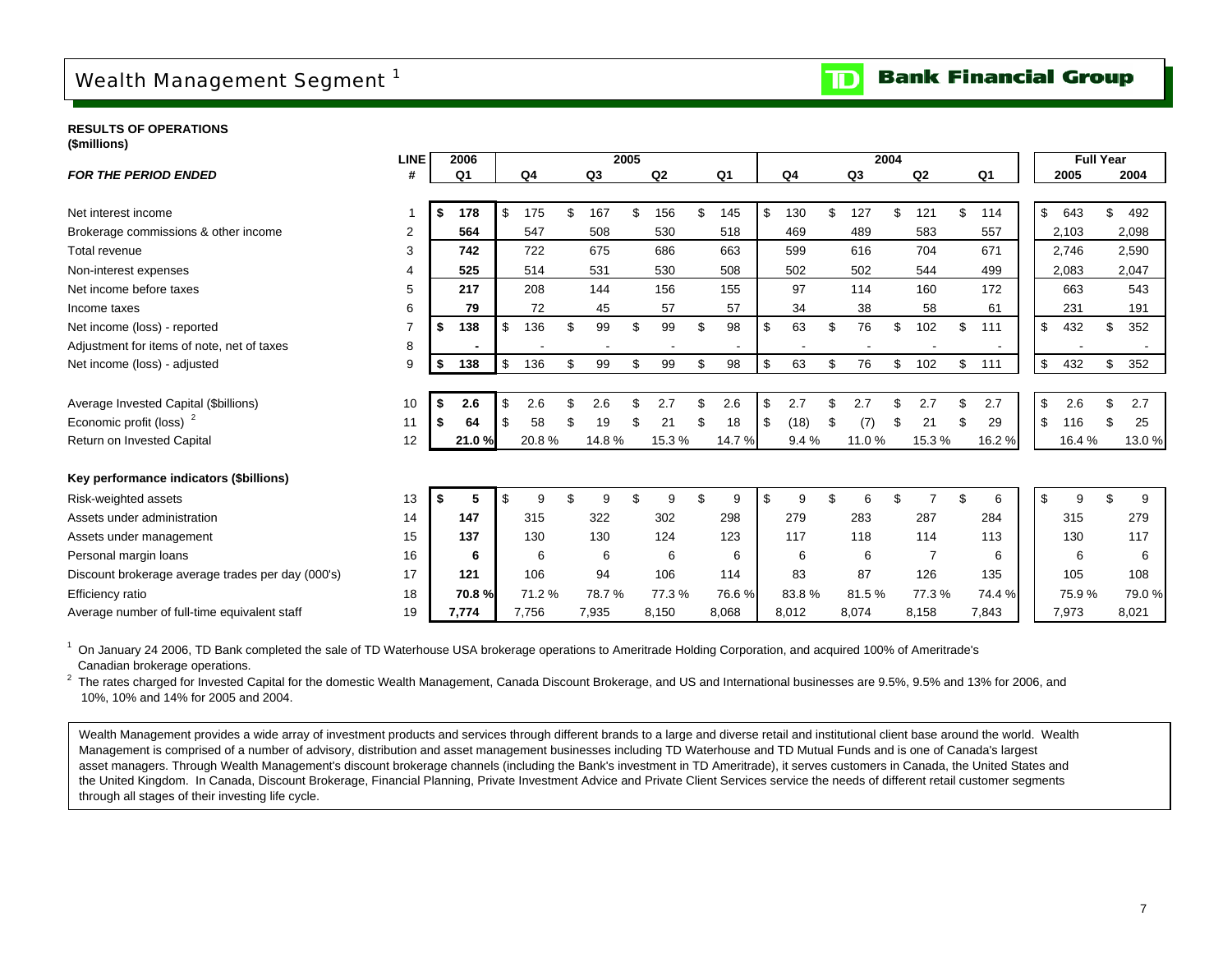### <span id="page-10-0"></span>Wholesale Banking Segment

**RESULTS OF OPERATIONS(\$millions)**

|                                                         | <b>LINE</b>    | 2006           |            |           | 2005 |                |                          |           |           | 2004 |                |                | <b>Full Year</b> |           |
|---------------------------------------------------------|----------------|----------------|------------|-----------|------|----------------|--------------------------|-----------|-----------|------|----------------|----------------|------------------|-----------|
| <b>FOR THE PERIOD ENDED</b>                             | #              | Q <sub>1</sub> | Q4         | Q3        |      | Q <sub>2</sub> | Q <sub>1</sub>           | Q4        | Q3        |      | Q <sub>2</sub> | Q <sub>1</sub> | 2005             | 2004      |
|                                                         |                |                |            |           |      |                |                          |           |           |      |                |                |                  |           |
| Net interest income (TEB)                               | -1             | \$<br>138      | \$<br>234  | \$<br>164 | \$   | 301            | \$<br>278                | \$<br>349 | \$<br>417 | \$   | 426            | \$<br>389      | \$<br>977        | \$1,581   |
| Trading and fee income                                  | 2              | 523            | 137        | 279       |      | 303            | 292                      | 115       | 118       |      | 156            | 226            | 1,011            | 615       |
| Total revenue                                           | 3              | 661            | 371        | 443       |      | 604            | 570                      | 464       | 535       |      | 582            | 615            | 1,988            | 2,196     |
| Provision for credit losses <sup>1</sup>                | 4              | 29             | 13         | 13        |      | 13             | 13                       | 12        | 12        |      | 10             | $\overline{7}$ | 52               | 41        |
| <b>Restructuring costs</b>                              | 5              | 50             | 6          | 15        |      | 22             | $\sim$                   |           |           |      | (7)            |                | 43               | (7)       |
| Other non-interest expenses                             | 6              | 345            | 326        | 281       |      | 343            | 332                      | 261       | 340       |      | 343            | 352            | 1,282            | 1,296     |
| Total non-interest expenses                             | $\overline{7}$ | 395            | 332        | 296       |      | 365            | 332                      | 261       | 340       |      | 336            | 352            | 1,325            | 1,289     |
| Net income before taxes                                 | 8              | 237            | 26         | 134       |      | 226            | 225                      | 191       | 183       |      | 236            | 256            | 611              | 866       |
| Income taxes (TEB)                                      | 9              | 73             | (15)       | 44        |      | 76             | 84                       | 69        | 55        |      | 74             | 80             | 189              | 278       |
| Net income (loss) - reported                            | 10             | \$<br>164      | \$<br>41   | \$<br>90  | \$   | 150            | \$<br>141                | \$<br>122 | \$<br>128 | \$   | 162            | \$<br>176      | \$<br>422        | \$<br>588 |
| Adjustment for items of note, net of taxes <sup>2</sup> | 11             | (35)           | (74)       | (40)      |      | (15)           | $\overline{\phantom{a}}$ |           |           |      |                |                | (129)            |           |
| Net income (loss) - adjusted                            | 12             | \$<br>199      | \$<br>115  | \$<br>130 | \$   | 165            | \$<br>141                | \$<br>122 | \$<br>128 | \$   | 162            | \$<br>176      | \$<br>551        | \$<br>588 |
|                                                         |                |                |            |           |      |                |                          |           |           |      |                |                |                  |           |
| Average Invested Capital (\$billions)                   | 13             | \$<br>2.3      | \$<br>2.4  | \$<br>2.6 | \$   | 2.5            | \$<br>2.4                | \$<br>2.3 | \$<br>2.3 | \$   | 2.4            | \$<br>2.5      | \$<br>2.5        | \$<br>2.4 |
| Economic profit (loss) <sup>3</sup>                     | 14             | \$<br>132      | \$<br>38   | \$<br>44  | \$   | 86             | \$<br>61                 | \$<br>46  | \$<br>53  | £    | 85             | \$<br>94       | \$<br>229        | \$<br>278 |
| Return on Invested Capital                              | 15             | 34.4 %         | 19.4 %     | 19.7%     |      | 27.1%          | 22.9%                    | 20.9%     | 22.1%     |      | 27.5%          | 27.9%          | 22.3%            | 24.7%     |
| Key performance indicators (\$billions)                 |                |                |            |           |      |                |                          |           |           |      |                |                |                  |           |
| Risk-weighted assets                                    | 16             | \$<br>33       | \$<br>33   | \$<br>32  | \$   | 31             | \$<br>31                 | \$<br>30  | \$<br>32  | \$   | 35             | \$<br>41       | \$<br>33         | \$<br>30  |
| <b>Trading securities</b>                               | 17             | 75             | 66         | 73        |      | 72             | 76                       | 67        | 68        |      | 66             | 72             | 66               | 67        |
| Gross Drawn <sup>4</sup>                                | 18             | 6              | 6          | 5         |      | 6              | 6                        | 6         | 6         |      | 6              | $\overline{7}$ | 6                | 6         |
| Efficiency ratio                                        | 19             | 59.8%          | 89.5%      | 66.8%     |      | 60.4%          | 58.2%                    | 56.3%     | 63.6%     |      | 57.7%          | 57.2%          | 66.6%            | 58.7%     |
| Average number of full-time equivalent staff            | 20             | 2,963          | 2,990      | 3,043     |      | 2,970          | 3,017                    | 3,049     | 2,955     |      | 2,837          | 2,765          | 3,005            | 2,902     |
|                                                         |                |                |            |           |      |                |                          |           |           |      |                |                |                  |           |
| Trading related income (TEB) <sup>5</sup>               |                |                |            |           |      |                |                          |           |           |      |                |                |                  |           |
| Interest rate and credit portfolios                     | 21             | \$<br>199      | \$<br>(26) | \$<br>109 | \$   | 127            | \$<br>160                | \$<br>76  | \$<br>136 | \$   | 176            | \$<br>171      | \$<br>370        | \$<br>559 |
| Foreign exchange portfolios                             | 22             | 79             | 54         | 75        |      | 59             | 60                       | 49        | 55        |      | 61             | 65             | 248              | 230       |
| Equity and other portfolios                             | 23             | 30             | (22)       | (46)      |      | 39             | 15                       | (5)       | 11        |      | $\overline{7}$ | 82             | (14)             | 95        |
| TEB adjustment                                          | 24             | 67             | 74         | 64        |      | 94             | 45                       | 89        | 62        |      | 61             | 46             | 277              | 258       |
| Total trading related income                            | 25             | \$<br>375      | \$<br>80   | \$<br>202 | \$   | 319            | \$<br>280                | \$<br>209 | \$<br>264 | \$   | 305            | \$<br>364      | \$<br>881        | \$1,142   |
|                                                         |                |                |            |           |      |                |                          |           |           |      |                |                |                  |           |

<sup>1</sup> Provision for credit losses includes the cost of credit protection incurred in hedging the lending portfolio.

 $^2$  Includes the following pre-tax items of note: Q1 2006 \$50 million restructuring charge, Q4 2005 \$6 million restructuring charge and \$107 million loss on structured derivative portfolios, Q3 2005 \$15 million restructuring charge and \$46 million loss on structured derivative portfolios, and Q2 2005 \$22 million restructuring charge.

<sup>3</sup> The rate charged for invested capital is 11.5% in 2006, and 13% in 2004 and 2005.

4 Defined as gross loans plus bankers acceptances, excluding letters of credit and before any cash collateral, credit default swap, reserves, etc.

5 Includes trading-related income reported in net interest income (line 1) and trading and fee income (line 2).

Wholesale Banking serves a diverse base of corporate, government, and institutional clients in key financial markets around the world. Under the TD Securities brand, Wholesale Banking provides a full range of capital markets and investment banking products and services that include; advice on corporate strategy and mergers and acquisitions; underwriting and distributing loan, debt and equity products; structuring tailored risk management solutions; and executing financial transactions.

#### **Bank Financial Group**  $\mathbf{D}% _{T}=\mathbf{D}_{T}\!\left( a,b\right) ,\ \mathbf{D}_{T}=\mathbf{D}_{T}\!\left( a,b\right) ,\ \mathbf{D}_{T}=\mathbf{D}_{T}\!\left( a,b\right) , \label{eq-dm:nonline}$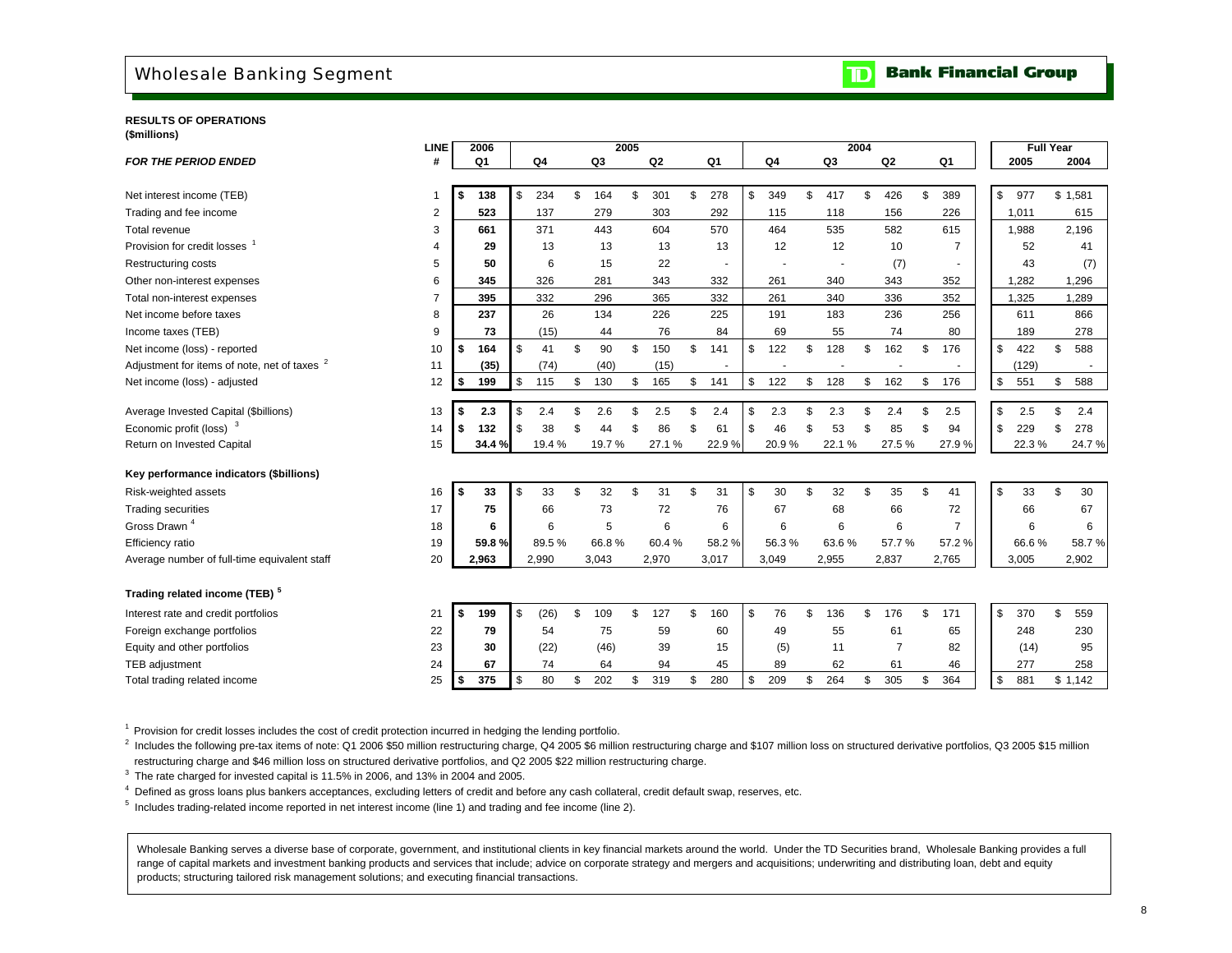### <span id="page-11-0"></span>Corporate Segment

#### **RESULTS OF OPERATIONS(\$millions)**

|                                                                          | <b>LINE</b>    | 2006           |                      |                | 2005                     |                          |                          |                          | 2004                     |                            |    |             | <b>Full Year</b> |
|--------------------------------------------------------------------------|----------------|----------------|----------------------|----------------|--------------------------|--------------------------|--------------------------|--------------------------|--------------------------|----------------------------|----|-------------|------------------|
| <b>FOR THE PERIOD ENDED</b>                                              | #              | Q1             | Q4                   | Q3             | Q <sub>2</sub>           | Q1                       | Q4                       | Q3                       | Q <sub>2</sub>           | Q1                         |    | 2005        | 2004             |
|                                                                          |                |                |                      |                |                          |                          |                          |                          |                          |                            |    |             |                  |
| Net interest income <sup>1,2</sup>                                       | -1             | \$<br>(170)    | $$$ (195)            | \$(170)        | \$<br>(193)              | \$<br>(101)              | \$(135)                  | \$(125)                  | \$(107)                  | \$<br>(87)                 |    | \$ (659)    | \$ (454)         |
| Other Income <sup>2</sup>                                                | $\overline{c}$ | 1,574          | 39                   | $\overline{7}$ | 58                       | 11                       | 11                       | 37                       | 25                       | 31                         |    | 115         | 104              |
| Total revenue                                                            | 3              | 1,404          | (156)                | (163)          | (135)                    | (90)                     | (124)                    | (88)                     | (82)                     | (56)                       |    | (544)       | (350)            |
| General allowance release                                                | 4              |                |                      |                |                          | (35)                     |                          | $\overline{\phantom{a}}$ | (67)                     |                            |    | (35)        | (67)             |
| Sectoral allowance release                                               | 5              |                |                      | $\blacksquare$ | $\overline{a}$           | $\overline{\phantom{a}}$ | (155)                    | (100)                    | (200)                    | (200)                      |    |             | (655)            |
| Other provision for credit losses <sup>2</sup>                           | 6              | (21)           | (132)                | (67)           | (77)                     | (63)                     | (18)                     | (21)                     | (22)                     | (17)                       |    | (339)       | (78)             |
| Total provision for credit losses                                        | 7              | (21)           | (132)                | (67)           | (77)                     | (98)                     | (173)                    | (121)                    | (289)                    | (217)                      |    | (374)       | (800)            |
| Non-interest expenses <sup>3</sup>                                       | 8              | 160            | 173                  | 544            | 154                      | 181                      | 197                      | 152                      | 482                      | 190                        |    | 1,052       | 1,021            |
| Net income before taxes                                                  | 9              | 1,265          | (197)                | (640)          | (212)                    | (173)                    | (148)                    | (119)                    | (275)                    | (29)                       |    | (1, 222)    | (571)            |
| Income taxes <sup>1</sup>                                                | 10             | (218)          | (97)                 | (358)          | (142)                    | (140)                    | (177)                    | (108)                    | (154)                    | 26                         |    | (737)       | (413)            |
| Net income (loss) - reported                                             | 11             | \$1,483        | \$<br>(100)          | \$<br>(282)    | \$<br>(70)               | \$<br>(33)               | \$<br>29                 | \$<br>(11)               | \$(121)                  | \$<br>(55)                 |    | \$<br>(485) | \$(158)          |
| Adjustment for items of note, net of taxes 4                             | 12             | 1.526          | (102)                | (288)          | (58)                     | (55)                     | (2)                      | (36)                     | (145)                    | (70)                       |    | (503)       | (253)            |
| Net income (loss) - adjusted                                             | 13             | \$<br>(43)     | \$<br>2              | \$<br>6        | (12)<br>\$               | \$<br>22                 | \$<br>31                 | \$<br>25                 | \$<br>24                 | \$<br>15                   | \$ | 18          | \$<br>95         |
| Decomposition of items of note, net of taxes                             |                |                |                      |                |                          |                          |                          |                          |                          |                            |    |             |                  |
| Amortization of intangibles                                              | 14             | \$<br>(82)     | \$<br>(86)           | \$<br>(91)     | \$<br>(90)               | \$<br>(87)               | \$<br>(92)               | \$<br>(99)               | \$(107)                  | \$<br>(179)                |    | \$ (354)    | \$<br>(477)      |
| Dilution gain on Ameritrade transaction, net of costs                    | 15             | 1,670          | (138)                |                |                          |                          |                          |                          |                          |                            |    | (138)       |                  |
| Dilution loss on the acquisition of Hudson United by TD Banknorth        | 16             | (72)           |                      |                |                          |                          |                          |                          |                          |                            |    |             |                  |
| General allowance release                                                | 17             |                |                      |                |                          | 23                       |                          |                          | 43                       |                            |    | 23          | 43               |
| Hedging impact due to AcG-13                                             | 18             | 10             | $\overline{7}$       | (12)           | 33                       | (11)                     | (11)                     | (2)                      | (16)                     | (21)                       |    | 17          | (50)             |
| Litigation charge                                                        | 19             |                |                      | (238)          |                          |                          |                          |                          | (195)                    |                            |    | (238)       | (195)            |
| Non-core portfolio loan loss recoveries (sectoral related)               | 20             |                | 60                   | 23             | 24                       | 20                       | 101                      | 65                       | 130                      | 130                        |    | 127         | 426              |
| Tax charge related to reorganizations                                    | 21             |                |                      |                | (25)                     |                          |                          |                          |                          |                            |    | (25)        |                  |
| Preferred share redemption                                               | 22             | $\blacksquare$ | (13)                 |                |                          |                          |                          |                          |                          |                            |    | (13)        |                  |
| Other tax items                                                          | 23             |                | 68                   | 30             | $\overline{\phantom{a}}$ |                          |                          |                          |                          |                            |    | 98          |                  |
| Items of note, net of taxes                                              | 24             | 1,526<br>\$    | \$<br>(102)          | \$ (288)       | (58)<br>\$               | \$<br>(55)               | \$<br>(2)                | \$<br>(36)               | \$<br>(145)              | \$<br>(70)                 |    | \$<br>(503) | \$<br>(253)      |
| Decomposition of material items included in net income (loss) - adjusted |                |                |                      |                |                          |                          |                          |                          |                          |                            |    |             |                  |
| Interest on income tax refunds                                           | 25             | \$             | \$<br>3              | \$             | \$                       | \$<br>7                  | \$<br>18                 | \$<br>12                 | \$<br>20                 | \$                         | S  | 10          | \$<br>50         |
| Securitization gain / (loss)                                             | 26             | (3)            |                      |                | 5                        | 6                        | (1)                      | (4)                      | 10                       | 3                          |    | 11          | 8                |
| <b>Unallocated Corporate expenses</b>                                    | 27             | (56)           | (48)                 | (38)           | (42)                     | (61)                     | (15)                     | (12)                     | (30)                     | (16)                       |    | (189)       | (73)             |
| Tax recovery (re: future tax adjustment)                                 | 28             |                |                      |                | $\overline{\phantom{a}}$ | $\overline{\phantom{a}}$ | $\overline{\phantom{a}}$ |                          | $\overline{\phantom{a}}$ | 17                         |    |             | 17               |
| Non-Core Lending Portfolio                                               | 29             |                | (2)                  | $\overline{a}$ | 11                       | 16                       | 23                       | 29                       | 25                       | 9                          |    | 25          | 86               |
|                                                                          |                | (4)<br>20      | 49                   |                |                          |                          | 6                        | $\overline{\phantom{a}}$ | (1)                      |                            |    | 161         | $\overline{7}$   |
| Other<br>Net income (loss) - adjusted                                    | 30<br>31       | (43)<br>\$     | \$<br>$\overline{2}$ | 44<br>\$<br>6  | 14<br>(12)<br>\$         | 54<br>22<br>\$           | \$<br>31                 | \$<br>25                 | \$<br>24                 | $\overline{2}$<br>\$<br>15 | \$ | 18          | 95<br>\$         |
|                                                                          |                |                |                      |                |                          |                          |                          |                          |                          |                            |    |             |                  |

<sup>1</sup> Includes the elimination of the taxable equivalent basis (TEB) adjustments reported in the Wholesale Banking segment and Non-Core Lending Portfolio results.

 $2$  The Operating Segments results are presented before the impact of asset securitization programs, which is reclassified in the Corporate segment.

<sup>3</sup> Previously, the Corporate segment excluded amortization of intangibles. Commencing this quarter and restated for prior periods, the amortization of intangibles for total Bank will be included in non-interest expenses.

4 The total net gain or (charge) of items of note is subtracted from reported earnings to compute the adjusted earnings.

The Corporate Segment includes the Non-Core Lending Portfolio, the effects of asset securitization programs in the Canadian Personal & Commercial Banking Segment, treasury management, general provisions for credit losses, the elimination of TEB revenue and income tax, corporate level tax benefits, and residual unallocated revenues, expenses and taxes.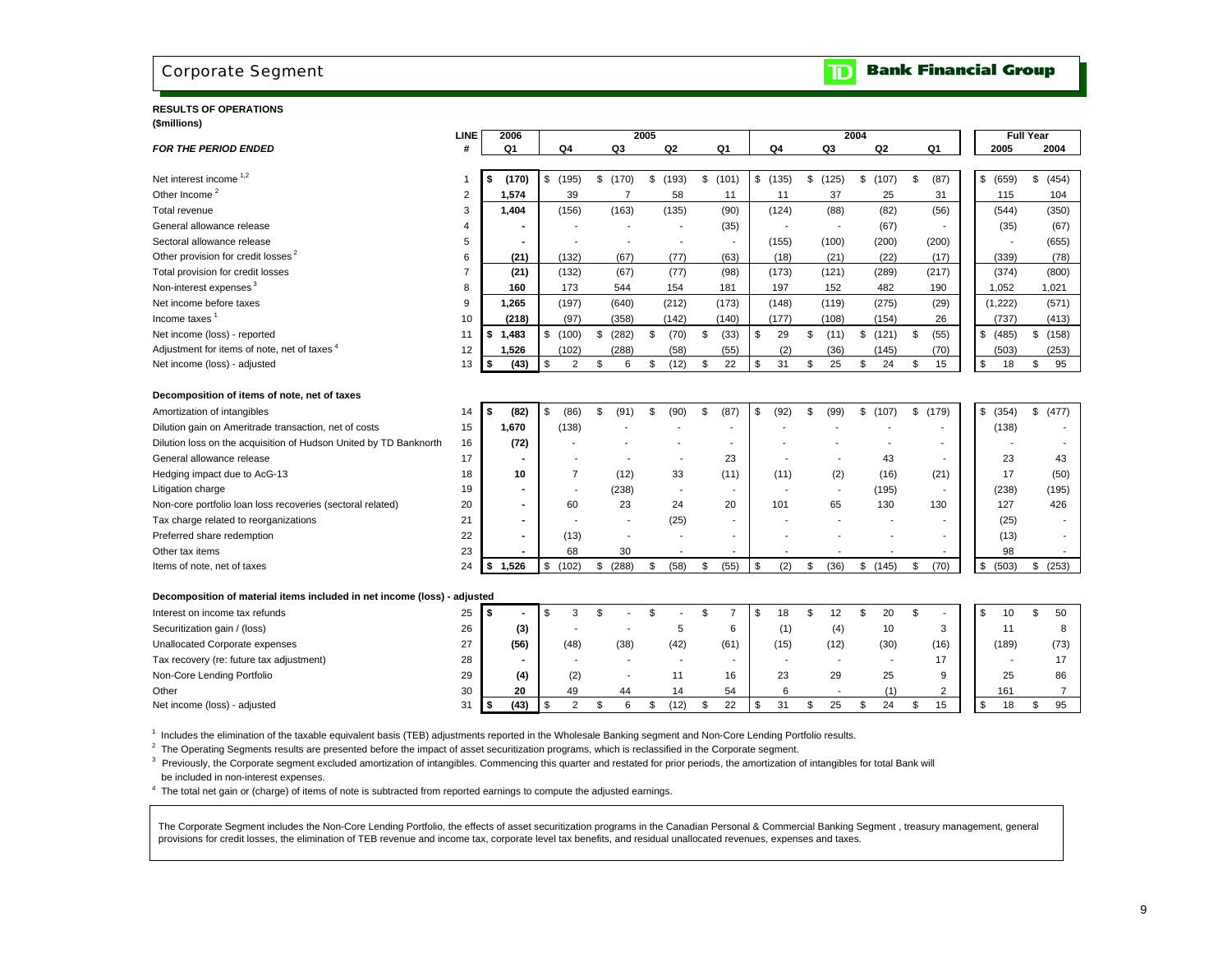## <span id="page-12-0"></span>Net Interest Income and Margin

| (\$MILLIONS)                                               | <b>LINE</b>    | 2006           |                |                        | 2005                   |                        |                |           | 2004      |                |                      | <b>Full Year</b> |
|------------------------------------------------------------|----------------|----------------|----------------|------------------------|------------------------|------------------------|----------------|-----------|-----------|----------------|----------------------|------------------|
| <b>FOR THE PERIOD ENDED</b>                                | #              | Q <sub>1</sub> | Q <sub>4</sub> | Q <sub>3</sub>         | Q2                     | Q <sub>1</sub>         | Q <sub>4</sub> | Q3        | Q2        | Q <sub>1</sub> | 2005                 | 2004             |
|                                                            |                |                |                |                        |                        |                        |                |           |           |                |                      |                  |
| Interest income                                            |                |                |                |                        |                        |                        |                |           |           |                |                      |                  |
| Loans                                                      | $\mathbf{1}$   | 2,452<br>S     | \$2,328        | \$2,269                | \$1,893                | \$1,832                | \$1,767        | \$1,734   | \$1,693   | \$1,764        | \$8,322              | \$6,958          |
| <b>Securities</b>                                          | $\overline{2}$ | 1,259          | 1,017          | 922                    | 1,015                  | 1,085                  | 879            | 910       | 906       | 962            |                      |                  |
|                                                            |                |                |                |                        |                        |                        |                |           |           |                | 4,039                | 3,657            |
| Deposits with banks                                        | 3              | 80             | 106            | 109                    | 105                    | 95                     | 156            | 107       | 122       | 132            | 415                  | 517              |
|                                                            |                |                |                |                        |                        |                        |                |           |           |                |                      |                  |
| Total interest income                                      | 4              | 3,791          | 3,451          | 3,300                  | 3,013                  | 3,012                  | 2,802          | 2,751     | 2,721     | 2,858          | 12,776               | 11,132           |
|                                                            |                |                |                |                        |                        |                        |                |           |           |                |                      |                  |
| Interest expense                                           |                |                |                |                        |                        |                        |                |           |           |                |                      |                  |
| Deposits                                                   | $\overline{5}$ | 1,534          | 1,410          | 1,388                  | 1,223                  | 1,108                  | 1,009          | 934       | 920       | 990            | 5,129                | 3,853            |
|                                                            |                |                |                |                        |                        | 79                     |                | 76        |           |                |                      |                  |
| Subordinated notes and debentures                          | 6              | 86             | 84             | 82                     | 83                     |                        | 78             |           | 78        | 80             | 328                  | 312              |
| Preferred shares and Capital Trust Securities              | $\overline{7}$ | 39             | 47             | 37                     | 34                     | 29                     | 40             | 42        | 44        | 44             | 147                  | 170              |
|                                                            |                |                |                |                        |                        |                        |                |           |           |                |                      |                  |
| Other                                                      | 8              | 525            | 269            | 230                    | 280                    | 385                    | 240            | 247       | 238       | 299            | 1,164                | 1,024            |
|                                                            |                |                |                |                        |                        |                        |                |           |           |                |                      |                  |
| Total interest expense                                     | 9              | 2,184          | 1,810          | 1,737                  | 1,620                  | 1,601                  | 1,367          | 1,299     | 1,280     | 1,413          | 6,768                | 5,359            |
| Net interest income                                        | 10             | 1.607          | 1,641          | 1,563                  | 1,393                  | 1,411                  | 1,435          | 1,452     | 1,441     | 1,445          | 6,008                | 5,773            |
|                                                            |                |                |                |                        |                        |                        |                |           |           |                |                      |                  |
| <b>TEB Adjustment</b>                                      | 11             | 81             | 81             | 75                     | 98                     | 70                     | 93             | 63        | 62        | 64             | 324                  | 282              |
|                                                            |                |                |                |                        |                        |                        |                |           |           |                |                      |                  |
| Net interest income (TEB)                                  | 12             | \$1,688        | \$1,722        | \$1,638                | \$1,491                | \$1,481                | \$1,528        | \$1,515   | \$1,503   | \$1,509        | \$6,332              | \$6,055          |
|                                                            |                |                |                |                        |                        |                        |                |           |           |                |                      |                  |
| Average total assets (\$billions)                          | 13             | 376            | 371<br>\$      | $\overline{367}$<br>\$ | $\overline{343}$<br>\$ | $\overline{327}$<br>\$ | \$<br>312      | 310<br>\$ | 316<br>\$ | \$<br>304      | \$<br>352            | \$<br>310        |
| Average earning assets (\$billions)                        | 14             | 308            | 304            | 302                    | 279                    | 267                    | 257            | 258       | 258       | 248            | 288                  | 255              |
|                                                            |                |                |                |                        |                        |                        |                |           |           |                |                      |                  |
| Net interest margin as a % of average earning assets       | 15             | 2.07%          | 2.14%          | 2.05 %                 | 2.05%                  | 2.10%                  | 2.22 %         | 2.23 %    | 2.27 %    | 2.32 %         | 2.09%                | 2.26 %           |
|                                                            |                |                |                |                        |                        |                        |                |           |           |                |                      |                  |
| Net interest margin (TEB) as a % of average earning assets | 16             | 2.18           | 2.25           | 2.15                   | 2.19                   | 2.20                   | 2.36           | 2.33      | 2.37      | 2.42           | 2.20                 | 2.37             |
|                                                            |                |                |                |                        |                        |                        |                |           |           |                |                      |                  |
| Impact on NII from impaired loans                          |                |                |                |                        |                        |                        |                |           |           |                |                      |                  |
| Reduction/(increase) in NII from impaired loans            |                |                |                |                        |                        |                        |                |           |           |                |                      |                  |
| Gross                                                      | 17             | -\$            | 6<br>\$        | \$<br>$\overline{7}$   | \$<br>9                | 13<br>\$               | \$<br>8        | \$<br>9   | 15<br>\$  | \$<br>17       | \$<br>35             | \$<br>49         |
| Recoveries                                                 | 18             | (3)            | (14)           | (2)                    | (7)                    | (3)                    | (2)            | (1)       | (3)       | (2)            | (26)                 | (8)              |
| Net reduction/(increase)                                   | 19             | \$<br>4        | (8)<br>\$      | \$<br>$\overline{5}$   | S<br>$\overline{2}$    | 10<br>\$               | 6<br>\$        | \$<br>8   | 12<br>\$  | \$<br>15       | s)<br>$\overline{9}$ | \$<br>41         |

10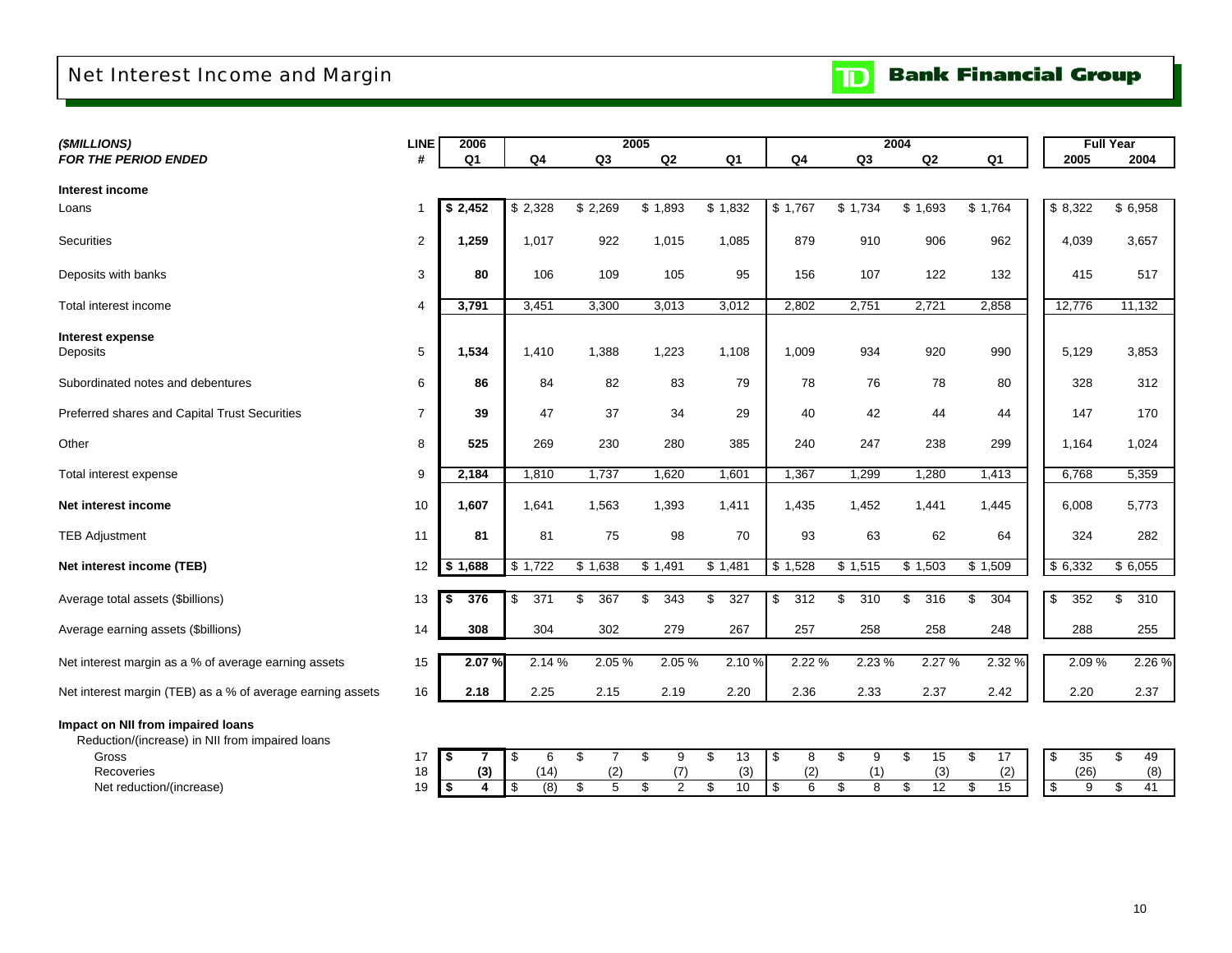### <span id="page-13-0"></span>Other Income

**Bank Financial Group**  $\mathbf{D}$ 

| (\$MILLIONS)                                                                    | <b>LINE</b>    | 2006           |                    |                | 2005             |                |                   | 2004           |             |                |             | <b>Full Year</b> |       |
|---------------------------------------------------------------------------------|----------------|----------------|--------------------|----------------|------------------|----------------|-------------------|----------------|-------------|----------------|-------------|------------------|-------|
| <b>FOR THE PERIOD ENDED</b>                                                     | #              | Q <sub>1</sub> | Q4                 | Q <sub>3</sub> | Q2               | Q <sub>1</sub> | Q <sub>4</sub>    | Q <sub>3</sub> | Q2          | Q <sub>1</sub> | 2005        |                  | 2004  |
|                                                                                 |                |                |                    |                |                  |                |                   |                |             |                |             |                  |       |
| TD Waterhouse fees and commissions                                              | $\mathbf{1}$   | 222<br>\$      | 214S<br>\$         | 199            | 223<br>\$        | \$<br>230      | $\sqrt{3}$<br>195 | \$<br>209      | 293<br>-\$  | 288<br>\$      | \$          | 866<br>\$        | 985   |
| Full service brokerage and other securities services                            | $\overline{2}$ | 256            | 265                | 210            | 230              | 222            | 174               | 164            | 215         | 185            |             | 927              | 738   |
| Mutual fund management                                                          | 3              | 164            | 155                | 167            | 154              | 148            | 142               | 147            | 146         | 138            |             | 624              | 573   |
| Credit fees                                                                     | 4              | 86             | 84                 | 76             | 85               | 98             | 80                | 96             | 76          | 91             |             | 343              | 343   |
| Net investment securities gains/(losses) <sup>1</sup>                           | 5              | 23             | 76                 | 67             | 47               | 52             | 44                | 44             | 59          | 45             |             | 242              | 192   |
| Trading income                                                                  | 6              | 292            | (88)               | 80             | 79               | 76             | (75)              | (75)           | (55)        | 52             |             | 147              | (153) |
| Service charges                                                                 | $\overline{7}$ | 221            | 219                | 227            | 171              | 170            | 170               | 170            | 168         | 165            |             | 787              | 673   |
| Loan securitizations                                                            | 8              | 92             | 120                | 101            | 100              | 93             | 82                | 90             | 107         | 111            |             | 414              | 390   |
| Card services                                                                   | 9              | 81             | 85                 | 81             | 61               | 52             | 20                | 51             | 52          | 49             |             | 279              | 172   |
| Insurance revenue (net of claims)                                               | 10             | 224            | 210                | 217            | 215              | 184            | 175               | 164            | 143         | 111            |             | 826              | 593   |
| Trust fees                                                                      | 11             | 29             | 33                 | 33             | 28               | 17             | 18                | 20             | 23          | 17             |             | 111              | 78    |
| Foreign exchange - non-trading                                                  | 12             | 32             | 19                 | 35             | 27               | 24             | 45                | 29             | 28          | 27             |             | 105              | 129   |
| Gains/(Losses) on derivatives & loan sales (non-core)<br>not booked to sectoral | 13             | 1              | (1)                | 1              |                  | (1)            | 19                | 40             | 15          | (3)            |             | (1)              | 71    |
| Other                                                                           | 14             | 74             | 51                 | 41             | 97               | 30             | 29                | 32             | 14          | 24             |             | 219              | 99    |
| <b>Total other income</b>                                                       | 15             | 1,797<br>\$    | l \$<br>$1,442$ \$ | 1,535          | $1,517$ \$<br>\$ | $1,395$ \$     | 1,118             | \$<br>1,181    | 1,284<br>\$ | 1,300<br>\$    | 5,889<br>\$ | \$               | 4,883 |

1 Net of balance sheet restructuring charge of \$52 million in TD Banknorth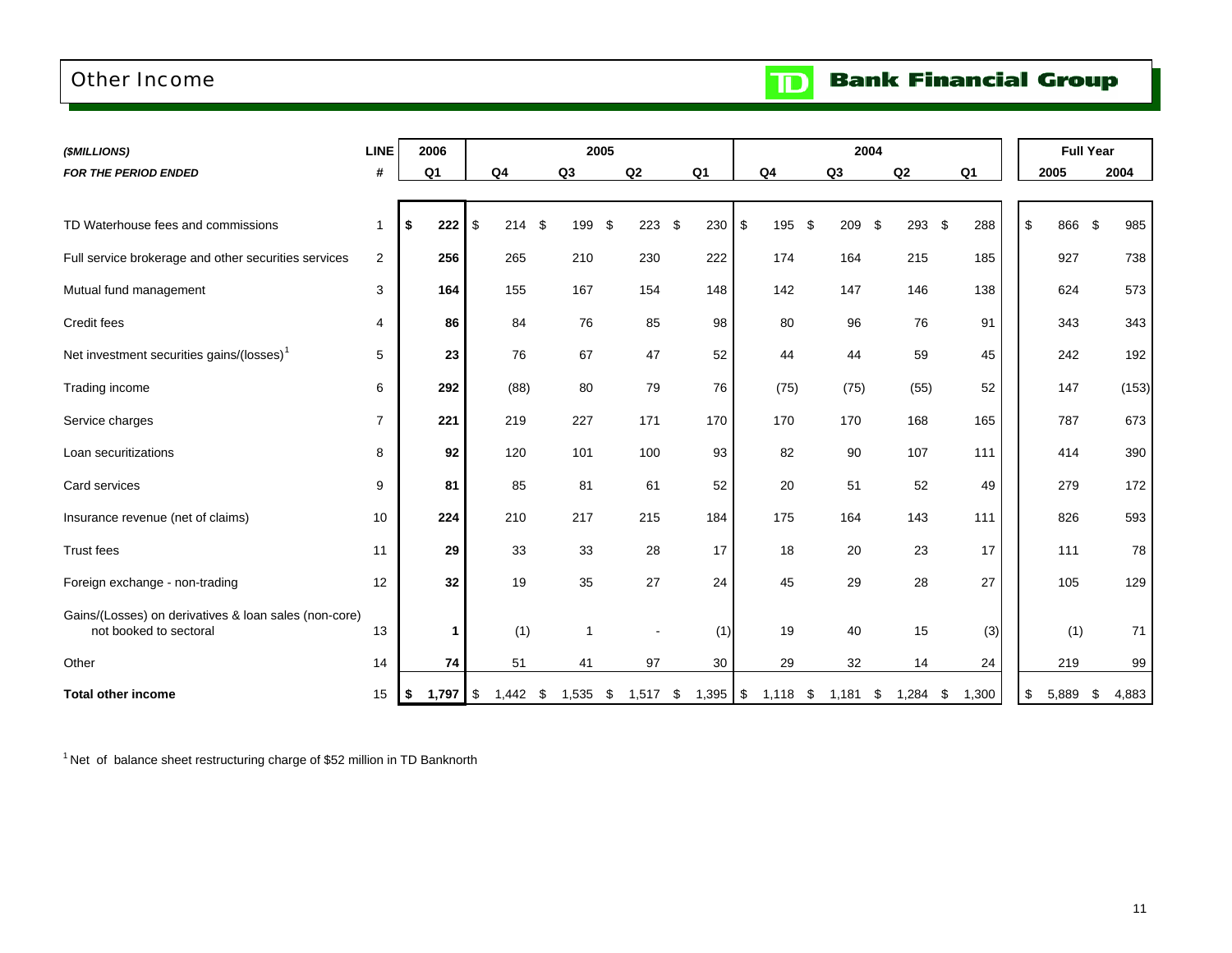## <span id="page-14-0"></span>Non-Interest Expenses

| <b>TD</b> Bank Financial Group |
|--------------------------------|
|                                |

| (\$MILLIONS)                        | <b>LINE</b>    | 2006             |    |                |            | 2005           |             |        |                |               |        |    | 2004  |             |     |                |               | <b>Full Year</b> |             |
|-------------------------------------|----------------|------------------|----|----------------|------------|----------------|-------------|--------|----------------|---------------|--------|----|-------|-------------|-----|----------------|---------------|------------------|-------------|
| <b>FOR THE PERIOD ENDED</b>         | #              | Q <sub>1</sub>   |    | Q <sub>4</sub> |            | Q <sub>3</sub> | Q2          |        | Q <sub>1</sub> |               | Q4     | Q3 |       | Q2          |     | Q <sub>1</sub> |               | 2005             | 2004        |
| Salaries and employee benefits      |                |                  |    |                |            |                |             |        |                |               |        |    |       |             |     |                |               |                  |             |
| Salaries                            |                | \$<br>662        |    | \$<br>679      | $\sqrt{3}$ | 669            | \$          | 616 \$ | 580            | $\sqrt[6]{3}$ | 572 \$ |    | 584   | \$<br>558   | -\$ | 540            | \$            | 2,544            | \$<br>2,254 |
| Incentive compensation              | $\overline{2}$ | 345              |    | 302            |            | 275            | 288         |        | 274            |               | 238    |    | 265   | 301         |     | 280            |               | 1,139            | 1,084       |
| Pension and other employee benefits | 3              | 167              |    | 145            |            | 138            | 125         |        | 127            |               | 99     |    | 108   | 112         |     | 123            |               | 535              | 442         |
| Total                               | 4              | 1,174            |    | 1,126          |            | 1,082          | 1,029       |        | 981            |               | 909    |    | 957   | 971         |     | 943            |               | 4,218            | 3,780       |
| Occupancy                           |                |                  |    |                |            |                |             |        |                |               |        |    |       |             |     |                |               |                  |             |
| Rent                                | 5              | 85               |    | 92             |            | 100            | 92          |        | 89             |               | 88     |    | 92    | 88          |     | 85             |               | 373              | 353         |
| Depreciation                        | 6              | 39               |    | 41             |            | 42             | 34          |        | 30             |               | 36     |    | 33    | 33          |     | 32             |               | 147              | 134         |
| Other                               | $\overline{7}$ |                  | 42 | 40             |            | 49             | 38          |        | 29             |               | 33     |    | 33    | 29          |     | 30             |               | 156              | 125         |
| Total                               | 8              | 166              |    | 173            |            | 191            | 164         |        | 148            |               | 157    |    | 158   | 150         |     | 147            |               | 676              | 612         |
| Equipment                           |                |                  |    |                |            |                |             |        |                |               |        |    |       |             |     |                |               |                  |             |
| Rent                                | 9              | 49               |    | 56             |            | 50             | 45          |        | 41             |               | 44     |    | 46    | 40          |     | 35             |               | 192              | 165         |
| Depreciation                        | 10             | 46               |    | 54             |            | 50             | 39          |        | 32             |               | 47     |    | 37    | 40          |     | 36             |               | 175              | 160         |
| Other                               | 11             | 52               |    | 61             |            | 59             | 63          |        | 59             |               | 70     |    | 61    | 57          |     | 49             |               | 242              | 237         |
| Total                               | 12             | 147              |    | 171            |            | 159            | 147         |        | 132            |               | 161    |    | 144   | 137         |     | 120            |               | 609              | 562         |
| General                             |                |                  |    |                |            |                |             |        |                |               |        |    |       |             |     |                |               |                  |             |
| Amortization of other intangibles   | 13             | 128              |    | 135            |            | 143            | 134         |        | 134            |               | 142    |    | 152   | 162         |     | 170            |               | 546              | 626         |
| Marketing and business development  | 14             | 133              |    | 116            |            | 123            | 126         |        | 104            |               | 88     |    | 86    | 114         |     | 96             |               | 469              | 384         |
| Brokerage related fees              | 15             | 53               |    | 55             |            | 56             | 57          |        | 58             |               | 49     |    | 56    | 61          |     | 62             |               | 226              | 228         |
| Professional and advisory services  | 16             | 105              |    | 155            |            | 117            | 114         |        | 108            |               | 144    |    | 114   | 97          |     | 91             |               | 494              | 446         |
| Communications                      | 17             | 49               |    | 55             |            | 55             | 49          |        | 46             |               | 53     |    | 50    | 53          |     | 51             |               | 205              | 207         |
| Capital and business taxes          | 18             | 46               |    | 33             |            | 53             | 45          |        | 36             |               | 31     |    | 36    | 43          |     | 31             |               | 167              | 141         |
| Postage                             | 19             | 28               |    | 28             |            | 27             | 30          |        | 23             |               | 23     |    | 25    | 28          |     | 24             |               | 108              | 100         |
| Travel and relocation               | 20             | 21               |    | 24             |            | 21             | 18          |        | 15             |               | 17     |    | 16    | 16          |     | 13             |               | 78               | 62          |
| Restructuring costs                 | 21             | 50               |    | 6              |            | 15             | 22          |        |                |               |        |    |       | (7)         |     |                |               | 43               | (7)         |
| Other                               | 22             | 190              |    | 126            |            | 535            | 122         |        | 160            |               | 130    |    | 113   | 446         |     | 177            |               | 943              | 866         |
| Total                               | 23             | 803              |    | 733            |            | 1,145          | 717         |        | 684            |               | 677    |    | 648   | 1,013       |     | 715            |               | 3,279            | 3,053       |
| <b>Total non-interest expenses</b>  | 24             | \$<br>$2,290$ \$ |    | 2,203          | \$         | 2,577          | \$<br>2,057 | \$     | 1,945          | $\sqrt{3}$    | 1,904  | \$ | 1,907 | \$<br>2,271 | \$  | 1,925          | $\sqrt[6]{3}$ | 8,782 \$         | 8,007       |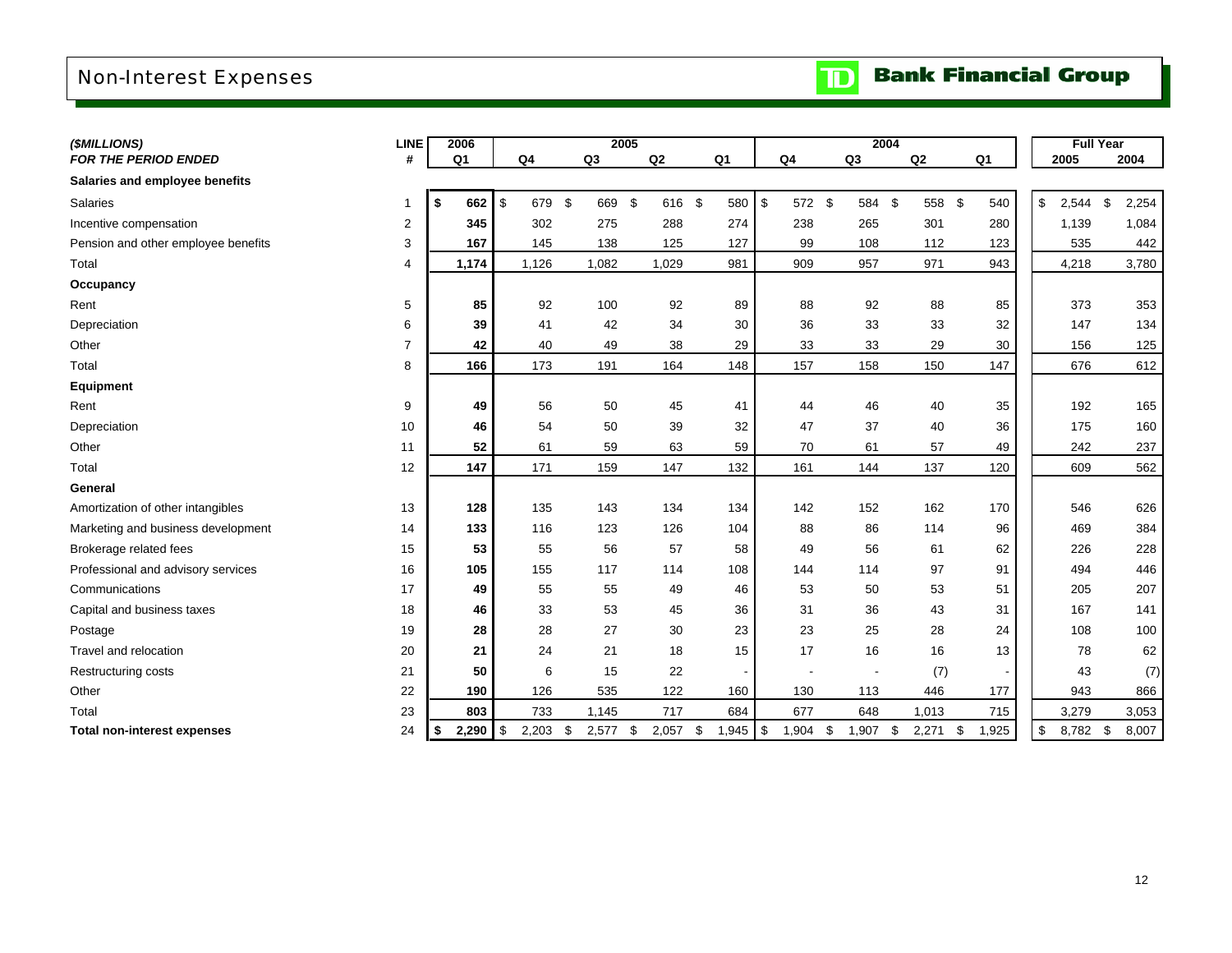#### <span id="page-15-0"></span>Balance Sheet

| (\$MILLIONS)                                                                                                       | LINE           | 2006             |            |                  |          | 2005             |      |                  |                  |    |                 | 2004             |                  |                  |
|--------------------------------------------------------------------------------------------------------------------|----------------|------------------|------------|------------------|----------|------------------|------|------------------|------------------|----|-----------------|------------------|------------------|------------------|
| AS AT                                                                                                              | #              | Q <sub>1</sub>   |            | Q4               |          | Q3               |      | Q2               | Q1               |    | Q4              | Q3               | Q2               | Q1               |
|                                                                                                                    |                |                  |            |                  |          |                  |      |                  |                  |    |                 |                  |                  |                  |
| <b>ASSETS</b>                                                                                                      |                |                  |            |                  |          |                  |      |                  |                  |    |                 |                  |                  |                  |
| Cash and due from banks                                                                                            | 1              | 2,158            | \$         | 1,673            | <b>S</b> | 2,172            | \$   | 1,797<br>\$      | 1,729            | \$ | 1,404           | \$<br>1,836      | \$<br>1,515      | \$<br>1,769      |
| Interest-bearing deposits with other banks                                                                         | $\overline{2}$ | 11,226           |            | 11,745           |          | 10,307           |      | 9,057            | 8,859            |    | 7,634           | 8,400            | 7,919            | 6,296            |
| <b>Securities</b>                                                                                                  |                |                  |            |                  |          |                  |      |                  |                  |    |                 |                  |                  |                  |
| Investment                                                                                                         | 3              | 46,376           |            | 42.321           |          | 40.709           |      | 39.884           | 34,862           |    | 31.387          | 33.653           | 32.448           | 31.450           |
| Trading                                                                                                            | 4              | 75,000           |            | 65,775           |          | 72,597           |      | 71,748           | 75,977           |    | 66,893          | 67,702           | 66,197           | 71,713           |
| Total                                                                                                              | 5              | 121,376          |            | 108,096          |          | 113,306          |      | 111,632          | 110,839          |    | 98,280          | 101,355          | 98,645           | 103,163          |
| Securities purchased under reverse repurchase agreements                                                           | 6              | 24,847           |            | 26,375           |          | 25,624           |      | 23,727           | 26,220           |    | 21,888          | 25,401           | 28,982           | 27,842           |
| Loans                                                                                                              |                |                  |            |                  |          |                  |      |                  |                  |    |                 |                  |                  |                  |
| Residential mortgages                                                                                              | $\overline{7}$ | 51,152           |            | 52,740           |          | 54,744           |      | 55,640           | 52,377           |    | 51,420          | 51,528           | 51,997           | 52,885           |
| Consumer instalment and other personal                                                                             | 8              | 61,744           |            | 62,754           |          | 61,290           |      | 58,595           | 50,522           |    | 48,857          | 47,287           | 45,995           | 43,483           |
| Credit cards<br>Business and government                                                                            | 9<br>10        | 3,171<br>40,250  |            | 2,998<br>35,044  |          | 2,782<br>35,844  |      | 2,664<br>33,313  | 2,643<br>21,429  |    | 2,566<br>22,264 | 2,525<br>23,251  | 2,229<br>23,002  | 2,213<br>23,154  |
|                                                                                                                    |                |                  |            |                  |          |                  |      |                  |                  |    |                 |                  |                  |                  |
| Total                                                                                                              | 11             | 156,317          |            | 153,536          |          | 154,660          |      | 150,212          | 126,971          |    | 125,107         | 124,591          | 123,223          | 121,735          |
| Allowance for credit losses                                                                                        | 12             | (1, 358)         |            | (1, 293)         |          | (1, 380)         |      | (1, 410)         | (1, 138)         |    | (1, 183)        | (1, 369)         | (1, 491)         | (1,750)          |
| Loans (net of allowance for credit losses)                                                                         | 13             | 154,959          |            | 152,243          |          | 153,280          |      | 148,802          | 125,833          |    | 123,924         | 123,222          | 121,732          | 119,985          |
| Other                                                                                                              |                |                  |            |                  |          |                  |      |                  |                  |    |                 |                  |                  |                  |
| Customers' liabilities under acceptances<br>Investment in TD Ameritrade                                            | 14<br>15       | 6,699<br>3,327   |            | 5,989            |          | 5,631            |      | 5,871            | 5,275            |    | 5,507           | 5,701            | 5,438            | 5,886            |
| Trading derivatives' market revaluation                                                                            | 16             | 33,781           |            | 33,651           |          | 34,185           |      | 34,949           | 35,922           |    | 33,697          | 26,163           | 29,427           | 32,659           |
| Goodwill                                                                                                           | 17             | 7,376            |            | 6,518            |          | 6,785            |      | 6,766            | 2,245            |    | 2,225           | 2,308            | 2,336            | 2,272            |
| Intangible assets                                                                                                  | 18             | 2,275            |            | 2,124            |          | 2,286            |      | 2,421            | 2,010            |    | 2,144           | 2,286            | 2,438            | 2,570            |
| Land, buildings and equipment                                                                                      | 19             | 1,701            |            | 1,801            |          | 1,773            |      | 1,712            | 1,223            |    | 1,330           | 1,221            | 1,352            | 1,360            |
| Other assets                                                                                                       | 20             | 14,652           |            | 14,995           |          | 13,074           |      | 12,810           | 13,162           |    | 12,994          | 11,300           | 12,521           | 12,434           |
| Total                                                                                                              | 21             | 69,811           |            | 65,078           |          | 63,734           |      | 64,529           | 59,837           |    | 57,897          | 48,979           | 53,512           | 57,181           |
| <b>Total assets</b>                                                                                                | 22             | 384,377<br>\$    | \$         | 365,210          | - \$     | 368,423          | \$   | 359,544<br>\$    | 333,317          | \$ | 311,027         | \$<br>309,193    | \$<br>312,305    | \$<br>316,236    |
| <b>LIABILITIES</b>                                                                                                 |                |                  |            |                  |          |                  |      |                  |                  |    |                 |                  |                  |                  |
| <b>Deposits</b>                                                                                                    |                |                  |            |                  |          |                  |      |                  |                  |    |                 |                  |                  |                  |
| Personal                                                                                                           | 23             | 135,875<br>\$    | \$         | 131,783          | - \$     | 133,769          | \$   | 133,119<br>\$    | 114,227          | \$ | 111,360         | \$<br>111,564    | \$<br>110,313    | \$<br>106,774    |
| <b>Banks</b>                                                                                                       | 24             | 15,380           |            | 11,505           |          | 15,756           |      | 17,431           | 14,588           |    | 11,459          | 16,501           | 17,664           | 18,185           |
| Business and government                                                                                            | 25             | 105,030          |            | 103,693          |          | 101,913          |      | 97,964           | 93,147           |    | 84,074          | 83,439           | 83,563           | 80,656           |
| Total                                                                                                              | 26             | 256,285          |            | 246,981          |          | 251,438          |      | 248,514          | 221,962          |    | 206,893         | 211,504          | 211,540          | 205,615          |
| Other                                                                                                              |                |                  |            |                  |          |                  |      |                  |                  |    |                 |                  |                  |                  |
| Acceptances                                                                                                        | 27             | 6,699            |            | 5,989            |          | 5,631            |      | 5,871            | 5,275            |    | 5,507           | 5,701            | 5,438            | 5,886            |
| Obligations related to securities sold short<br>Obligations related to securities sold under repurchase agreements | 28<br>29       | 26,357<br>12,520 |            | 24,406<br>11,284 |          | 23,124<br>11,285 |      | 20,453<br>10,249 | 21,391<br>10,688 |    | 17,671<br>9,846 | 19,413<br>10,934 | 16,568<br>12,916 | 20,070<br>16,825 |
| Trading derivatives' market revaluation                                                                            | 30             | 34,934           |            | 33,498           |          | 34,877           |      | 34,349           | 34,766           |    | 33,873          | 26,556           | 29,185           | 31,783           |
| Other liabilities                                                                                                  | 31             | 17,244           |            | 18,545           |          | 16,779           |      | 15,061           | 18,162           |    | 16,365          | 14,490           | 15,943           | 15,575           |
| Total                                                                                                              | 32             | 97,754           |            | 93,722           |          | 91,696           |      | 85,983           | 90,282           |    | 83,262          | 77,094           | 80,050           | 90,139           |
| Subordinated notes and debentures                                                                                  | 33             | 7,225            |            | 5,138            |          | 5,570            |      | 5,569            | 5,660            |    | 5,644           | 5,671            | 5,730            | 5,696            |
| Liability for preferred shares and Capital Trust Securities                                                        | 34             | 1,793            |            | 1,795            |          | 2,198            |      | 2,210            | 2,210            |    | 2,560           | 2,559            | 2,776            | 2,772            |
| Non-controlling interest in subsidiaries                                                                           | 35             | 2,847            |            | 1,708            |          | 1,746            |      | 1,676            |                  |    |                 |                  |                  |                  |
| Shareholders' equity                                                                                               |                |                  |            |                  |          |                  |      |                  |                  |    |                 |                  |                  |                  |
|                                                                                                                    |                |                  |            |                  |          |                  |      |                  |                  |    |                 |                  |                  |                  |
| Capital stock<br>Common                                                                                            | 36             | 6,015            |            | 5,872            |          | 5,744            |      | 5,632            | 3,475            |    | 3,373           | 3,245            | 3,281            | 3,192            |
| Preferred                                                                                                          | 37             | 425              |            |                  |          |                  |      |                  |                  |    |                 |                  |                  |                  |
| Contributed surplus                                                                                                | 38             | 47               |            | 40               |          | 36               |      | 28               | 24               |    | 20              | 17               | 14               | 12               |
| Foreign currency translation adjustments                                                                           | 39             | (666)            |            | (696)            |          | (363)            |      | (298)            | (212)            |    | (265)           | (73)             | 16               | (57)             |
| Retained earnings                                                                                                  | 40             | 12,652           |            | 10,650           |          | 10,358           |      | 10,230           | 9,916            |    | 9,540           | 9,176            | 8,898            | 8,867            |
| Total                                                                                                              | 41             | 18,473           |            | 15,866           |          | 15,775           |      | 15,592           | 13,203           |    | 12,668          | 12,365           | 12,209           | 12,014           |
| Total liabilities and shareholders' equity                                                                         | 42             | \$<br>384,377    | $\sqrt{3}$ | 365,210          | - \$     | 368,423          | - \$ | 359.544<br>\$    | 333,317          | \$ | 311,027         | \$<br>309,193    | \$<br>312,305    | \$<br>316,236    |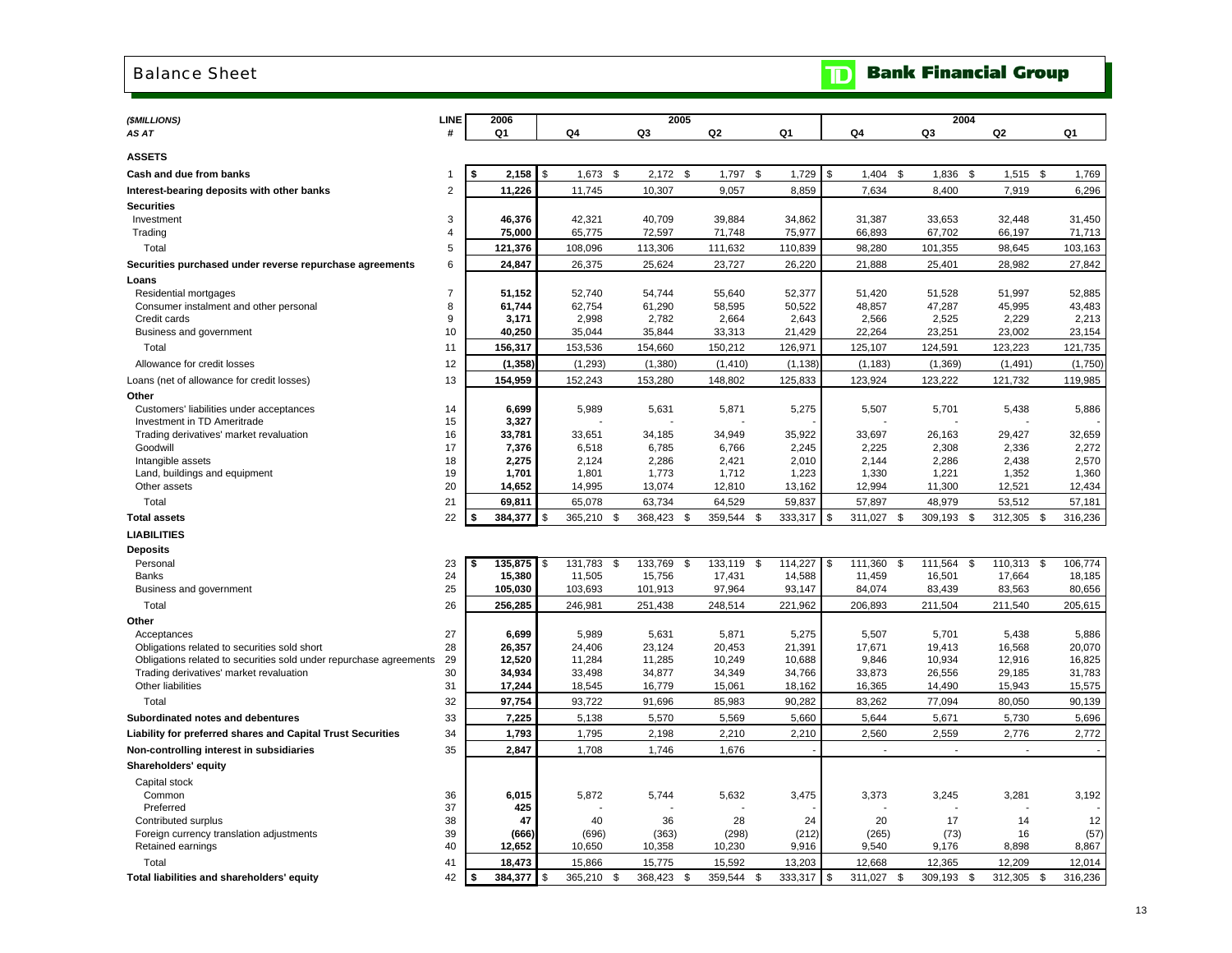$\mathbf{D}$ 

<span id="page-16-0"></span>

| (\$MILLIONS)                                                     | <b>LINE</b> |     | 2006       |                          |           |              | 2005 |                |               |      |         |      |             | 2004 |                          |      |                |
|------------------------------------------------------------------|-------------|-----|------------|--------------------------|-----------|--------------|------|----------------|---------------|------|---------|------|-------------|------|--------------------------|------|----------------|
| AS AT                                                            | #           |     | Q1         |                          | Q4        | Q3           |      | Q <sub>2</sub> | Q1            |      | Q4      |      | Q3          |      | Q <sub>2</sub>           |      | Q <sub>1</sub> |
| Investment securities - surplus (deficit) over book <sup>1</sup> |             |     |            |                          |           |              |      |                |               |      |         |      |             |      |                          |      |                |
| Debt                                                             |             | - 5 |            | \$                       | $\sim$    | \$           | \$   | $\overline{1}$ | \$            | \$   | 6       | \$   | $\sim$      | \$   | $\overline{\phantom{a}}$ | \$   |                |
| Common & equivalents                                             | 2           |     | 752        |                          | 696       | 684          |      | 513            | 506           |      | 387     |      | 308         |      | 364                      |      | 374            |
| <b>Preferred shares</b>                                          | 3           |     | 53         |                          | 54        | 48           |      | 36             | 31            |      | 25      |      | 13          |      | 41                       |      | 38             |
| Total                                                            |             | S   | 806        | l \$                     | 750       | \$<br>733 \$ |      | 550            | \$<br>537     | \$   | 418     | \$   | 321         | \$   | 405                      | -\$  | 412            |
|                                                                  |             |     |            |                          |           |              |      |                |               |      |         |      |             |      |                          |      |                |
| Assets under administration                                      |             |     |            |                          |           |              |      |                |               |      |         |      |             |      |                          |      |                |
| Canadian Personal and Commercial Banking                         | 5           |     | 40,766     | $\overline{\phantom{a}}$ | 39,485 \$ | 37,612 \$    |      | 37,125         | \$<br>35,895  | \$   | 35,838  | \$   | $33,213$ \$ |      | 33,613 \$                |      | 36,057         |
| U.S. Personal and Commercial Banking                             | 6           |     | 9,529      |                          | 9,307     | 9,082        |      | 8,541          | ٠             |      |         |      |             |      |                          |      |                |
| Wealth Management                                                |             |     | 146,978    |                          | 315,075   | 322,343      |      | 302,112        | 297,852       |      | 279,190 |      | 282,998     |      | 286,612                  |      | 283,816        |
| Total                                                            | 8           |     | 197,273 \$ |                          | 363,867   | 369,037      | - \$ | 347,778        | \$<br>333,747 | - \$ | 315,028 | - \$ | 316,211     |      | 320,225                  | - \$ | 319,873        |
|                                                                  |             |     |            |                          |           |              |      |                |               |      |         |      |             |      |                          |      |                |
| Assets under management                                          |             |     |            |                          |           |              |      |                |               |      |         |      |             |      |                          |      |                |
| U.S. Personal and Commercial Banking                             | 9           |     | 5,995      |                          | 5,859     | 6,106        |      | 6,002          |               |      |         |      |             |      |                          |      |                |
| Wealth Management                                                | 10          |     | 137,009    |                          | 130,108   | 130,036      |      | 123,788        | 122,726       |      | 116,526 |      | 118,264     |      | 114,338                  |      | 112,511        |
| Total                                                            | 11          |     | 143,004    | l \$                     | 135,967   | 136,142 \$   |      | 129,790        | \$<br>122,726 | -\$  | 116,526 | -S   | 118,264     | -SS  | 114,338                  | - \$ | 112,511        |
|                                                                  |             |     |            |                          |           |              |      |                |               |      |         |      |             |      |                          |      |                |

<sup>1</sup> Excludes debt security positions which are used as part of the Bank's Asset and Liability Management hedging activities and preferred shares that are hedged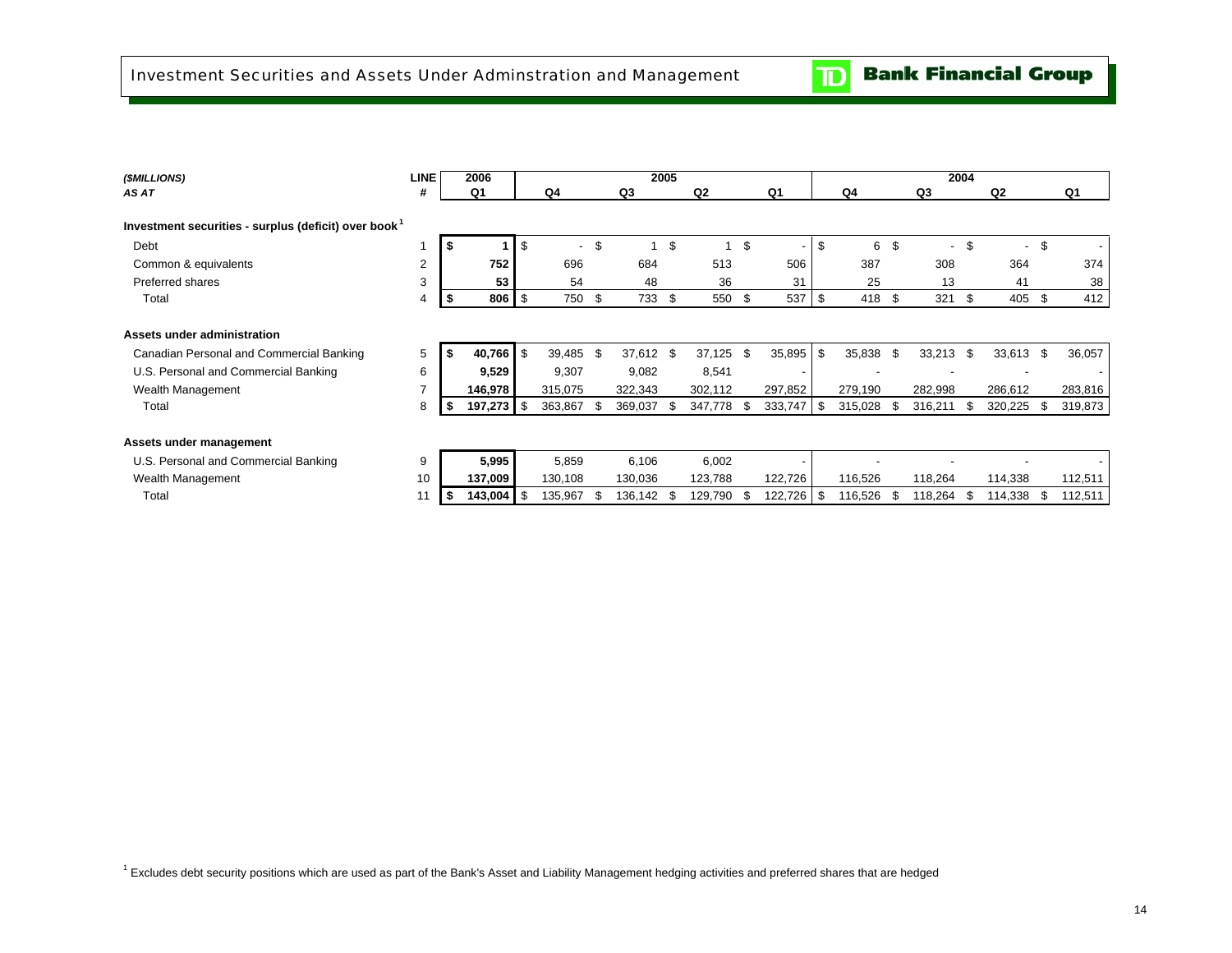## <span id="page-17-0"></span>Intangibles and Goodwill, and Restructuring Costs



| (\$MILLIONS)                                       | <b>LINE</b>    | 2006           |                  |            |                | 2005          |                |                      |                           |                      | 2004           |                   |                | <b>Full Year</b>     |      |                |
|----------------------------------------------------|----------------|----------------|------------------|------------|----------------|---------------|----------------|----------------------|---------------------------|----------------------|----------------|-------------------|----------------|----------------------|------|----------------|
| AS AT                                              | #              | Q <sub>1</sub> |                  | Q4         | Q <sub>3</sub> |               | Q2             | Q <sub>1</sub>       |                           | Q <sub>4</sub>       | Q3             | Q2                | Q <sub>1</sub> | 2005                 | 2004 |                |
| Identifiable intangible assets                     |                |                |                  |            |                |               |                |                      |                           |                      |                |                   |                |                      |      |                |
| Opening balance                                    |                | 2,124<br>\$    | \$               | 2,286      | 2,421<br>\$    | \$.           | 2,010          | \$<br>2,144          | \$                        | 2,286<br>\$          | 2,438          | 2,570<br>\$       | 2,737<br>\$    | \$<br>2,144          | \$   | 2,737          |
| Arising during the period                          | $\overline{2}$ | 282            |                  |            |                |               | 557            |                      |                           |                      |                | 30                | 3              | 557                  |      | 33             |
| Amortized in the period                            | 3              | (128)          |                  | (135)      |                | (143)         | (134)          | (134)                |                           | (142)                | (152)          | (162)             | (170)          | (546)                |      | (626)          |
| Sale of TD Waterhouse USA                          | 4<br>5         |                | (6)              |            |                |               |                |                      |                           |                      |                |                   |                |                      |      |                |
| Foreign exchange and other adjustments             |                |                | 3                | (27)       |                | 8             | (12)           |                      |                           |                      |                |                   |                | (31)                 |      |                |
| <b>Closing balance</b>                             | 6              | 2.275<br>Ŝ.    | \$               | 2,124      | 2,286<br>\$    | \$            | 2,421          | \$<br>2,010          | \$                        | 2,144<br>\$          | 2,286          | \$<br>2,438       | \$<br>2,570    | \$<br>2,124          | -\$  | 2,144          |
| Future tax liability on intangible assets          |                |                |                  |            |                |               |                |                      |                           |                      |                |                   |                |                      |      |                |
| Opening balance                                    | 7              | (711)<br>-\$   | \$               | $(764)$ \$ |                | $(802)$ \$    | $(657)$ \$     | (701)                | \$                        | $(748)$ \$           | $(798)$ \$     | $(850)$ \$        | (841)          | \$<br>$(701)$ \$     |      | (841)          |
| Arising during the period                          | 8              | (98)           |                  |            |                |               | (189)          |                      |                           |                      |                |                   |                | (189)                |      |                |
| Arising during the period - changes in tax rates   | 9              |                |                  |            |                |               |                |                      |                           |                      |                |                   | (69)           |                      |      | (69)           |
| Recognized in the period                           | 10             |                | 41               | 44         |                | 46            | 42             | 44                   |                           | 47                   | 50             | 52                | 60             | 176                  |      | 209            |
| Foreign exchange and other adjustments             | 11             |                |                  | 9          |                | (8)           | $\overline{2}$ |                      |                           |                      |                |                   |                | 3                    |      |                |
| <b>Closing balance</b>                             | 12             | (764)<br>\$    | $\sqrt{3}$       | (711)      | -\$            | (764)<br>- \$ | $(802)$ \$     | (657)                | $\sqrt{3}$                | $(701)$ \$           | (748)          | $(798)$ \$<br>-\$ | (850)          | \$<br>$(711)$ \$     |      | (701)          |
|                                                    |                |                |                  |            |                |               |                |                      |                           |                      |                |                   |                |                      |      |                |
| Net intangibles closing balance                    | 13             | \$<br>1,511    | $\sqrt{3}$       | $1,413$ \$ |                | 1,522<br>\$   | 1,619          | 1,353<br>\$          | \$                        | 1,443<br>\$          | 1,538          | \$<br>1,640       | 1,720<br>- \$  | \$<br>$1,413$ \$     |      | 1,443          |
| Goodwill                                           |                |                |                  |            |                |               |                |                      |                           |                      |                |                   |                |                      |      |                |
| Opening balance                                    | 14             | 6,518<br>-\$   | \$               | 6,785      | 6,766<br>\$    | \$            | 2,245          | \$<br>2,225          | \$                        | 2,308<br>\$          | 2,336          | \$<br>2,272       | \$<br>2,263    | \$<br>2,225          | \$   | 2,263          |
| Arising during the period                          | 15             | 1,722          |                  |            |                |               | 4,642          |                      |                           | 10                   | 6              | 27                |                | 4,642                |      | 43             |
| Sale of TD Waterhouse USA                          | 16             | (827)          |                  |            |                |               |                |                      |                           |                      |                |                   |                |                      |      |                |
| Foreign exchange and other adjustments             | 17             |                | (37)             | (267)      |                | 19            | (121)          | 20                   |                           | (93)                 | (34)           | 37                | 9              | (349)                |      | (81)           |
| <b>Closing balance</b>                             | 18             | 7,376<br>-\$   | \$               | 6,518      | 6,785<br>-\$   | \$            | 6,766          | 2,245<br>- \$        | \$                        | 2,225<br>-\$         | 2,308          | 2,336<br>\$       | 2,272<br>-\$   | \$<br>6,518          | - \$ | 2,225          |
|                                                    |                |                |                  |            |                |               |                |                      |                           |                      |                |                   |                |                      |      |                |
| Total net intangibles and goodwill closing balance | 19             | 8,887<br>\$    | \$               | 7,931      | 8,307<br>\$    | \$            | 8,385          | 3,598<br>\$          | \$                        | 3,668<br>\$          | 3,846          | \$<br>3,976       | 3,992<br>\$    | \$<br>7,931          | \$   | 3,668          |
| <b>Restructuring costs accrual</b>                 |                |                |                  |            |                |               |                |                      |                           |                      |                |                   |                |                      |      |                |
| Opening balance                                    | 20             | -\$            | 25<br>\$         | 28         | \$             | 28<br>\$      | $\overline{7}$ | \$<br>$\overline{7}$ | \$                        | \$<br>8              | 8              | -\$<br>16 \$      | 19             | \$<br>7 <sup>°</sup> |      | 19             |
| Expensed during the period                         | 21             |                | 50               | 6          |                | 15            | 22             |                      |                           |                      |                | (7)               |                | 43                   |      | (7)            |
| Amount utilized during the period                  |                |                |                  |            |                |               |                |                      |                           |                      |                |                   |                |                      |      |                |
| TD Waterhouse International                        | 22             |                |                  |            |                |               |                |                      |                           |                      |                |                   | (1)            |                      |      | (1)            |
| <b>Wholesale Banking</b>                           | 23             |                | (15)             | (9)        |                | (15)          | (1)            |                      |                           | (1)                  |                | (1)               | (2)            | (25)                 |      | (4)            |
| <b>Closing balance</b>                             | 24             | -\$            | 60<br>$\sqrt{3}$ | 25         | \$             | \$<br>28      | 28 \$          | $\overline{7}$       | $\boldsymbol{\mathsf{S}}$ | $\overline{7}$<br>\$ | 8 <sup>°</sup> | 8 \$              | 16             | \$<br>25S            |      | $\overline{7}$ |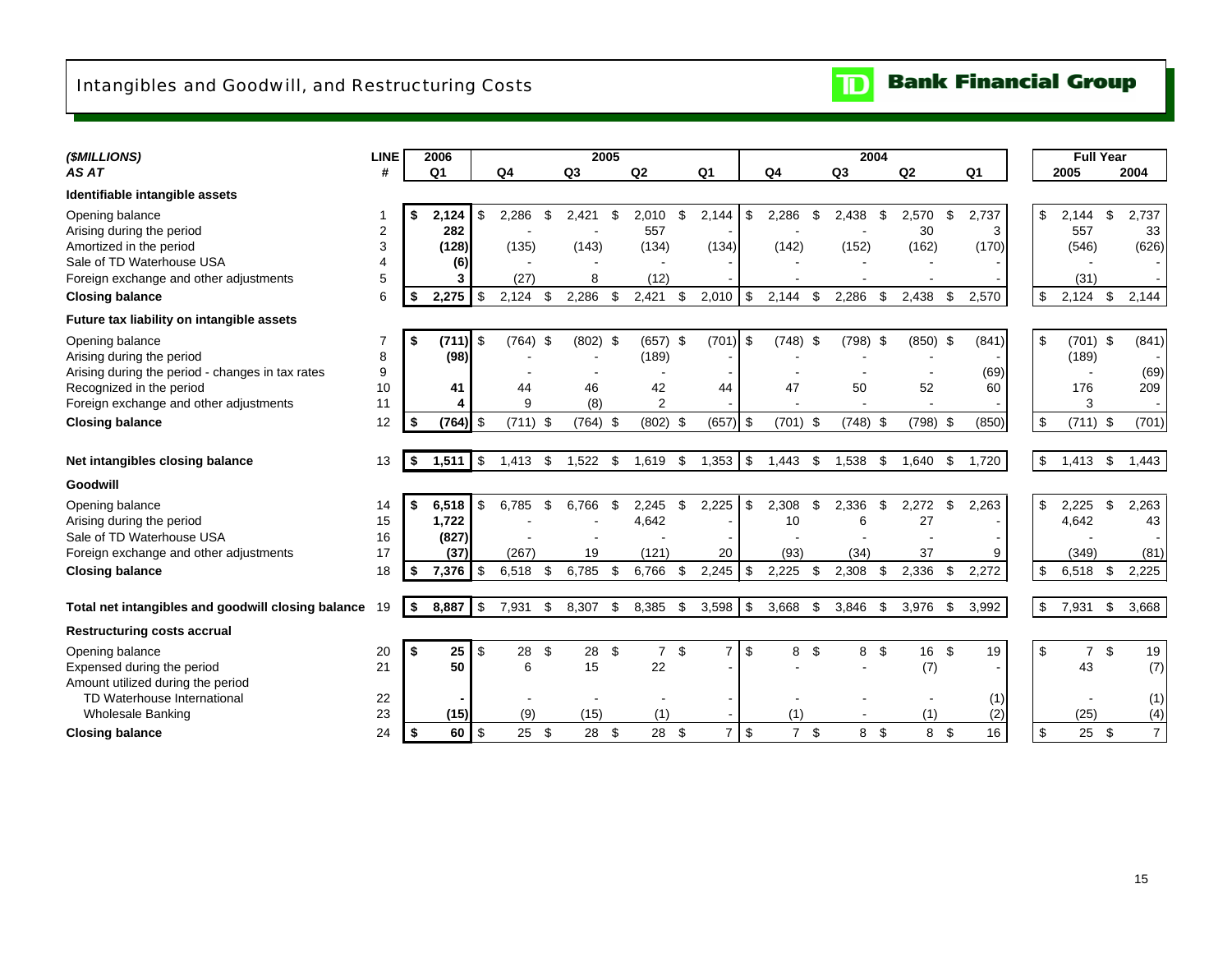<span id="page-18-0"></span>Loan Securitization

**Bank Financial Group**  $\blacksquare$ 

*(\$MILLIONS)* 

|                             | <b>LINE</b> | 2006 |       | 2005 |              |        |    | 2004 |    |    | <b>Full Year</b> |      |
|-----------------------------|-------------|------|-------|------|--------------|--------|----|------|----|----|------------------|------|
| <b>FOR THE PERIOD ENDED</b> |             | n,   | - 634 | Q3   | $\sim$<br>u. | $\sim$ | Q4 | Q3   | Q2 | n, | 2005             | 2004 |

**Loans securitized and sold to third parties**

Securitized/(repurchased) during the period<sup>1</sup>

| Mortgage        | <b>MBS Pool</b> |    | .348                     | ,389                     | ,460<br>\$.              | .449<br>\$ | .650<br>S.       | . 817<br>Æ               | ,686 | ,066<br>S                | ,056<br>S.               | \$5,948    | \$5,625 |
|-----------------|-----------------|----|--------------------------|--------------------------|--------------------------|------------|------------------|--------------------------|------|--------------------------|--------------------------|------------|---------|
|                 | Commercial      | ົ  | $\overline{\phantom{a}}$ | 350                      | $\overline{\phantom{0}}$ | 283        | -                | 300                      | . .  | 81                       | 318                      | 633        | 699     |
| Personal        | <b>HELOC</b>    | 3  |                          | $\overline{\phantom{0}}$ | $\overline{\phantom{a}}$ | 786        |                  | $\overline{\phantom{0}}$ |      | $\overline{\phantom{a}}$ | (370)                    | 786        | (370)   |
|                 | Credit Card     | 4  |                          |                          | $\overline{\phantom{a}}$ |            |                  |                          |      | $\overline{\phantom{a}}$ | (39)                     |            | (39)    |
| Corporate Loans |                 | b. |                          |                          | $\overline{\phantom{a}}$ |            |                  |                          |      | $\overline{\phantom{a}}$ | $\overline{\phantom{0}}$ |            |         |
| Total           |                 | 6  | .348                     | 739،،                    | .460                     | \$2,518    | .650<br><u>ъ</u> | 2,117<br>J               | .686 | ,147                     | 965<br>\$.               | \$<br>.367 | \$5,915 |

Outstanding at period end

With Retained Interest

| Mortgage                                         | Commercial         | $\overline{7}$ | \$<br>124   | \$<br>137   | \$<br>159                      | \$<br>186  | \$<br>205            | \$<br>243            | \$<br>283   | \$  | 314      | \$<br>262   | \$<br>137   | \$<br>243   |
|--------------------------------------------------|--------------------|----------------|-------------|-------------|--------------------------------|------------|----------------------|----------------------|-------------|-----|----------|-------------|-------------|-------------|
| Personal                                         | <b>HELOC</b>       | 8              | 4,500       | 4,800       | 4,800                          | 4,800      | 4,015                | 4,024                | 4,039       |     | 4,077    | 4,120       | 4,800       | 4,024       |
|                                                  | <b>Credit Card</b> | 9              | 1,300       | 1,300       | 1,300                          | 1,300      | 1,300                | 1,300                | 1,300       |     | 1,500    | 1,500       | 1,300       | 1,300       |
| Corporate Loans                                  |                    | 10             |             |             |                                |            |                      |                      |             |     | 28       | 42          |             |             |
| Sub-total                                        |                    | 11             | 5,924<br>\$ | \$6,237     | \$<br>6,259                    | \$6,286    | \$5,520              | \$5,567              | \$5,622     |     | \$5,919  | \$5,924     | \$6,237     | \$5,567     |
| <b>Without Retained Interest</b>                 |                    |                |             |             |                                |            |                      |                      |             |     |          |             |             |             |
| Mortgage                                         | Conventional       | 12             | \$          | \$          |                                |            | \$<br>$\overline{4}$ | \$<br>11             | \$<br>36    | \$. | 382      | 515         | \$          | \$<br>11    |
|                                                  | <b>MBS Pool</b>    | 13             | 15,705      | 15,476      | 15,207                         | 14,811     | 14,074               | 13,060               | 12,004      |     | 11,200   | 11,031      | 15,476      | 13,060      |
|                                                  | Commercial         | 14             | 2,123       | 2,161       | 1,827                          | 1,841      | 1,567                | 1,575                | 1,312       |     | 1,292    | 1,298       | 2,161       | 1,575       |
| Sub-total                                        |                    | 15             | \$17,828    | \$17,637    | \$17,034                       | \$16,652   | \$15,645             | \$14,646             | \$13,352    |     | \$12,874 | \$12,844    | \$17,637    | \$14,646    |
|                                                  |                    |                |             |             |                                |            |                      |                      |             |     |          |             |             |             |
| Total outstanding at period end                  |                    | 16             | \$23,752    | \$23,874    | \$23,293                       | \$22,938   | \$21,165             | \$20,213             | \$18,974    |     | \$18,793 | \$18,768    | \$23,874    | \$20,213    |
| Economic Impact - Pre-tax                        |                    |                |             |             |                                |            |                      |                      |             |     |          |             |             |             |
| Net interest income                              |                    | 17             | \$<br>(105) | \$<br>(123) | \$<br>(111)                    | \$<br>(94) | \$<br>(92)           | \$<br>(89)           | \$<br>(105) | S.  | (109)    | \$<br>(112) | \$<br>(420) | \$<br>(415) |
| Other income                                     |                    | 18             | 92          | 120         | 101                            | 100        | 93                   | 82                   | 90          |     | 107      | 111         | 414         | 390         |
| Provision for credit losses                      |                    | 19             | 8           | 8           | 10                             | 9          | 8                    | 9                    | 9           |     | 13       | 10          | 35          | 41          |
| Total impact                                     |                    | 20             | (5)<br>\$   | \$<br>5     | \$<br>$\overline{\phantom{a}}$ | \$<br>15   | \$<br>9              | \$<br>$\overline{2}$ | \$<br>(6)   | \$  | 11       | \$<br>9     | \$<br>29    | \$<br>16    |
|                                                  |                    |                |             |             |                                |            |                      |                      |             |     |          |             |             |             |
| Mortgage Backed Securities Retained <sup>2</sup> |                    |                |             |             |                                |            |                      |                      |             |     |          |             |             |             |
| Outstanding at and at nation                     |                    | $\Omega$       | 0.47770     | 0.45740     | 0.42450                        | 0.4222     | 0.40740              | 0.40.440             | 0.4200      |     | 0.44~005 | 0.4000E     | 0.45740     | 0.40.440    |

Outstanding at end of period 21 **\$ 17,770** \$ 13,159 15,718 \$ 12,230 \$ 10,718 \$ 12,142 \$ 12,086 \$ 11,065 \$ 10,065 \$ 15,718 \$ 12,142 \$

 $1$  Excludes principal repayments during the period

 $2\,$  Reported as investment securities issued or guaranteed by Canada on the consolidated balance sheet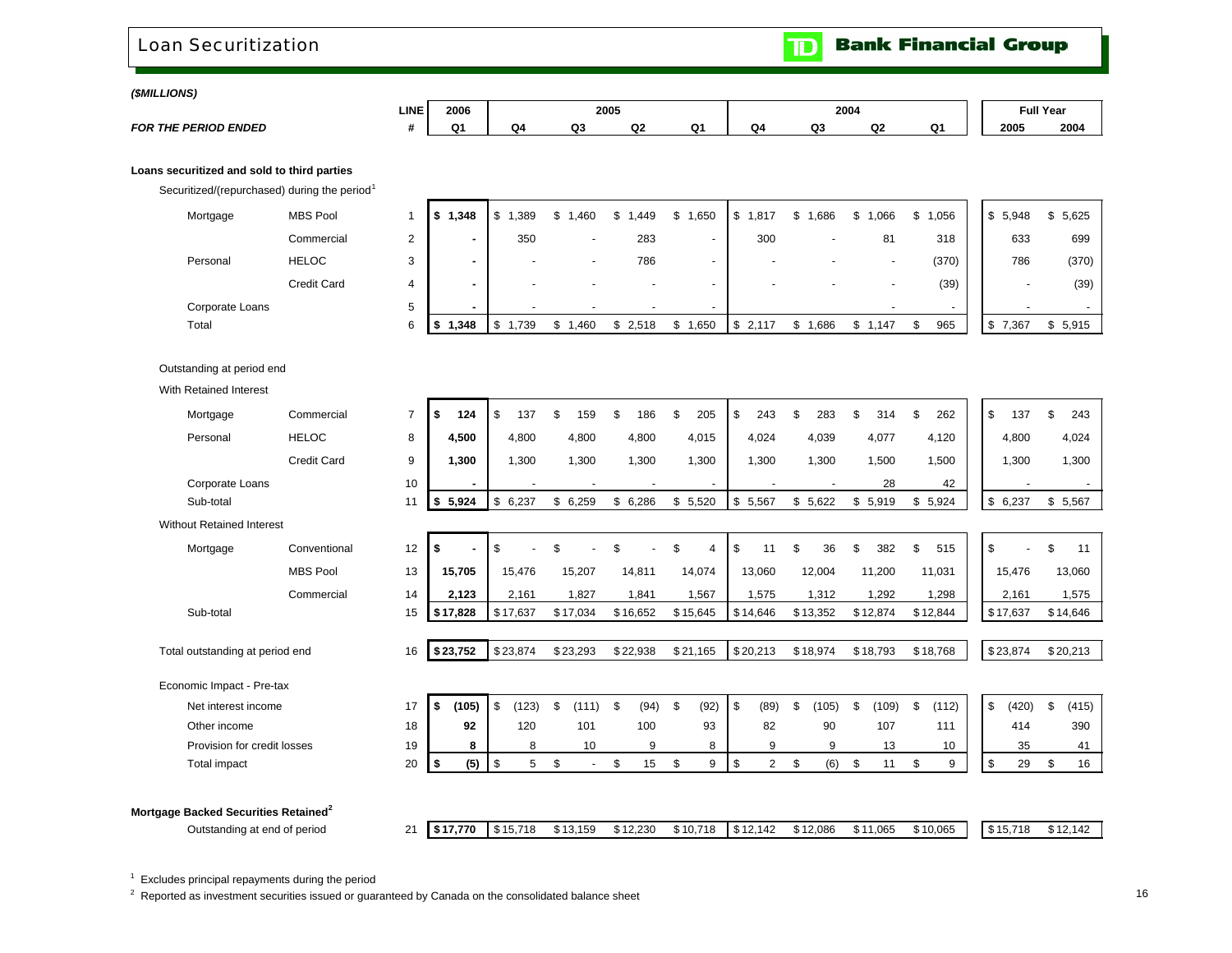### <span id="page-19-0"></span>Impaired Loans

| (\$MILLIONS)                                                                           | LINE           |           | 2006                       |           |                      |     |                     | 2005 |                       |               |                     |                          |                     | 2004          |                          |               |                     |                |                          | <b>Full Year</b> |                     |
|----------------------------------------------------------------------------------------|----------------|-----------|----------------------------|-----------|----------------------|-----|---------------------|------|-----------------------|---------------|---------------------|--------------------------|---------------------|---------------|--------------------------|---------------|---------------------|----------------|--------------------------|------------------|---------------------|
| AS AT                                                                                  | #              |           | Q1                         |           | Q4                   |     | Q3                  |      | Q <sub>2</sub>        |               | Q1                  | Q4                       | Q <sub>3</sub>      |               | Q <sub>2</sub>           |               | Q1                  |                | 2005                     |                  | 2004                |
| CHANGE IN GROSS IMPAIRED LOANS BY SEGMENT                                              |                |           |                            |           |                      |     |                     |      |                       |               |                     |                          |                     |               |                          |               |                     |                |                          |                  |                     |
| Balance at beginning of period                                                         | -1             | s.        | 349                        | \$.       | 452                  | \$  | 482                 | \$   | 513                   | \$            | 537                 | \$<br>752                | \$<br>924           | \$            | 1,166                    | \$            | 1,371               | \$             | 537                      | \$               | 1,371               |
| Additions<br>Canadian Personal and Commercial Banking - retail                         | 2              |           | 160                        |           | 150                  |     | 141                 |      | 138                   |               | 140                 | 139                      | 152                 |               | 152                      |               | 206                 |                | 569                      |                  | 649                 |
| - commercial mid-market<br>U.S. Personal and Commercial Banking                        | 3<br>4         |           | 68<br>18                   |           | 39<br>25             |     | 12<br>47            |      | 21                    |               | 71                  | $\overline{4}$           | 28                  |               | 5                        |               | 22                  |                | 143<br>72                |                  | 59                  |
| <b>Wholesale Banking</b>                                                               | 5              |           | 17                         |           |                      |     |                     |      |                       |               |                     |                          |                     |               |                          |               |                     |                |                          |                  |                     |
| Corporate - non-core                                                                   | 6              |           |                            |           |                      |     |                     |      |                       |               |                     | 23                       | 85                  |               |                          |               | 156                 |                |                          |                  | 264                 |
| Total additions to impaired loans and acceptances                                      | $\overline{7}$ |           | 263                        |           | 214                  |     | 200                 |      | 159                   |               | 211                 | 166                      | 265                 |               | 157                      |               | 384                 |                | 784                      |                  | 972                 |
| Return to performing status, repaid or sold                                            | 8              |           | (95)                       |           | (173)                |     | (103)               |      | (164)                 |               | (129)               | (214)                    | (256)               |               | (263)                    |               | (384)               |                | (569)                    |                  | (1, 117)            |
| Net new additions (reductions)                                                         | 9              |           | 168                        |           | 41                   |     | 97                  |      | (5)                   |               | 82                  | (48)                     | 9                   |               | (106)                    |               |                     |                | 215                      |                  | (145)               |
| Arising on acquisition of TD Banknorth                                                 | 10             |           |                            |           |                      |     |                     |      | 86                    |               |                     |                          |                     |               |                          |               |                     |                | 86                       |                  |                     |
| Write-offs                                                                             | 11             |           | (152)                      |           | (138)                |     | (125)               |      | (113)<br>$\mathbf{1}$ |               | (111)               | (132)                    | (164)               |               | (159)                    |               | (232)               |                | (487)                    |                  | (687)               |
| Foreign exchange and other adjustments                                                 | 12             |           |                            |           | (6)                  |     | (2)                 |      |                       |               | 5                   | (35)                     | (17)                |               | 23                       |               | 27                  |                | (2)                      |                  | (2)                 |
| Change during the period                                                               | 13<br>14       |           | 16<br>365                  | S.        | (103)<br>349         | \$  | (30)<br>452         | \$   | (31)<br>482           | \$            | (24)<br>513         | \$<br>(215)<br>537       | \$<br>(172)<br>752  | \$            | (242)<br>924             | \$            | (205)<br>1,166      | \$             | (188)<br>349             | \$               | (834)<br>537        |
| Balance at end of period                                                               |                |           |                            |           |                      |     |                     |      |                       |               |                     |                          |                     |               |                          |               |                     |                |                          |                  |                     |
| <b>GROSS IMPAIRED LOANS BY LOCATION</b> <sup>2</sup>                                   |                |           |                            |           |                      |     |                     |      |                       |               |                     |                          |                     |               |                          |               |                     |                |                          |                  |                     |
| Canada                                                                                 | 15             | \$        | 297                        | \$        | 276                  | \$  | 285                 | \$   | 286                   | \$            | 320                 | \$<br>277                | \$<br>324           | \$            | 344                      | \$            | 467                 | \$             | 276                      | \$               | 277                 |
| <b>USA</b>                                                                             | 16             |           | 68                         |           | 73                   |     | 167                 |      | 196                   |               | 193                 | 233                      | 313                 |               | 431                      |               | 507                 |                | 73                       |                  | 233                 |
| Offshore                                                                               | 17             |           |                            |           |                      |     |                     |      |                       |               |                     | \$<br>27                 | 115                 |               | 149                      |               | 192                 | $$\mathbb{S}$$ |                          |                  | 27                  |
| Balance at end of period                                                               | 18             | \$        | 365                        |           | 349                  | \$  | 452                 | \$   | 482                   | \$            | 513                 | 537                      | \$<br>752           | \$            | 924                      | \$            | 1,166               |                | 349                      | \$               | 537                 |
| <b>GROSS IMPAIRED LOANS BY SEGMENT</b>                                                 |                |           |                            |           |                      |     |                     |      |                       |               |                     |                          |                     |               |                          |               |                     |                |                          |                  |                     |
| <b>Canadian Personal and Commercial Banking</b>                                        |                |           |                            |           |                      |     |                     |      |                       |               |                     |                          |                     |               |                          |               |                     |                |                          |                  |                     |
| Personal                                                                               | 19             | \$        | 153                        | \$        | 144                  | \$  | 135                 | \$   | 135                   | \$            | 138                 | \$<br>138                | \$<br>156           | \$            | 165                      | \$            | 204                 | \$             | 144                      | \$               | 138                 |
| Commercial                                                                             | 20             |           | 143                        |           | 130                  |     | 147                 |      | 149                   |               | 180                 | 136                      | 164                 |               | 171                      |               | 221                 |                | 130                      |                  | 136                 |
| Total Canadian Personal and Commercial Banking                                         | 21             |           | 296                        |           | 274                  |     | 282                 |      | 284                   |               | 318                 | 274                      | 320                 |               | 336                      |               | 425                 |                | 274                      |                  | 274                 |
| U.S. Personal and Commercial Banking                                                   | 22             |           | 62                         |           | 67                   |     | 88                  |      | 86                    |               | $\overline{2}$      | $\overline{2}$           | 2                   |               | $\overline{2}$           |               | $\overline{2}$      |                | 67                       |                  | $\overline{2}$      |
| <b>Wholesale Banking</b>                                                               | 23             |           | $\overline{\phantom{a}}$   |           | $\overline{a}$       |     | $\overline{a}$      |      | $\overline{a}$        |               | $\overline{a}$      | $\sim$                   | $\overline{a}$      |               | $\sim$                   |               | $\overline{a}$      |                | $\overline{\phantom{a}}$ |                  | $\sim$              |
| <b>Corporate Segment</b><br>Corporate loans - non-core                                 | 24             |           | $\overline{7}$             |           | 8                    |     | 82                  |      | 112                   |               | 193                 | 261                      | 430                 |               | 586                      |               | 739                 |                | 8                        |                  | $\sim$<br>261       |
| TOTAL GROSS IMPAIRED LOANS                                                             | 25             | Ŝ.        | 365                        |           | 349                  | \$  | 452                 | \$   | 482                   | \$            | 513                 | \$<br>537                | \$<br>752           | \$            | 924                      | \$            | 1,166               | \$             | 349                      | \$               | 537                 |
|                                                                                        |                |           |                            |           |                      |     |                     |      |                       |               |                     |                          |                     |               |                          |               |                     |                |                          |                  |                     |
| NET IMPAIRED LOANS BY SEGMENT<br><b>Canadian Personal and Commercial Banking</b>       |                |           |                            |           |                      |     |                     |      |                       |               |                     |                          |                     |               |                          |               |                     |                |                          |                  |                     |
| Personal                                                                               | 26             | \$        | 86                         | \$        | 72                   | \$  | 64                  | \$   | 62                    | $\mathfrak s$ | 68                  | \$<br>63                 | \$<br>81            | $\mathfrak s$ | 87                       | $\mathfrak s$ | 111                 | \$             | 72                       | $\mathfrak s$    | 63                  |
| Commercial                                                                             | 27             |           | 80                         |           | 75<br>147            |     | 80                  |      | 80<br>142             |               | 110                 | 75                       | 86                  |               | 91                       |               | 136                 |                | 75<br>147                |                  | 75                  |
| Total Canadian Personal and Commercial Banking                                         | 28             |           | 166                        |           |                      |     | 144<br>51           |      | 60                    |               | 178                 | 138<br>$\overline{a}$    | 167                 |               | 178                      |               | 247                 |                | 49                       |                  | 138<br>$\sim$       |
| U.S. Personal and Commercial Banking                                                   | 29             |           | 44<br>$\ddot{\phantom{0}}$ |           | 49<br>$\overline{a}$ |     | $\overline{a}$      |      | $\overline{a}$        |               | $\overline{a}$      | $\overline{\phantom{a}}$ | $\overline{a}$      |               | $\overline{\phantom{a}}$ |               | ÷.                  |                |                          |                  | $\sim$              |
| <b>Wholesale Banking</b>                                                               | 30             |           |                            |           |                      |     |                     |      |                       |               |                     |                          |                     |               |                          |               |                     |                |                          |                  |                     |
| <b>Corporate Segment</b>                                                               |                |           |                            |           |                      |     |                     |      |                       |               |                     |                          |                     |               |                          |               |                     |                |                          |                  |                     |
| Corporate loans - non-core                                                             | 31             |           | 210                        |           | 196                  |     | 20<br>215           |      | 30<br>232             |               | 79<br>257           | 133<br>271               | 293<br>460          |               | 400<br>578               |               | 469<br>716          |                | 196                      |                  | 133<br>271          |
| Total impaired loans net of specific provisions<br>General allowance for credit losses | 32<br>33       |           | 1,203                      |           | 1,140                |     | 1,143               |      | 1,160                 |               | 882                 | 917                      | 917                 |               | 917                      |               | 984                 |                | 1,140                    |                  | 917                 |
| Sectoral allowance for credit losses                                                   | 34             |           |                            |           |                      |     |                     |      |                       |               |                     |                          | 160                 |               | 228                      |               | 316                 |                |                          |                  |                     |
| TOTAL NET IMPAIRED LOANS                                                               | 35             |           | (993)                      | \$.       | (944)                | \$. | (928)               | \$   | (928)                 | \$            | (625)               | \$<br>(646)              | \$<br>(617)         | \$            | (567)                    | \$            | (584)               | \$             | (944)                    | \$               | (646)               |
|                                                                                        |                |           |                            |           |                      |     |                     |      |                       |               |                     |                          |                     |               |                          |               |                     |                |                          |                  |                     |
| Allowance for credit losses as a % of gross impaired loans                             | 36             |           | 372.1 %                    |           | 370.5%               |     | 305.3%              |      | 292.5%                |               | 221.8%              | 220.3%                   | 182.0%              |               | 161.4%                   |               | 150.1 %             |                | 370.5%                   |                  | 220.3%              |
| Total Loans (page 13, lines 13+14)<br>Net impaired loans as a % of net loans           | 37<br>38       | \$161,658 | (0.6)%                     | \$158,232 | (0.6)%               |     | \$158,911<br>(0.6)% |      | \$154,673<br>(0.6)%   |               | \$131,108<br>(0.5)% | \$129,431<br>(0.5)%      | \$128,923<br>(0.5)% |               | \$127,170<br>(0.4)%      |               | \$125,871<br>(0.5)% |                | \$158,232<br>(0.6)%      |                  | \$129,431<br>(0.5)% |
|                                                                                        |                |           |                            |           |                      |     |                     |      |                       |               |                     |                          |                     |               |                          |               |                     |                |                          |                  |                     |

<sup>1</sup> Including Small Business Banking

 $2$  Based on geographic location of unit responsible for recording revenue

**Bank Financial Group** 

 $\mathbf{D}$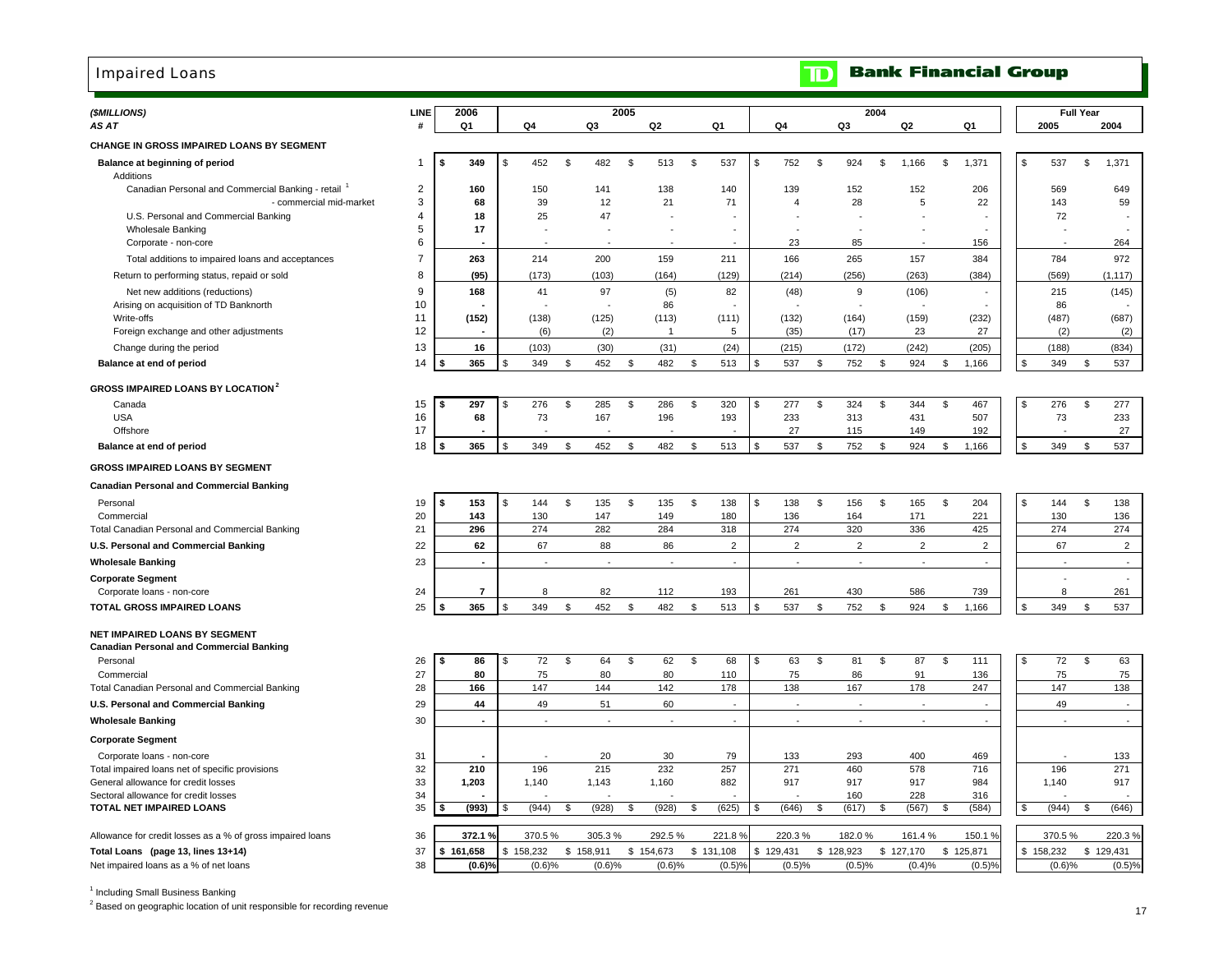<span id="page-20-0"></span>Allowance for Credit Losses & Provision for (Reversal of) Credit Losses

**TD** Bank Financial Group

| (\$MILLIONS)                                          |           | LINE           | 2006           |                |                | 2005          |                |                          |                          |                | 2004          |                          |                          |                    | <b>Full Year</b> |                          |
|-------------------------------------------------------|-----------|----------------|----------------|----------------|----------------|---------------|----------------|--------------------------|--------------------------|----------------|---------------|--------------------------|--------------------------|--------------------|------------------|--------------------------|
| AS AT                                                 |           | #              | Q1             | Q4             | Q3             |               | Q <sub>2</sub> | Q <sub>1</sub>           | Q4                       | Q3             |               | Q2                       | Q <sub>1</sub>           | 2005               |                  | 2004                     |
| <b>ALLOWANCE FOR CREDIT LOSSES</b>                    |           |                |                |                |                |               |                |                          |                          |                |               |                          |                          |                    |                  |                          |
| <b>Specific allowance</b>                             |           |                |                |                |                |               |                |                          |                          |                |               |                          |                          |                    |                  |                          |
| Balance at beginning of period                        |           | 1              | 153<br>\$      | \$<br>237      | \$<br>250      | $\mathfrak s$ | 256            | \$<br>266                | \$<br>292                | \$<br>346      | $\mathfrak s$ | 450                      | \$<br>487                | \$<br>266          | $\mathbb S$      | 487                      |
| Write-offs                                            |           | $\overline{2}$ | (152)          | (138)          | (125)          |               | (113)          | (111)                    | (132)                    | (164)          |               | (159)                    | (232)                    | (487)              |                  | (687)                    |
| Recoveries                                            |           | 3              | 31             | 82             | 54             |               | 55             | 54                       | 30                       | 32             |               | 35                       | 26                       | 245                |                  | 123                      |
| Transfer (to)/from sectoral                           |           | 4              |                |                |                |               |                |                          | $\overline{1}$           | $\overline{2}$ |               | (61)                     | 64                       |                    |                  | 6                        |
| Provision for credit losses                           |           | 5              | 120            | (22)           | 60             |               | 24             | 45                       | 82                       | 83             |               | 75                       | 96                       | 107                |                  | 336                      |
| Arising on acquisition of TD Banknorth                |           | 6              |                |                |                |               | 27             |                          | $\overline{\phantom{a}}$ |                |               |                          |                          | 27                 |                  |                          |
| Foreign exchange and other adjustments                |           | $\overline{7}$ | 3              | (6)            | (2)            |               | $\mathbf{1}$   | $\overline{2}$           | (7)                      | (7)            |               | 6                        | 9                        | (5)                |                  | $\overline{1}$           |
| Balance at end of period                              |           | 8              | 155            | 153            | 237            |               | 250            | 256                      | 266                      | 292            |               | 346                      | 450                      | 153                |                  | 266                      |
| <b>General allowance</b>                              |           |                |                |                |                |               |                |                          |                          |                |               |                          |                          |                    |                  |                          |
| Balance at beginning of period                        |           | 9              | 1,140          | 1,143          | 1,160          |               | 882            | 917                      | 917                      | 917            |               | 984                      | 984                      | 917                |                  | 984                      |
| Provision for credit losses - TD Banknorth            |           | 10             | (6)            | 7              | (20)           |               | (4)            |                          |                          |                |               | $\overline{\phantom{a}}$ |                          | (17)               |                  |                          |
| - Other                                               |           | 11             |                |                |                |               |                | (35)                     |                          |                |               | (67)                     |                          | (35)               |                  | (67)                     |
| Arising on acquisition of TD Banknorth/Hudson         |           | 12             | 69             |                |                |               | 289            |                          |                          |                |               |                          |                          | 289                |                  |                          |
| Foreign exchange and other adjustments                |           | 13             | $\blacksquare$ | (10)           | 3              |               | (7)            | L,                       | Ĭ.                       | $\overline{a}$ |               |                          | $\overline{\phantom{a}}$ | (14)               |                  |                          |
| Balance at end of period                              |           | 14             | 1,203          | 1,140          | 1,143          |               | 1,160          | 882                      | 917                      | 917            |               | 917                      | 984                      | 1,140              |                  | 917                      |
| Sectoral allowance                                    |           |                |                |                |                |               |                |                          |                          |                |               |                          |                          |                    |                  |                          |
| Balance at beginning of period                        |           | 15             |                |                |                |               |                | ÷,                       | 160                      | 228            |               | 316                      | 541                      |                    |                  | 541                      |
| Transfer (to)/from specific                           |           | 16             |                |                |                |               |                | $\sim$                   | (1)                      | (2)            |               | 61                       | (64)                     |                    |                  | (6)                      |
| Recoveries                                            |           | 17             |                |                |                |               |                |                          | 12                       | 39             |               | 67                       | 32                       |                    |                  | 150                      |
| Provision for credit losses                           |           | 18             |                |                |                |               |                | ÷,                       | (155)                    | (100)          |               | (200)                    | (200)                    |                    |                  | (655)                    |
| Foreign exchange and other adjustments                |           | 19             |                |                |                |               |                | $\overline{\phantom{a}}$ | (16)                     | (5)            |               | (16)                     | 7                        |                    |                  | (30)                     |
| Balance at end of period                              |           | 20             | $\overline{a}$ | ÷              |                |               |                |                          | ÷                        | 160            |               | 228                      | 316                      |                    |                  | $\overline{\phantom{a}}$ |
| Total allowance for credit losses at end of period    |           | 21             | 1,358<br>\$    | \$1,293        | \$1,380        | \$            | 1,410          | \$1,138                  | \$1,183                  | \$<br>1,369    |               | \$1,491                  | \$<br>1,750              | \$<br>1,293        | \$1,183          |                          |
|                                                       |           |                |                |                |                |               |                |                          |                          |                |               |                          |                          |                    |                  |                          |
| PROVISION FOR (REVERSAL OF) CREDIT LOSSES             |           |                |                |                |                |               |                |                          |                          |                |               |                          |                          |                    |                  |                          |
| New specifics (net of reversals)                      |           | 22             | 151<br>\$      | \$<br>60       | \$<br>114      | \$            | 79             | \$<br>99                 | \$<br>112                | \$<br>115      | \$            | 110                      | \$<br>122                | \$<br>352          | \$               | 459                      |
| Recoveries                                            |           | 23             | (31)           | (82)           | (54)           |               | (55)           | (54)                     | (30)                     | (32)           |               | (35)                     | (26)                     | (245)              |                  | (123)                    |
| Provision for (reversal of) credit losses - specifics | (line 5)  | 24             | 120            | (22)           | 60             |               | 24             | 45                       | 82                       | 83             |               | 75                       | 96                       | 107                |                  | 336                      |
| Recoveries - sectoral                                 |           | 25             |                | $\blacksquare$ |                |               | $\sim$         | $\blacksquare$           | (12)                     | (39)           |               | (67)                     | (32)                     |                    |                  | (150)                    |
| Change in sectoral allowance                          |           | 26             |                | $\overline{7}$ |                |               |                |                          | (143)                    | (61)           |               | (133)                    | (168)                    |                    |                  | (505)                    |
| Change in general allowance - TD Banknorth            | (line 10) | 27             | (6)            |                | (20)           |               | (4)            |                          |                          |                |               |                          |                          | (17)               |                  |                          |
| Change in general allowance - Other                   | (line 11) | 28             |                |                |                |               |                | (35)                     |                          |                |               | (67)                     |                          | (35)               |                  | (67)                     |
| Provision for (reversal of) credit losses             |           | 29             | 114            | \$<br>(15)     | \$<br>40       | \$            | 20             | \$<br>10                 | \$<br>(73)               | \$<br>(17)     | \$            | (192)                    | \$<br>(104)              | $\mathbb{S}$<br>55 | \$               | (386)                    |
| PROVISION FOR (REVERSAL OF) CREDIT LOSSES BY SEGMENT  |           |                |                |                |                |               |                |                          |                          |                |               |                          |                          |                    |                  |                          |
| Canadian Personal and Commercial Banking              | (page 5)  | 30             | \$<br>99       | \$<br>97       | \$<br>90       | \$            | 91             | \$<br>95                 | \$<br>88                 | \$<br>92       | \$            | 87                       | \$<br>106                | \$<br>373          | \$               | 373                      |
| U.S. Personal and Commercial Banking                  | (page 6)  | 31             | $\overline{7}$ | $\overline{7}$ | $\overline{4}$ |               | (7)            | $\blacksquare$           | $\overline{a}$           | $\overline{a}$ |               | $\ddot{\phantom{a}}$     |                          | $\overline{4}$     |                  | $\sim$                   |
| <b>Wholesale Banking</b>                              | (page 8)  | 32             | 29             | 13             | 13             |               | 13             | 13                       | 12                       | 12             |               | 10                       | $\overline{7}$           | 52                 |                  | 41                       |
| Corporate                                             |           |                |                |                |                |               |                |                          |                          |                |               |                          |                          |                    |                  |                          |
| Securitization                                        |           | 33             | (8)            | (8)            | (10)           |               | (9)            | (8)                      | (9)                      | (9)            |               | (13)                     | (10)                     | (35)               |                  | (41)                     |
| Wholesale Banking - CDS                               |           | 34             | (13)           | (13)           | (13)           |               | (13)           | (13)                     | (12)                     | (12)           |               | (10)                     | (7)                      | (52)               |                  | (41)                     |
| Sectoral related                                      |           | 35             | $\blacksquare$ | (109)          | (42)           |               | (56)           | (43)                     | (155)                    | (100)          |               | (200)                    | (200)                    | (250)              |                  | (655)                    |
| Other                                                 |           | 36             |                | (2)            | (2)            |               | $\mathbf{1}$   | (34)                     | 3                        |                |               | (66)                     |                          | (37)               |                  | (63)                     |
| <b>Total Corporate</b>                                | (page 9)  | 37             | (21)           | (132)          | (67)           |               | (77)           | (98)                     | (173)                    | (121)          |               | (289)                    | (217)                    | (374)              |                  | (800)                    |
| Provision for (reversal of) credit losses             |           | 38             | 114<br>\$      | \$<br>(15)     | \$<br>40       | \$            | 20             | \$<br>10                 | \$<br>(73)               | \$<br>(17)     | \$            | (192)                    | \$<br>(104)              | $\mathbb S$<br>55  | \$               | (386)                    |
|                                                       |           |                |                |                |                |               |                |                          |                          |                |               |                          |                          |                    |                  |                          |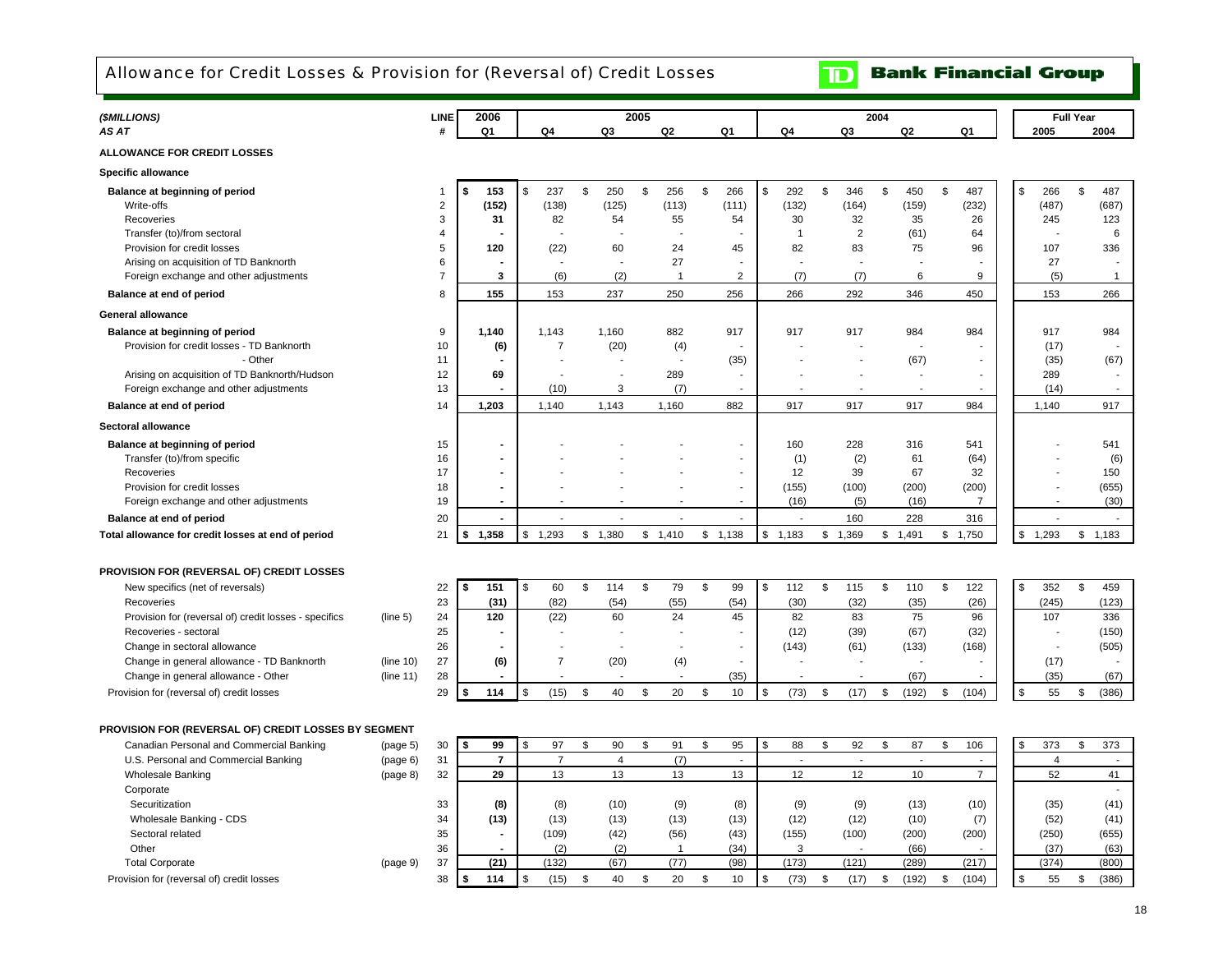<span id="page-21-0"></span>Analysis of Change in Shareholders' Equity

**Bank Financial Group**  $\mathbf{D}$ 

| (\$MILLIONS)                                                       | LINE           | 2006           |                    | 2005                     |                |                |                          | 2004                     |                |          | <b>Full Year</b> |         |
|--------------------------------------------------------------------|----------------|----------------|--------------------|--------------------------|----------------|----------------|--------------------------|--------------------------|----------------|----------|------------------|---------|
| <b>FOR THE PERIOD ENDED</b>                                        | #              | Q <sub>1</sub> | Q4                 | Q3                       | Q2             | Q1             | Q4                       | Q3                       | Q <sub>2</sub> | Q1       | 2005             | 2004    |
|                                                                    |                |                |                    |                          |                |                |                          |                          |                |          |                  |         |
| <b>Common shares</b>                                               |                |                |                    |                          |                |                |                          |                          |                |          |                  |         |
| Opening balance                                                    | $\mathbf 1$    | \$<br>5,872    | \$<br>5,744<br>\$  | 5,632 \$                 | $3,475$ \$     | 3,373          | $3,245$ \$<br>\$         | 3,281<br>Ŝ.              | $3,192$ \$     | 3,179    | \$<br>$3,373$ \$ | 3,179   |
| Issued - options                                                   | $\overline{2}$ | 45             | 31                 | 22                       | 45             | 27             | 17                       | 11                       | 36             | 35       | 125              | 99      |
| - dividend reinvestment plan                                       | 3              | 100            | 104                | 102                      | 101            | 73             | 78                       | 9                        | 11             | 76       | 380              | 174     |
| - acquisition of TD Banknorth                                      | 4              |                |                    | $\overline{\phantom{a}}$ | 1,988          |                | $\overline{a}$           |                          |                |          | 1,988            |         |
| Impact of shares (acquired) sold for trading purposes <sup>1</sup> | 5              | (2)            | (7)                | (12)                     | 23             | $\overline{2}$ | 33                       | (46)                     | 70             | (98)     | 6                | (41)    |
| Repurchase of common shares                                        | 6              |                |                    |                          |                |                | $\overline{\phantom{a}}$ | (10)                     | (28)           |          |                  | (38)    |
| Closing balance                                                    | $\overline{7}$ | 6,015          | 5,872              | 5,744                    | 5,632          | 3,475          | 3,373                    | 3,245                    | 3,281          | 3,192    | 5,872            | 3,373   |
| <b>Preferred shares</b>                                            |                |                |                    |                          |                |                |                          |                          |                |          |                  |         |
| Opening balance                                                    | 8              |                |                    |                          |                |                |                          |                          |                |          |                  |         |
| Issued                                                             | 9              | 425            |                    |                          |                |                |                          |                          |                |          |                  |         |
| Closing balance                                                    | 10             | 425            |                    |                          | $\overline{a}$ |                | $\overline{\phantom{a}}$ |                          |                |          |                  |         |
| <b>Contributed surplus</b>                                         |                |                |                    |                          |                |                |                          |                          |                |          |                  |         |
| Opening balance                                                    | 11             | 40             | 36                 | 28                       | 24             | 20             | 17                       | 14                       | 12             | 9        | 20               | 9       |
| Stock option expense                                               | 12             | 9              | $\overline{4}$     | 8                        | 5              | $\overline{4}$ | 3                        | 3                        | 3              | 3        | 21               | 12      |
| Stock option exercised                                             | 13             | (2)            |                    |                          | (1)            |                | $\overline{\phantom{a}}$ | $\overline{\phantom{a}}$ | (1)            |          | (1)              | (1)     |
| Closing balance                                                    | 14             | 47             | 40                 | 36                       | 28             | 24             | 20                       | 17                       | 14             | 12       | 40               | 20      |
| <b>Retained earnings</b>                                           |                |                |                    |                          |                |                |                          |                          |                |          |                  |         |
| Opening balance                                                    | 15             | 10,650         | 10,358             | 10,230                   | 9,916          | 9,540          | 9,176                    | 8,898                    | 8,867          | 8,518    | 9,540            | 8,518   |
| Net income                                                         | 16             | 2,307          | 589                | 411                      | 599            | 630            | 595                      | 565                      | 490            | 582      | 2,229            | 2,232   |
| Dividends - common                                                 | 17             | (300)          | (298)              | (283)                    | (281)          | (236)          | (235)                    | (222)                    | (224)          | (209)    | (1,098)          | (890)   |
| Dividends - preferred                                              | 18             | (5)            |                    |                          |                |                |                          | ٠.                       |                |          |                  |         |
| Premium paid on common shares repurchased                          | 19             |                |                    |                          |                |                |                          | (77)                     | (235)          |          |                  | (312)   |
| Other                                                              | 20             |                | 1                  |                          | (4)            | (18)           | $\overline{4}$           | 12                       |                | (24)     | (21)             | (8)     |
| Closing balance                                                    | 21             | 12,652         | 10,650             | 10,358                   | 10,230         | 9,916          | 9,540                    | 9,176                    | 8,898          | 8,867    | 10,650           | 9,540   |
| Foreign currency translation adjustments                           |                |                |                    |                          |                |                |                          |                          |                |          |                  |         |
| Opening balance                                                    | 22             | (696)          | (363)              | (298)                    | (212)          | (265)          | (73)                     | 16                       | (57)           | (130)    | (265)            | (130)   |
| Investment in subsidiaries                                         | 23             | (392)          | (628)              | (369)                    | 36             | 243            | (910)                    | (320)                    | 322            | 169      | (718)            | (739)   |
| Hedging activities                                                 | 24             | 528            | 443                | 462                      | (198)          | (279)          | 1,092                    | 392                      | (329)          | (151)    | 428              | 1,004   |
| Impact of change in investment in subsidiaries                     | 25             | 66             |                    |                          |                |                |                          |                          |                |          |                  |         |
| Provision for/ benefit of income taxes                             | 26             | (172)          | (148)              | (158)                    | 76             | 89             | (374)                    | (161)                    | 80             | 55       | (141)            | (400)   |
| Closing balance                                                    | 27             | (666)          | (696)              | (363)                    | (298)          | (212)          | (265)                    | (73)                     | 16             | (57)     | (696)            | (265)   |
| Total shareholders' equity                                         | 28             | 18,473<br>\$   | 15,866<br>\$<br>\$ | 15,775<br>\$             | 15,592 \$      | 13,203         | 12,668<br>\$<br>\$       | 12,365<br>\$             | 12,209<br>\$   | 12,014   | \$<br>15,866 \$  | 12,668  |
|                                                                    |                |                |                    |                          |                |                |                          |                          |                |          |                  |         |
| <b>NUMBER OF COMMON SHARES (thousands)</b>                         |                |                |                    |                          |                |                |                          |                          |                |          |                  |         |
| Opening balance                                                    | 29             | 711,812        | 709,029            | 706,699                  | 658,349        | 655,902        | 652,960                  | 655,309                  | 657,601        | 656,261  | 655,902          | 656,261 |
| Issued - options                                                   | 30             | 1,282          | 1,025              | 786                      | 1,517          | 941            | 618                      | 377                      | 1,625          | 1,829    | 4,269            | 4,449   |
| - dividend reinvestment plan                                       | 31             | 1,656          | 1,917              | 1,813                    | 2,046          | 1,497          | 1,641                    | 219                      | 236            | 1,748    | 7,273            | 3,844   |
| - acquisition of TD Banknorth                                      | 32             |                |                    |                          | 44,287         |                |                          |                          |                |          | 44,287           |         |
| Impact of shares (acquired) sold for trading purposes <sup>1</sup> | 33             | (54)           | (159)              | (269)                    | 500            | 9              | 683                      | (1,005)                  | 1,507          | (2, 237) | 81               | (1,052) |
| Repurchase of common shares                                        | 34             |                |                    |                          |                |                |                          | (1,940)                  | (5,660)        |          |                  | (7,600) |
| Closing balance                                                    | 35             | 714,696        | 711,812            | 709.029                  | 706,699        | 658,349        | 655,902                  | 652,960                  | 655,309        | 657,601  | 711,812          | 655,902 |

1 Purchased by subsidiaries of the Bank which are regulated securities entities in accordance with Regulation 92-313 of the *Bank Act* . Prospectively reflected change to CICA Handbook s. 1100 effective Q1/04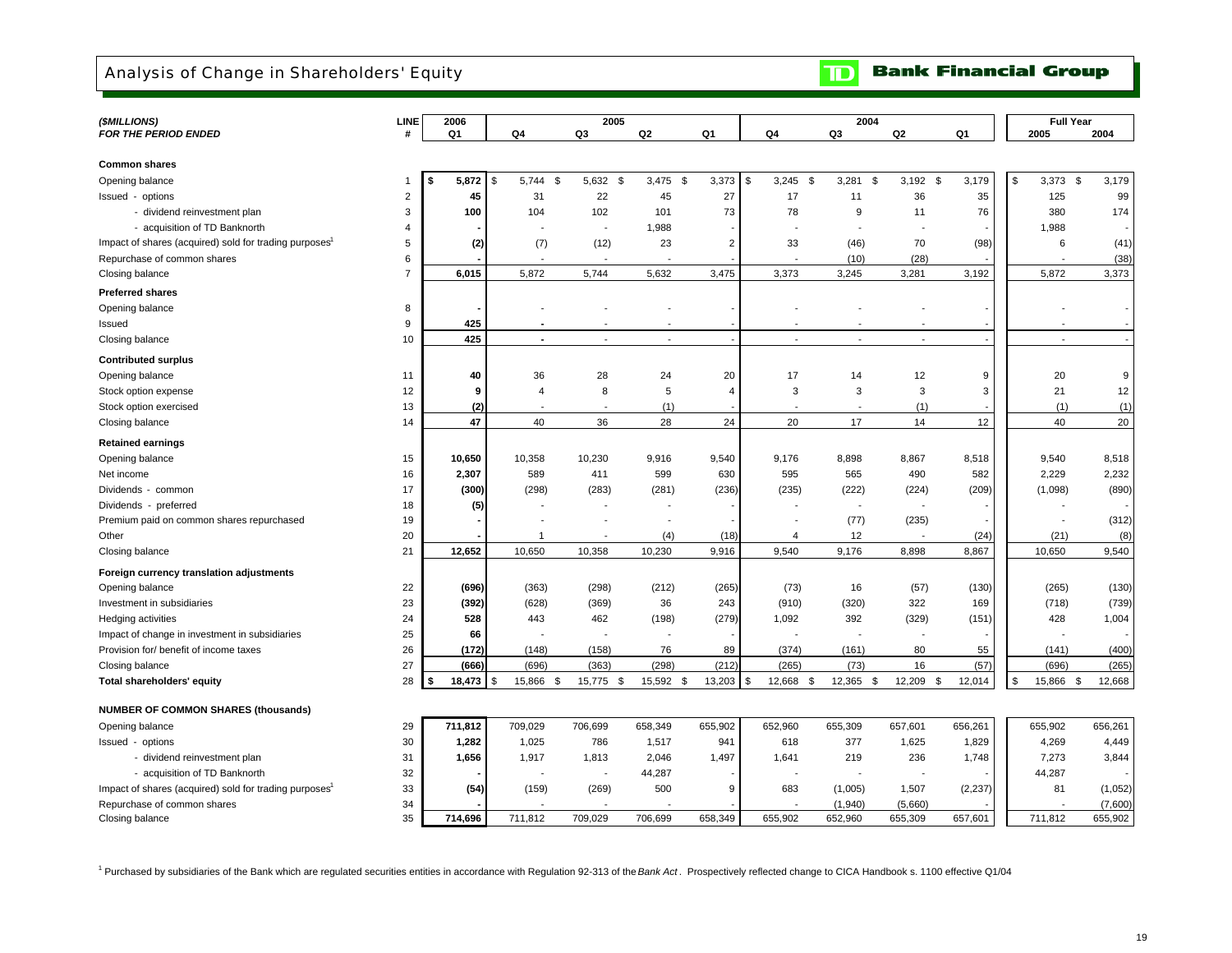<span id="page-22-0"></span>Analysis of Change in Non-Controlling Interest and Investment in TD Ameritrade

**Bank Financial Group**  $\mathbf{D}$ 

| (\$MILLIONS)                                            | <b>LINE</b>    |      | 2006       |               | 2005                     |                          |      |            |                          | 2004   |                                |    |              | <b>Full Year</b>               |      |
|---------------------------------------------------------|----------------|------|------------|---------------|--------------------------|--------------------------|------|------------|--------------------------|--------|--------------------------------|----|--------------|--------------------------------|------|
| FOR THE PERIOD ENDED                                    | #              |      | Q1         | Q4            | Q3                       | Q2                       | Q1   |            | Q4                       | Q3     | Q2                             | Q1 |              | 2005                           | 2004 |
|                                                         |                |      |            |               |                          |                          |      |            |                          |        |                                |    |              |                                |      |
| Non-controlling interest in subsidiaries                |                |      |            |               |                          |                          |      |            |                          |        |                                |    |              |                                |      |
| Opening balance                                         |                | \$   | 1,708      | l \$<br>1,746 | - \$<br>1,676 \$         | $\sim$                   | - \$ | <b>S</b>   | $\mathbf{s}$<br>$\sim$   | $-$ \$ | \$<br>$\overline{\phantom{a}}$ |    | $\mathbb{S}$ | \$                             |      |
| On acquisition                                          | 2              |      | 1,104      |               | $\overline{\phantom{a}}$ | 1,695                    |      |            |                          |        | ٠                              |    |              | 1,695                          |      |
| On account of income                                    | 3              |      | 37         | 53            | 58                       | 21                       |      |            |                          |        |                                |    |              | 132                            |      |
| Change in TD's ownership level                          |                |      |            |               |                          |                          |      |            |                          |        |                                |    |              |                                |      |
| Dividend reinvestment                                   |                |      | (18)       |               |                          |                          |      |            |                          |        |                                |    |              |                                |      |
| <b>Dilution loss</b>                                    | 5              |      | 66         |               |                          |                          |      |            |                          |        | ٠                              |    |              |                                |      |
| Other                                                   | 6              |      | 6          | 11            | 11                       | $\overline{\phantom{a}}$ |      |            |                          |        | ٠                              |    |              | 22                             |      |
| Dividends paid by TD Banknorth to minority shareholders | $\overline{7}$ |      | (21)       | (21)          | (19)                     | $\sim$                   |      |            |                          |        | ٠                              |    |              | (40)                           |      |
| Foreign exchange and other adjustments                  | 8              |      | (35)       | (81)          | 20                       | (40)                     |      |            |                          |        |                                |    |              | (101)                          |      |
| Closing balance                                         | 9              |      | $2,847$ \$ | $1,708$ \$    | 1,746 \$                 | 1,676 \$                 |      | $\sqrt{3}$ | - \$<br>$\sim$           | $-$ \$ | \$<br>$\sim$                   |    | \$           | $1,708$ \$                     |      |
|                                                         |                |      |            |               |                          |                          |      |            |                          |        |                                |    |              |                                |      |
| <b>Investment in TD Ameritrade</b>                      |                |      |            |               |                          |                          |      |            |                          |        |                                |    |              |                                |      |
| Opening balance                                         | 10             | - \$ |            | $-$ \$<br>\$  |                          | <b>\$</b><br>$\sim$      | - \$ | l \$       | \$<br>$\sim$ 10 $\pm$    | $-$ \$ | \$<br>$\overline{\phantom{a}}$ |    | \$           | \$<br>٠                        |      |
| On acquisition                                          | 11             |      | 3,327      |               |                          |                          |      |            |                          |        |                                |    |              |                                |      |
| On account of income                                    | 12             |      |            |               |                          |                          |      |            |                          |        | ٠                              | ٠  |              |                                |      |
| Foreign exchange and other adjustments                  | 13             |      |            |               |                          |                          |      |            | $\overline{\phantom{a}}$ |        |                                |    |              |                                |      |
| Closing balance                                         | 14             | l \$ | $3,327$ \$ | $\sim$        | \$<br>$-$ \$             | $\sim$                   | \$   | <b>\$</b>  | $-$ \$                   | $-5$   | \$<br>$\sim$                   |    | $\sqrt{3}$   | \$<br>$\overline{\phantom{a}}$ |      |